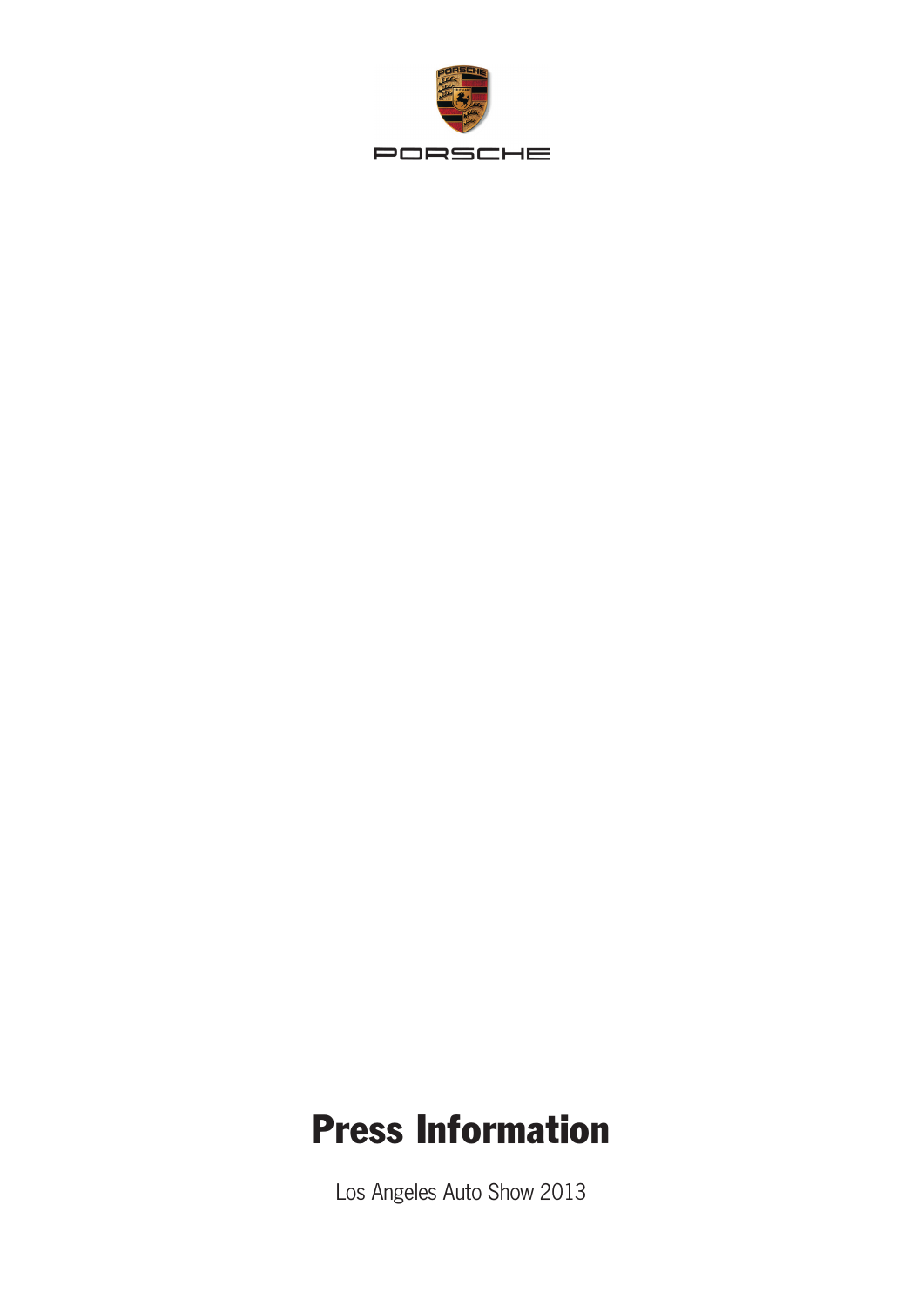# **Contents**

| <b>Porsche at the</b><br><b>Los Angeles Auto Show 2013</b>                                      | The world premiere of the Macan<br>and two further debuts                                                                                                          |                                |
|-------------------------------------------------------------------------------------------------|--------------------------------------------------------------------------------------------------------------------------------------------------------------------|--------------------------------|
| World premiere for the<br>compact SUV from Porsche                                              | The Macan is a Porsche through and through<br>Design<br>Engine and drive<br>Chassis, brakes, steering and control systems<br><b>Body</b><br>Interior and equipment | 4<br>7<br>11<br>18<br>23<br>26 |
| 911 Turbo Cabriolet and<br>911 Turbo S Cabriolet                                                | More performance, more efficiency,<br>more driving pleasure:<br>World premiere of the open-top Turbo 911 models                                                    | 32                             |
| New top model in the<br><b>Gran Turismo model range:</b><br><b>The Porsche Panamera Turbo S</b> | Performance and luxury for discerning drivers                                                                                                                      | 36                             |
| <b>US Premiere:</b><br><b>Porsche 918 Spyder</b>                                                | A unique combination<br>of performance and efficiency                                                                                                              | 41                             |
| <b>Specifications</b>                                                                           |                                                                                                                                                                    | 42                             |

November 2013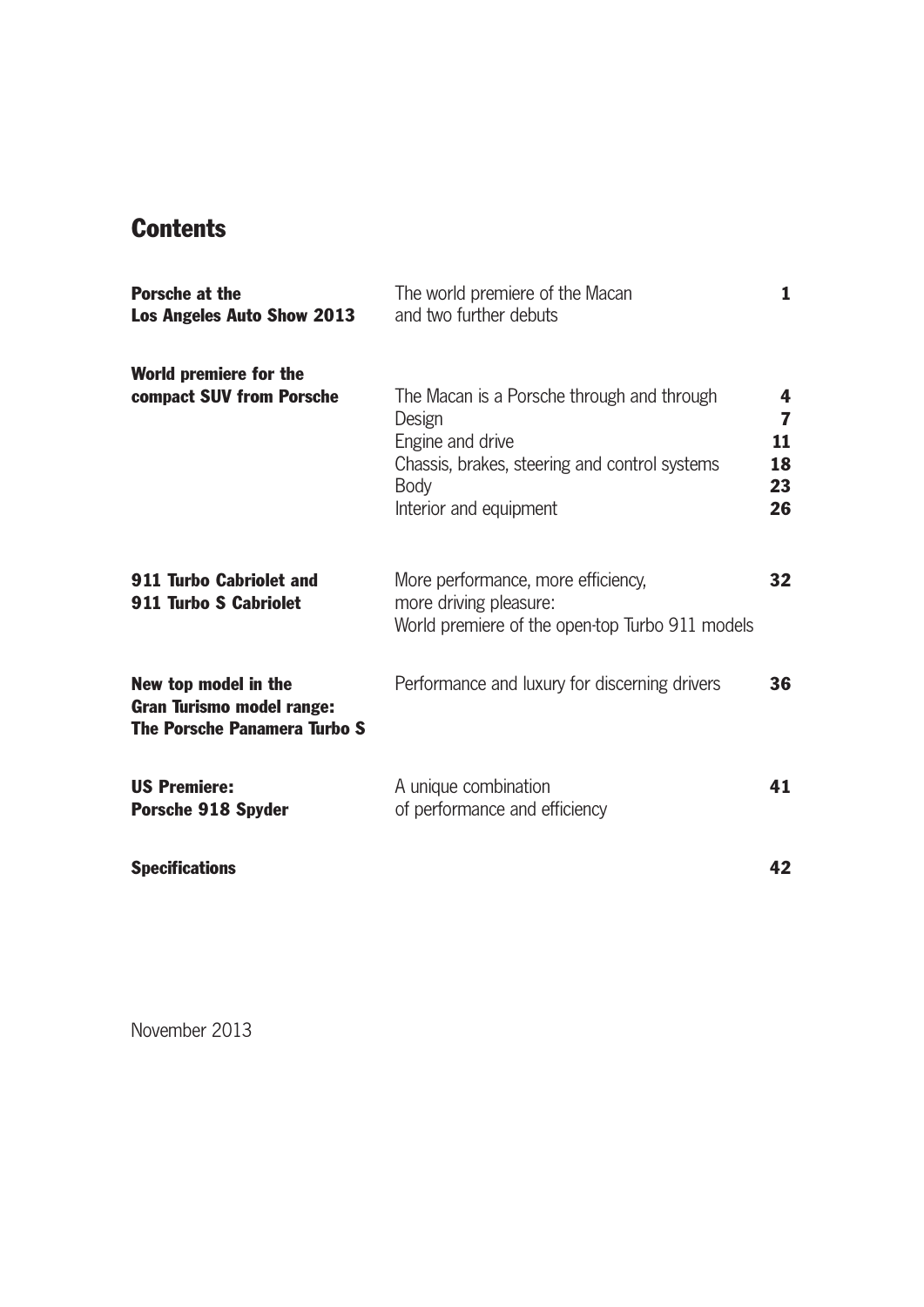#### Porsche at the 2013 Los Angeles Auto Show

# The world premiere of the Macan and two further debuts

Porsche is celebrating the world premiere of the Macan at the 2013 Los Angeles Auto Show, a model that sees the brand expanding its range to include a whole new vehicle class. The Macan falls under the compact sports utility vehicle (SUV) segment – and is making a striking impression from the very outset: maximum acceleration and braking values, vast engine power, extreme agility and optimum steering precision. What's more, all of these features are teamed with a high level of comfort and everyday suitability. Alongside the Macan, Porsche is celebrating premieres of the new open-top models from the 911 model line, the 911 Turbo Cabriolet and the 911 Turbo S Cabriolet, as well as the spearhead of the Gran Turismo, the new Panamera Turbo S.

#### The first Porsche in the compact SUV segment: the Macan

As the first Porsche in the compact SUV segment, the Macan will set new standards in terms of dynamic performance, on both paved streets and uneven terrain. This is because the Macan combines the typical handling characteristics that Porsche has represented right from the outset.. The sporty DNA of the Macan, as with all Porsche vehicles, is immediately recognisable in the design, with several design elements being taken from other Porsche sportscars and then enhanced for the Macan. It is therefore clear to see from the very first glance: The Porsche Macan is the first compact SUV that is also a sportscar.

The vehicle is already available in three versions. Common features include standard active all-wheel drive and Porsche PDK double-clutch transmission. The body conceals highly efficient six-cylinder engines, which provide powerful propulsion while achieving favourable fuel consumption figures: The Macan S is powered by a 3.0-litre V6 biturbo engine that delivers 340 bhp (250 kW), accelerates from 0 to 100 km/h in 5.2 seconds and consumes 9.0 to 8.7 litres of fuel per 100 kilometres. The 3.6-litre V6 biturbo engine in the Macan Turbo produces 400 bhp (294 kW) and accelerates the vehicle to 100 km/h in 4.8 seconds, with an average fuel consumption of 9.2 to 8.9 litres per 100 kilometres. With its 3.0-litre V6 turbo diesel engine and 258 bhp (190 kW), the Macan S Diesel is the long-distance sports car: The engine accelerates the vehicle from 0 to 100 km/h in 6.3 seconds and consumes an average of only 6.3 to 6.1 litres of fuel over 100 kilometres.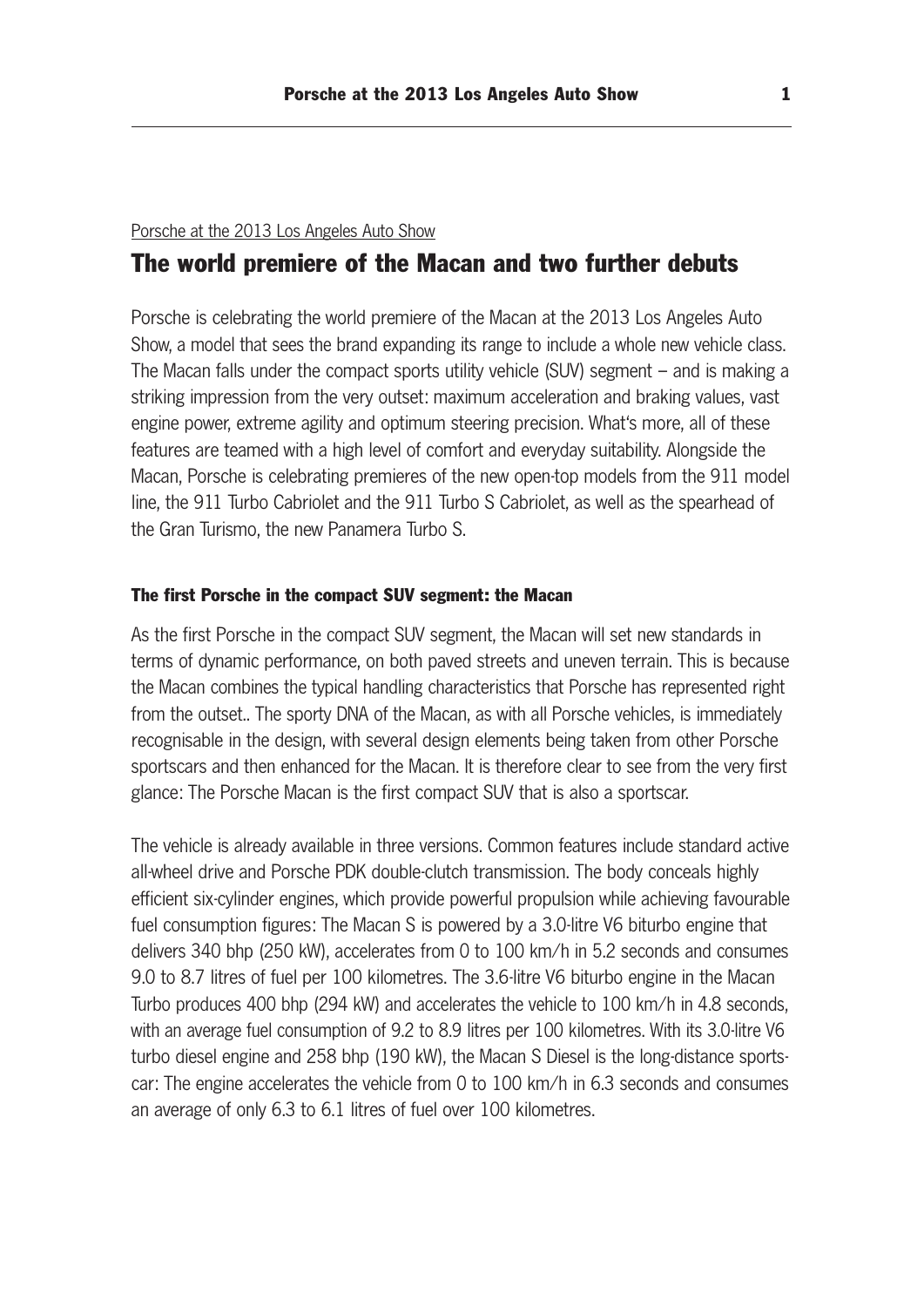# Powerful, efficient and wonderfully open: the 911 Turbo Cabriolet and 911 Turbo S Cabriolet

The dynamic range of the new 911 Turbo models multiplied by the driving pleasure offered by an open-top sportscar: This is the succinct formula behind the two new leading 911 Cabriolet models. To mark the 40th anniversary of the 911 Turbo, its open-top descendants are having their world premiere at the Auto Show in Los Angeles – 50 years after the 911 made its debut. By adding the two new leading 911 models into the mix, Porsche is doubling its offering of the top-of-the-range models to four versions.

In supplementing the range, the 911 Turbo Cabriolet and 911 Turbo S Cabriolet deliver the same blend of dynamism, performance and efficiency offered by the Coupé model unveiled a few months ago. The two new models boast impressive figures: The turbocharged 3.8-litre six-cylinder engine delivers 520 bhp (383 kW) in the open-top 911 Turbo and 560 bhp (412 kW) in the S model. The vehicles accelerate from zero to 100 km/h in 3.5 and 3.2 seconds respectively, reaching a top speed of up to 318 km/h. And all this while achieving fuel consumption figures below the ten-litre limit: Both of the new top-of-the-range Cabriolet models rest assured in the New European Driving Cycle (NEDC), boasting figures of 9.9 litres per 100 kilometres. When compared against the respective predecessor models, the new vehicles deliver 30 bhp more power and are 0.2 seconds faster in terms of their standard acceleration. They are also up to 15% more efficient.

### New top model in the Gran Turismo line: the Panamera Turbo S

Porsche is placing its fastest, most powerful and most luxurious Panamera at the peak of its Gran Turismo series: With a power output of 570 bhp and a top speed of 310 km/h, two different wheelbases and a particularly extensive and top-quality range of features, the Panamera Turbo S is guaranteed a special status in its market segment. For the first time ever, an Executive version of the Panamera Turbo S is also available with a wheelbase that has been extended by 15 centimetres. As a result, the Panamera Turbo S Executive offers significantly more space and even more comfort, particularly at the rear. Thermal and noise-insulated windows, which include privacy glazing, the interior lighting package designed especially for the rear and a large centre console at the rear are just some of the extensive equipment options that belong to this series.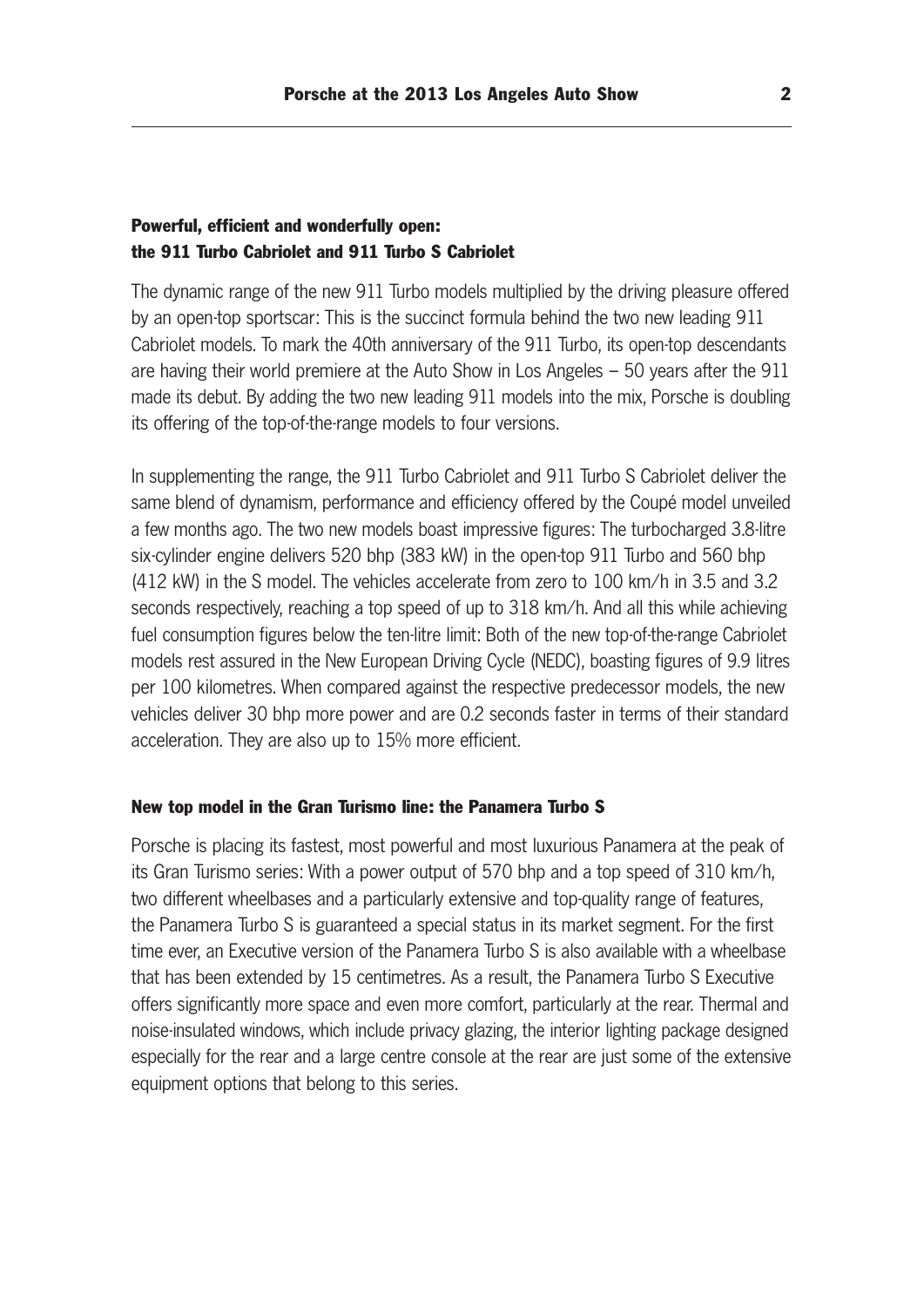#### A unique combination of performance and efficiency: the 918 Spyder

Another top attraction at the L.A. Motor Show will be the 918 Spyder. The super sportscar with plug-in hybrid drive marks the beginning of a new era for sportscar manufacturing. Never before has a super sportscar designed for everyday use offered such an impressive dynamic performance combined with the fuel consumption of a compact car. The 918 Spyder is the continuation of the traditional Porsche DNA in a ground-breaking sportscar concept. Designed from the start to be a high-performance hybrid, the 918 Spyder boasts an unprecedented combination of performance (offering the 887-bhp output of a super sportscar) and the virtually silent, emission-free locomotion of an electric vehicle.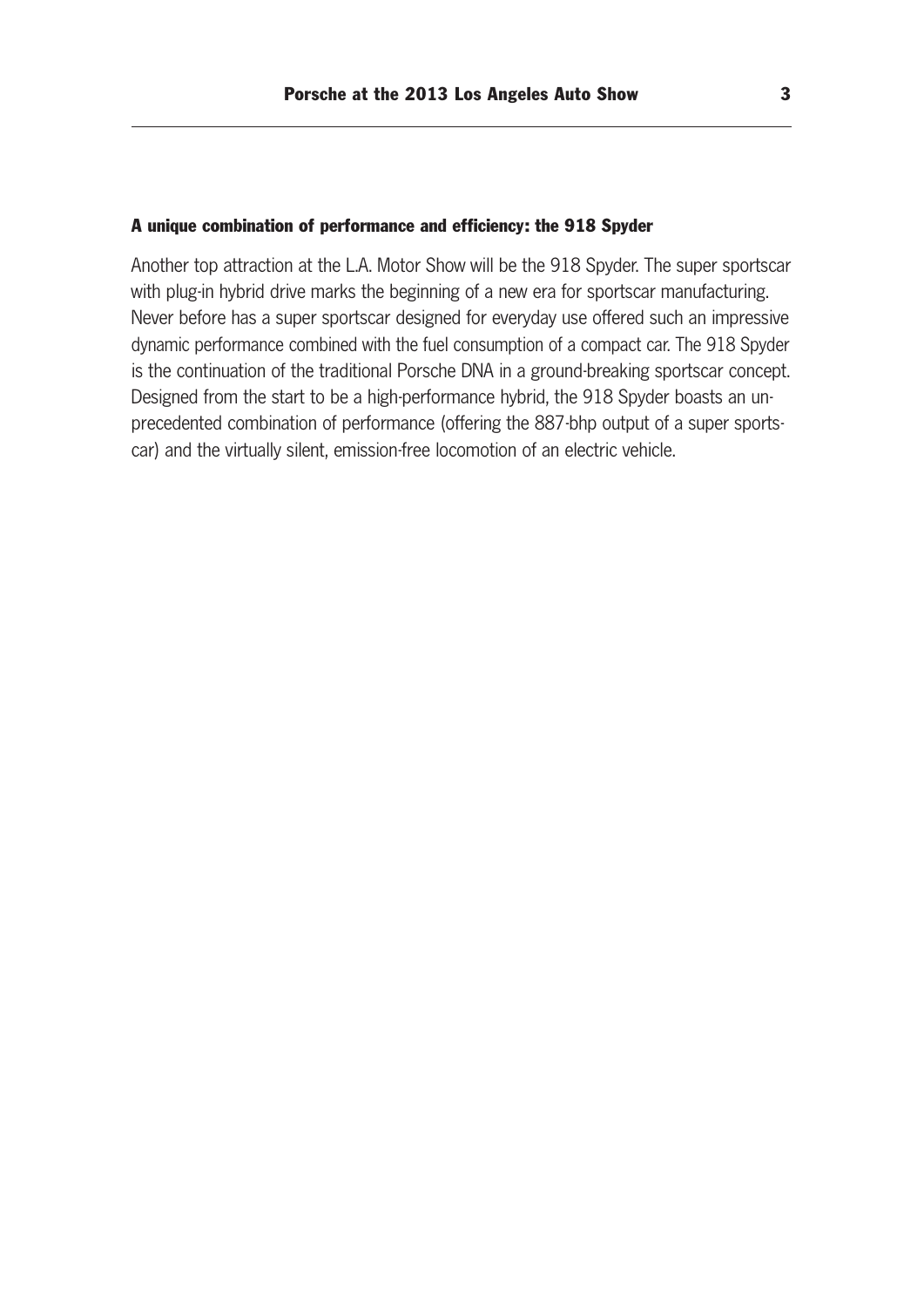# World premiere for the compact SUV from Porsche

# The Macan is a Porsche through and through

Porsche is expanding its range to include a whole new class of vehicle. The Macan is the first Porsche model to break into the compact SUV segment and is poised to set new standards in the field of driving dynamics and enjoyment – on both paved streets uneven terrain. The Macan combines the typical handling characteristics that Porsche has repre sented right from the outset: maximum acceleration and braking values, vast engine power, extreme agility and optimum steering precision. What's more, all of these features are teamed with a high level of comfort and everyday suitability. The sporty DNA of the Macan, as with all Porsche vehicles, is also immediately recognisable in the design. The Sports Utility Vehicle is unrivalled in its flat and broad profile on the road. The wraparound bonnet and gently sloping roof line accentuate the overall impression of sporty elegance and powerful dynamics. Many of the design elements have been taken from other Porsche sportscars and enhanced for the Macan, making it clear to see from the very first glance that the Porsche Macan heralds the first sportscar in the compact SUV segment. The Macan is "Made in Germany", produced at the Leipzig plant. Porsche has invested 500 million euro in the plant and has established an entire production line there. The line is set up to produce around 50,000 vehicles per year – all manufactured with the utmost precision and to the highest level of quality. Just what you would expect from Porsche.

Three models comprise the Macan product range at market launch. The Macan S is equipped with a 3.0-litre V6 biturbo engine delivering 340 bhp (250 kW) and also features an active all-wheel drive with an electronically controlled, map-controlled multi-plate clutch. This allwheel drive is fitted on all Macan models. A seven-speed double-clutch transmission transfers power as required and almost without any interruption in tractive force, enabling the vehicle to accelerate from 0 to 100 km/h in 5.4 seconds (or 5.2 seconds with the optional Sport Chrono package fitted). The vehicle reaches a top speed of 254 km/h, and its NEDC fuel consumption figures are between 9.0 and 8.7 litres/100 km, which corresponds to a  $CO<sub>2</sub>$  emissions level of between 212 and 204 g/km.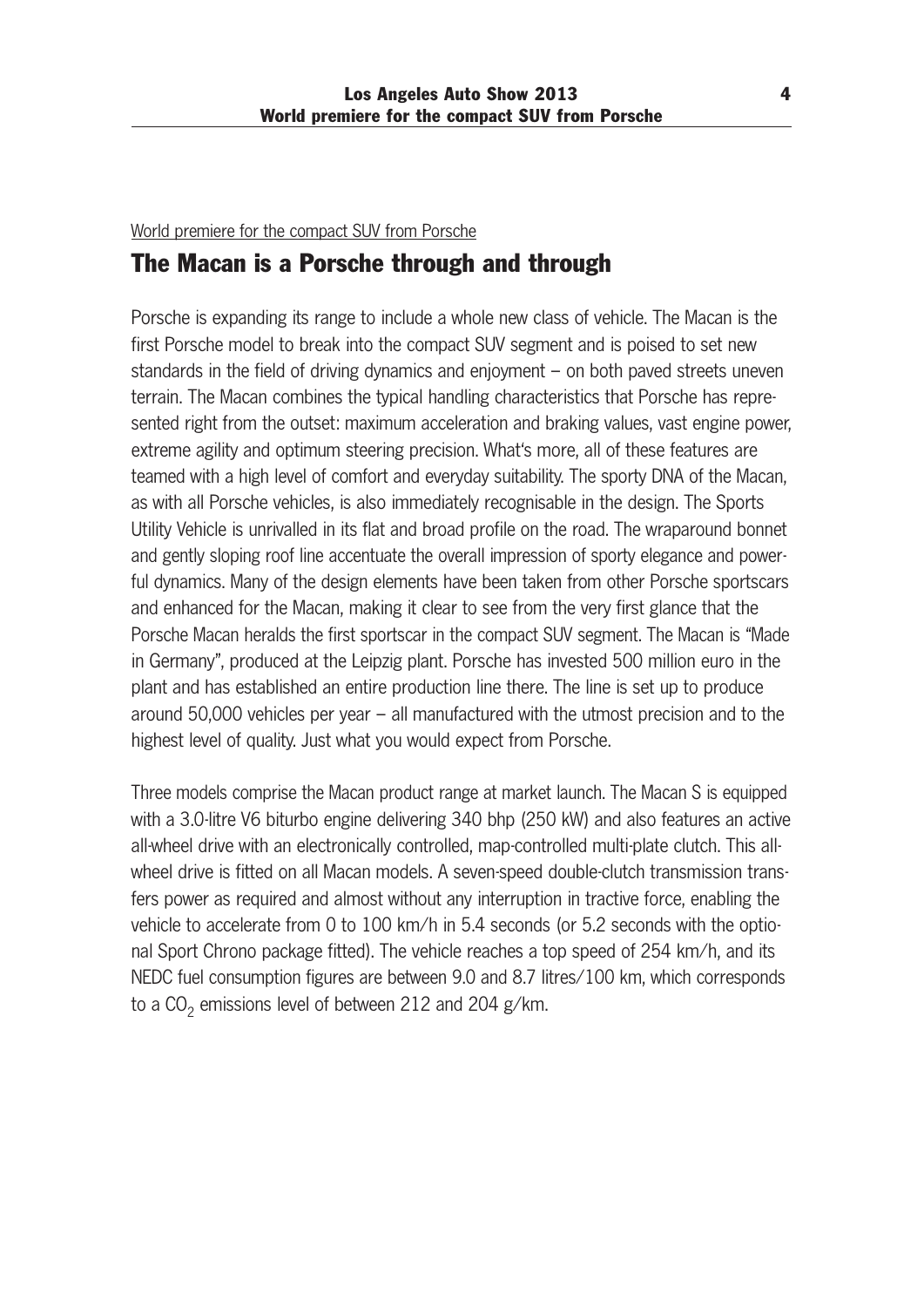The Macan S Diesel is the economical long-distance runner of the three Macan models. Its 3.0-litre V6 turbo diesel engine achieves NEDC fuel consumption figures of between just 6.3 and 6.1 litres/100 km, which corresponds to a  $CO<sub>2</sub>$  value of between 164 and 159 g/km. Nevertheless, the Macan S Diesel accelerates from 0 to 100 km in just 6.3 seconds (or 6.1 seconds with the Sport Chrono package fitted) thanks to its 258-bhp (190-kW) engine, and achieves a top speed of 230 km/h.

As the top model in the Macan model line, the Macan Turbo is set to be the most powerful vehicle in the compact SUV segment. The 3.6-litre V6 biturbo engine, which is being used in a Porsche model for the very first time, achieves an unrivalled 400 bhp (294 kW) and catapults the vehicle from 0 to 100 km/h in 4.8 seconds. With the Sport Chrono package fitted, it is even possible to achieve such a speed in 4.6 seconds. Although the top speed is 266 km/h, the Macan Turbo delivers NEDC fuel consumption figures of between just 9.2 and 8.9 litres/100 km, which equates to a  $CO<sub>2</sub>$  value of between 216 and 208 g/km.

Its name comes from the Indonesian word for tiger. And the Macan really does live up to its name: powerful and ready to pounce at any time, yet light-footed and tenacious on offroad terrain The sporty all-wheel drive is ultimately a Porsche invention, designed and first implemented by Ferdinand Porsche in 1900 in the Lohner-Porsche racing car with its four electric wheel-hub motors. In 1947, Porsche developed the Type 360, better known as the Cisitalia Grand Prix racing car. The car became a true driving legend, not only as a result of its supercharged 12-cylinder engine and consistent lightweight construction, but also thanks to its permanent all-wheel drive. The design was based on the idea that drive power around bends or on roads with low frictional values can be converted into propulsion more fully and more reliably.

The latest stage of evolution of the all-wheel drive – known as Porsche Traction Management (PTM) – has produced one of the world's most powerful drive systems. In launching the Macan, Porsche now offers sporty all-wheel-drive vehicles across an unprecedented range.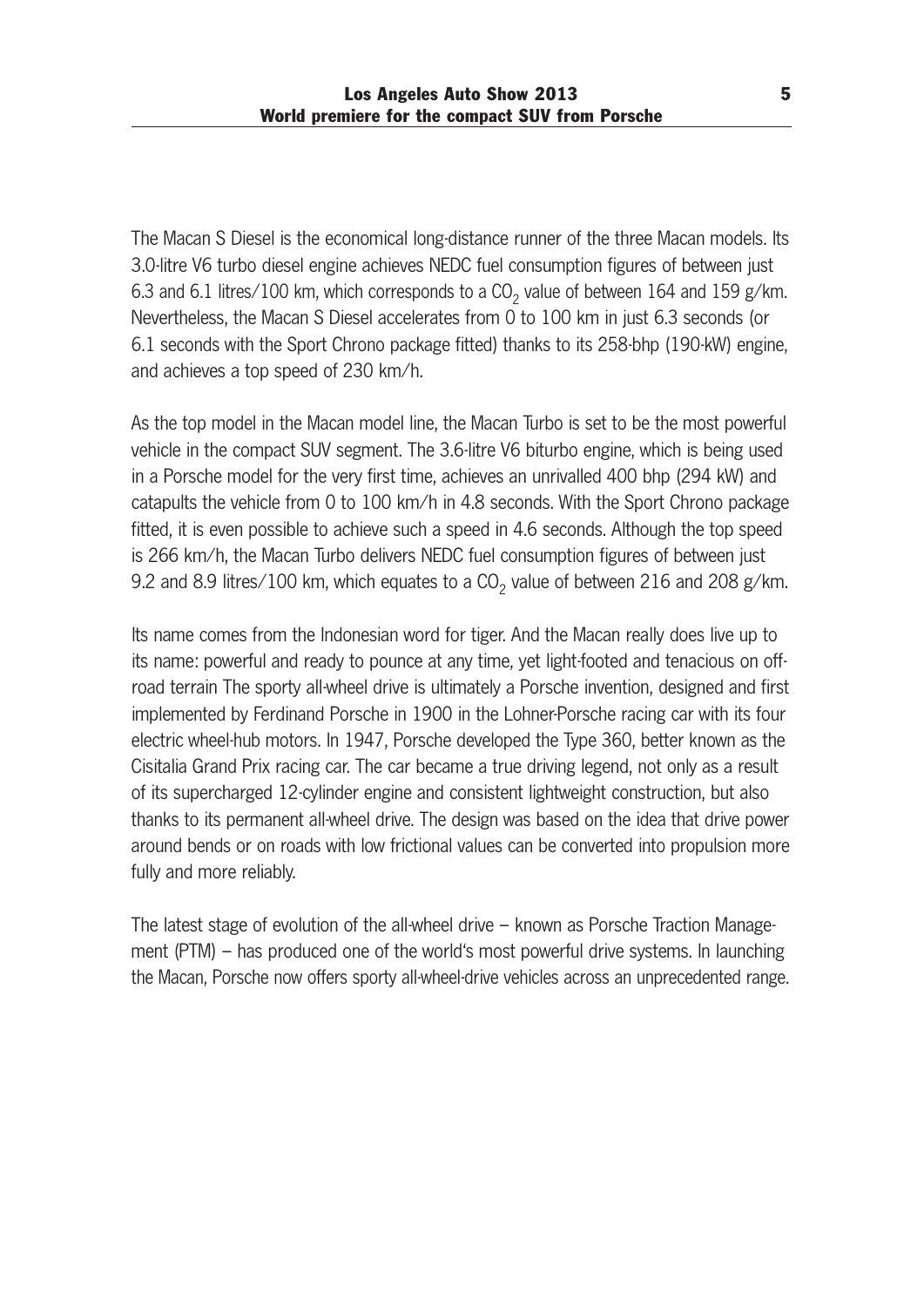A glance at the performance specifications reveals that the Macan has been designed with agility in mind. Further unmistakeable hallmarks of the vehicle include its proportions, de sign and the mixed tyres on large wheels. The engines, drive systems and seven-speed Porsche Doppelkupplung (PDK) bring the vehicle's characteristics to bear in dynamic and efficient fashion both on and off road, making for a true Porsche driving experience. The driver and passenger seats feature the low position typical of sportscars.

The range of equipment fitted on the Macan as standard is extensive, and includes the allwheel drive, PDK, multi-function sport steering wheel with shift paddles, large wheels, highperformance audio system and an electrically operated tailgate. The list of optional special equipment offers further highlights, such as the air suspension system, which the Macan features as the only vehicle in its segment. There is also the Porsche Torque Vectoring Plus (PTV Plus) system, which has been specially tailored to the Macan. This system distributes varying levels of drive torque to the rear wheels and works in conjunction with an electronically controlled rear-axle differential lock. The list of Porsche options includes the much sought-after dynamic high beam forming part of the Porsche Dynamic Light System Plus (PDLS Plus), which continuously adjusts the headlight level in keeping with the traffic ahead and any oncoming traffic.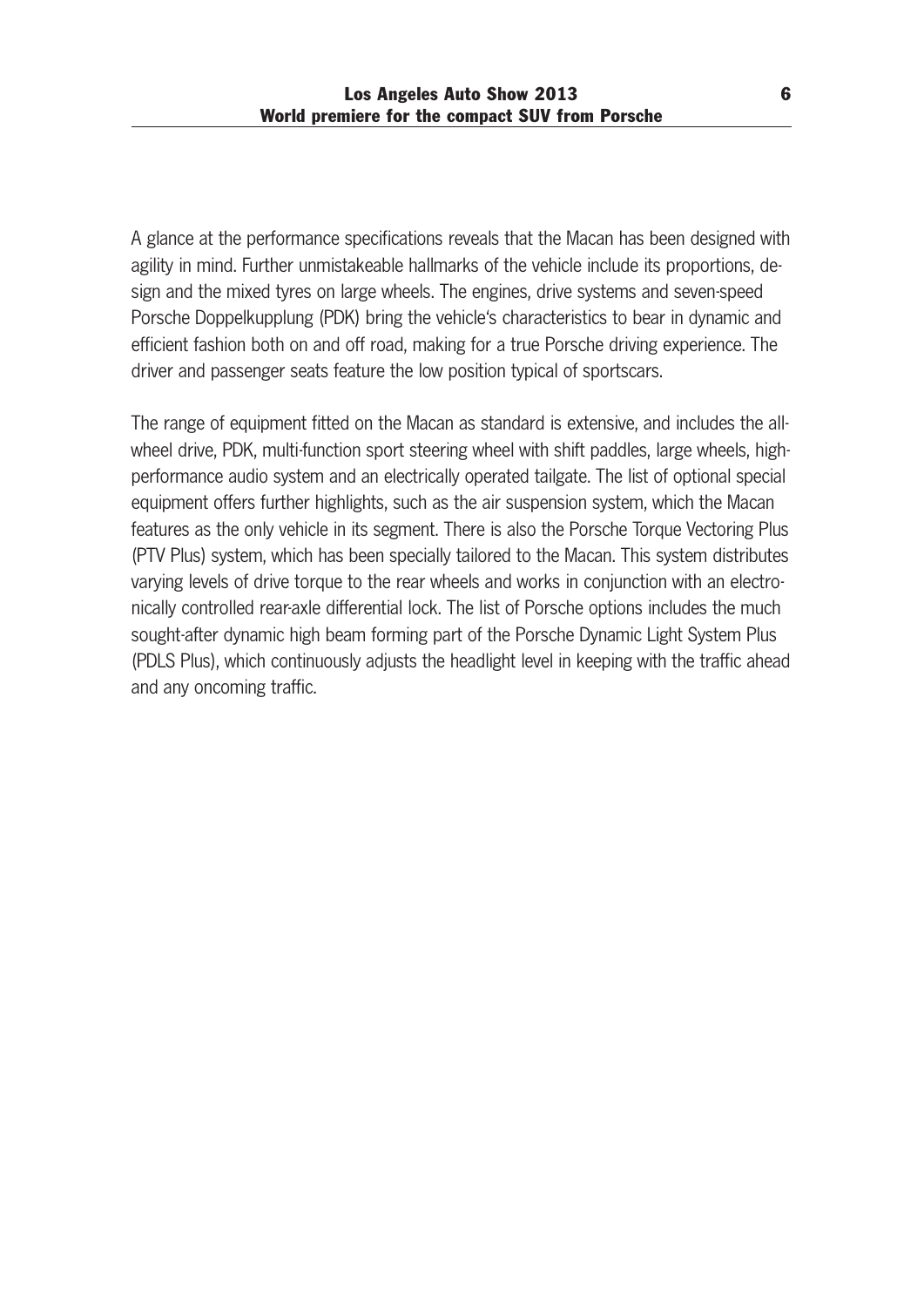# Design Deeply rooted in Porsche's legacy of sportscars

The sportscar heritage of the Macan is evident in many details of its design. The designers have pulled out all the stops to ensure the model's proportions and lines live up to this claim. The result can be summarised in two words typical of a sportscar: broad and low. The de sign embodies sportiness, dynamism and precision, together with elegance and lightweight construction. Round lines are combined with strategically positioned precision edges. With its harmonious proportions, the Macan appears compact, powerful and close to the road.

Even when stationary, design details taken from Porsche sportscars highlight what the Macan has to offer in terms of performance. For instance, the side view window graphics and the sloping roof line at the rear end, known at Porsche as the flyline, are a clear nod to the 911. The rear wings also have the soft profile of the 911.

The 918 Spyder is already regarded as a vehicle that propelled the Porsche design DNA further forward. The Macan adopts this current DNA, for instance the basic shape of its main headlights is based on that of the 918 Spyder, while the sideblades at the bottom of the front and rear doors are reminiscent of the lower door seams on the hybrid super sports car inside, the Macan is fitted with a multi-function sports steering wheel as standard, the design of which is completely new and based on the 918 Spyder.

#### A true Porsche from all angles

The impressive, assertive front of the Macan is a distinctive component of the design. The large air intakes are typical of Porsche and highlight the performance class to which the brand's vehicles typically belong. In the Macan Turbo, stylistic elements known as C-blades fitted in the air intakes on the right and left of the vehicle accentuate the sporty look and provide a sophisticated aerodynamic response.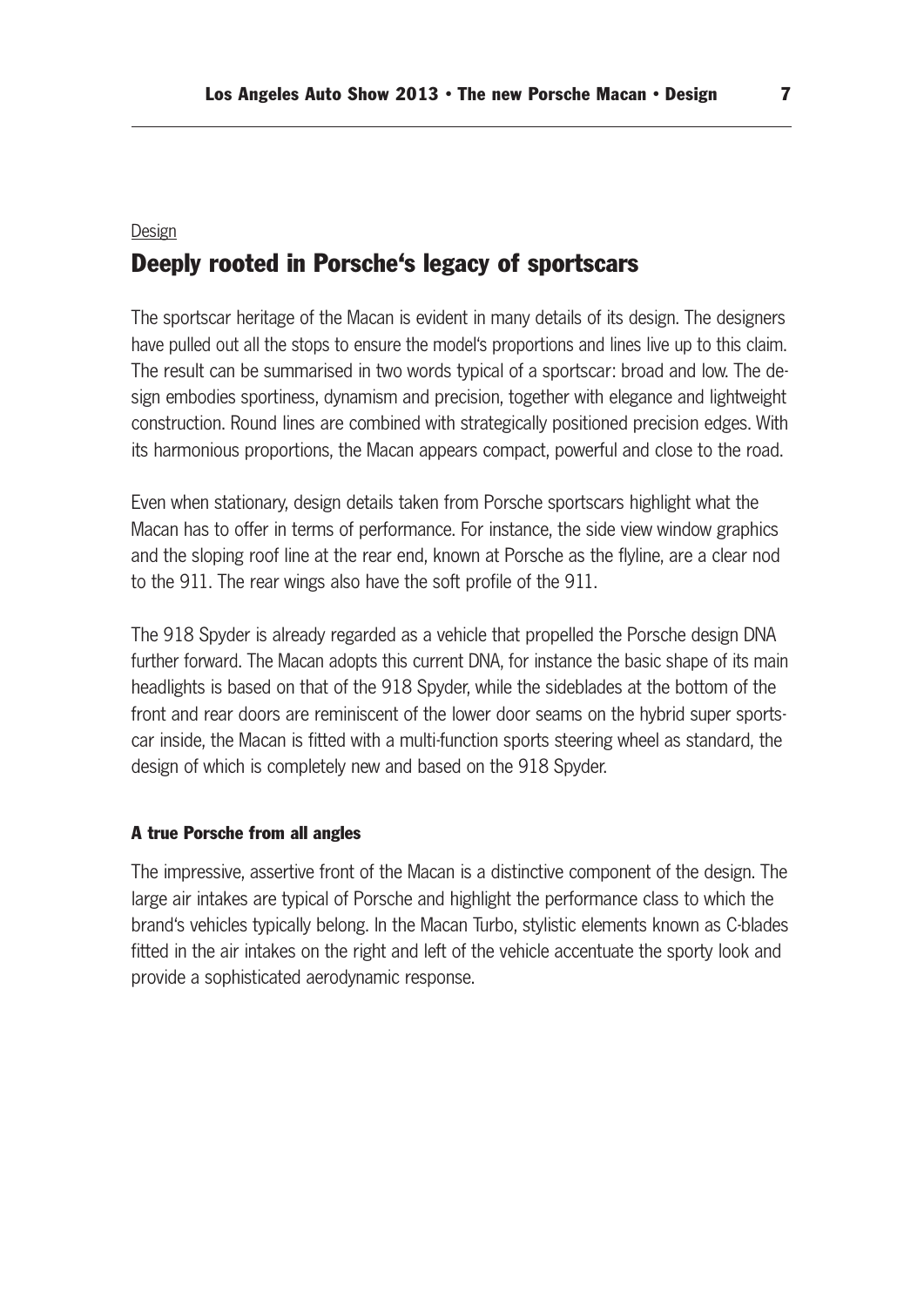The wraparound bonnet creates an impressive design detail, enclosing the headlights and extending down to the wheel arches. The imposing size of the bonnet and its precision lines running to the front of the vehicle give the Macan a broad and powerful appearance, while the seamless surface of the bonnet presents a clean front to the vehicle. The Macan's con centration on the road is particularly evident when viewed from the front.

The side view with its sporty sloping roof line creates a sharp profile and emphasises the dynamic nature of the vehicle, while the design lines running to the rear of the vehicle accentuate the broad, sculpted wings. Together with what are known as the window graphics – the edges of all lateral glass surfaces – and the shape of the D-pillar, these design lines are a nod to the design of the 911.

A further design highlight of the side view, and another means of customising the vehicle, are the sideblades at the bottom of the front and rear doors – dynamically formed inserts that are available in different materials as an option. The design of these sideblades is reminiscent of the lower door seams on the 918 Spyder, as is the front door entry guard. Combined with the sophisticated door handles, this makes the doors appear narrower and the sides significantly more sporty and streamlined.

On the Macan S and Macan S Diesel, the sideblades are painted in Lava Black as standard. The Macan Turbo features sideblades painted in the same colour as the exterior (optional for Macan S and Macan S Diesel), adding to the classic elegance of its look. Sideblades in Genuine Carbon, available for all models as an option, add extra emphasis to the Macan's sporty character.

A further striking design detail of the Macan is its continuous side sill. Together with the long black roof spoiler, this feature adds to the vehicle's flowing design. The mixed tyres are up to 265 mm wide on the front axle and 295 mm wide on the rear axle. Alongside wheels of up to 21 inches, the tyres also underline the Macan's sporty intentions.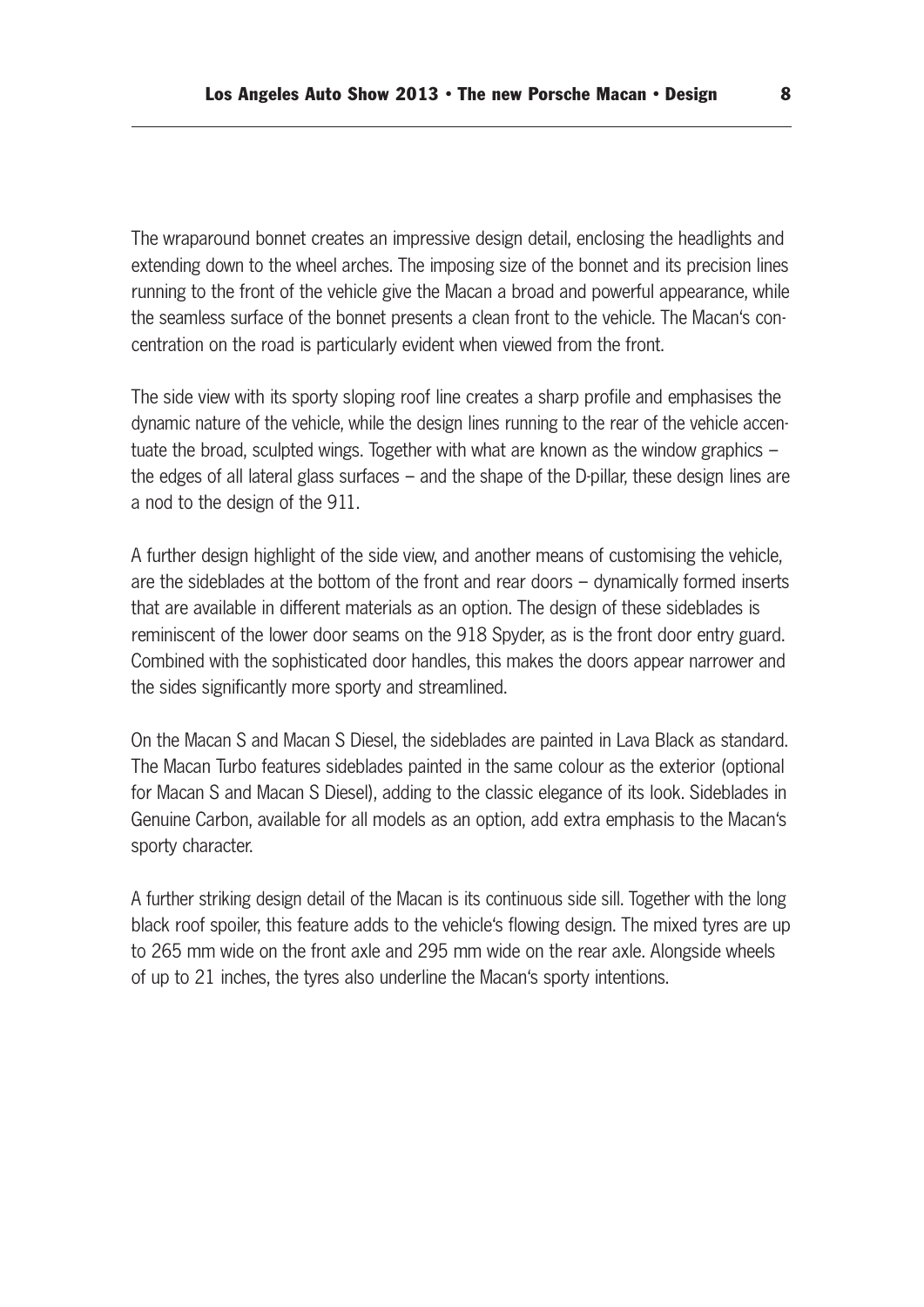With its subtle lines and harmonious curves, the rear end is a fusion of sportiness and elegance. It has been consciously designed as a large, mainly undisturbed area to give the vehicle a broader look. To maintain this clean look, the switch for the powerlift tailgate has been concealed at the foot of the windscreen wiper arm, and the numberplate is located in the lower rear area.

The rear lights on the Macan are another striking feature, boasting an extremely compact three-dimensional design and LED technology – a further reference to the 918 Spyder. On all models, the rear diffuser is flanked on both sides by twin tailpipes – round on the Macan S and Macan S Diesel and square on the Turbo. All models are available with sport tailpipes made from chrome-plated stainless steel as an option.

#### Sporty and high-quality interior

The focus on agility and breadth continues into the Porsche Macan's interior. Sophisticated lines, precise transitions and high-quality workmanship create a harmonious fusion of sporti ness, quality and elegance.

From the low front seats, the sloping centre console and the display and operation concept through to the extensive range of customisation options, the interior offers both a sense of familiarity and striking new features, such as the new multi-function sports steering wheel.

The cockpit features all the character familiar from a sportscar. The eye is immediately drawn to the standard multi-function sports steering wheel, the design of which is completely new and based on the 918 Spyder. Additional multi-function buttons fitted as standard for the telephone, radio and on-board computer, together with the ergonomically positioned shift paddles, ensure that drivers' hands are free to stay on the steering wheel and their concentration remains on the road.

Three round dials with a centrally positioned tachometer combine to form the instrument cluster. The right-hand tube is home to the high-resolution, 4.8-inch colour display. As you would expect, the ignition lock is positioned to the left of the steering wheel – as is customary on Porsche models.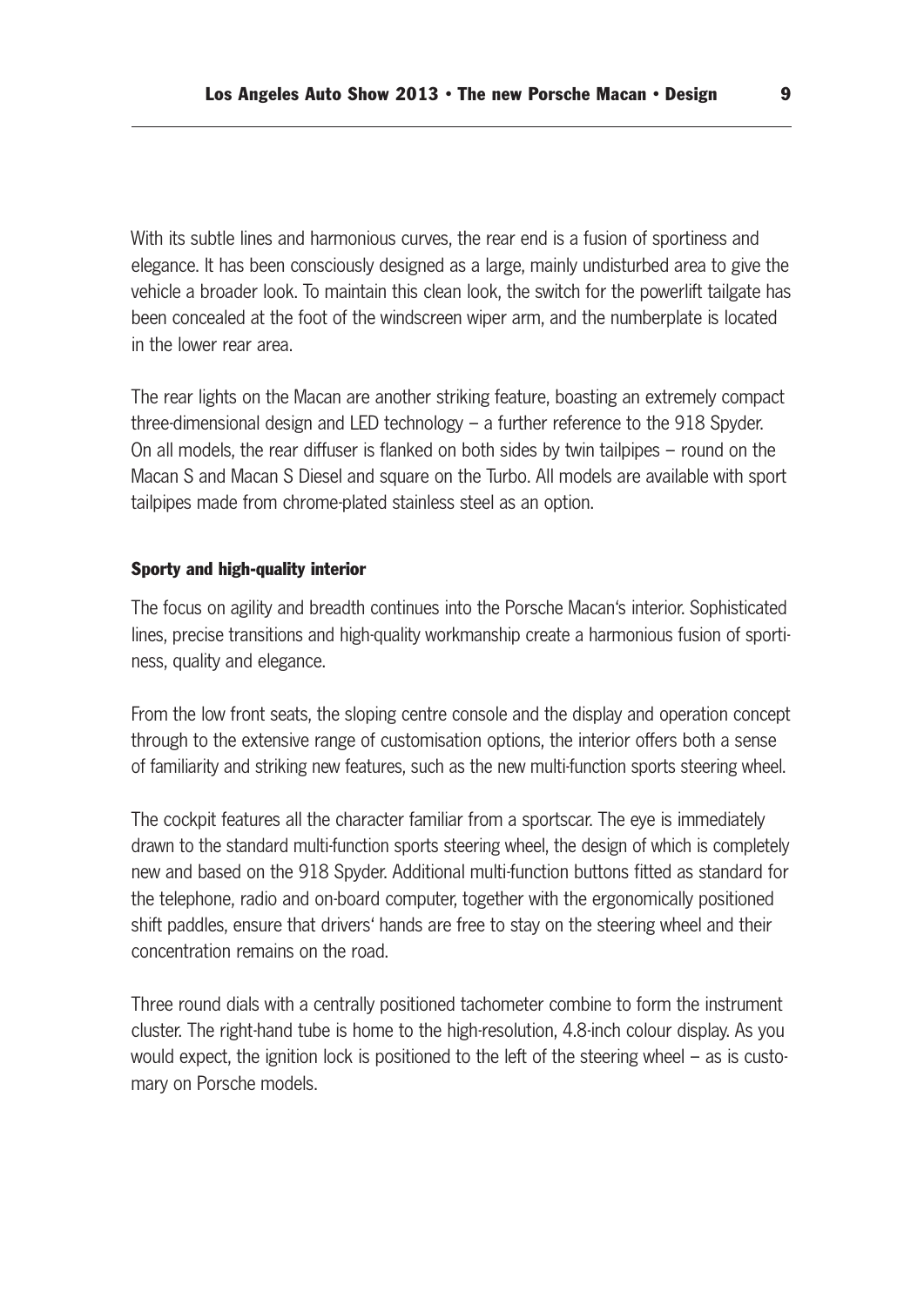The forward-sloping centre console with the high-set gear selector typical of racing cars draws the driver even further into the cockpit. The buttons for the most important functions are clustered in logical groups on the centre console, allowing for simple and intuitive operation of individual functions.

Even the standard equipment on the Macan S with the Piano Black interior package and the comfort seats with Alcantara seat centre conjures up a sense of sportiness and quality. The Macan Turbo is fitted with adaptive sports seats as standard, including the 18-way power seats with memory package in leather and the brushed aluminium interior package. In addition, all models are available with the Dark Burl Walnut and Carbon décors as an option.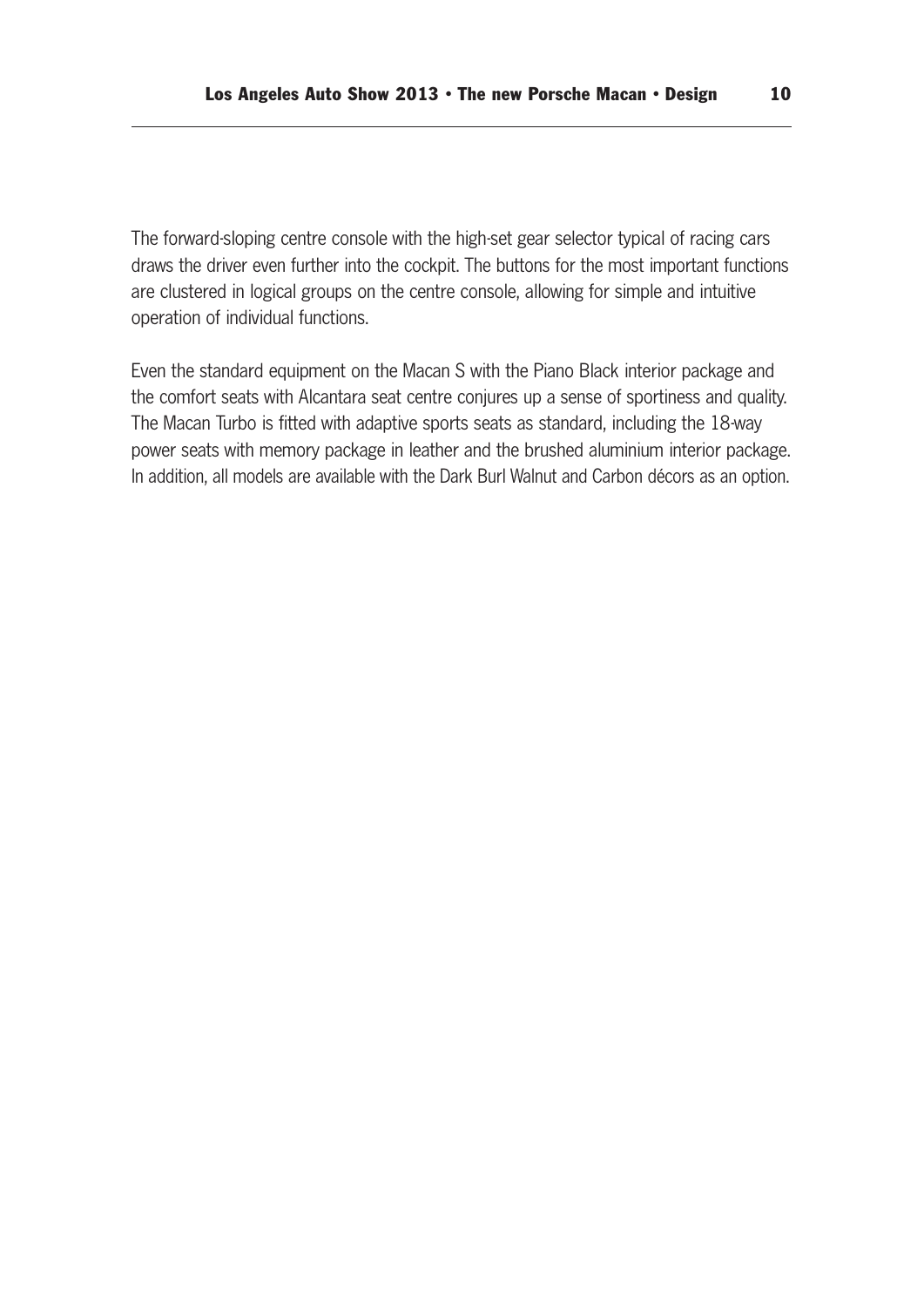# Engine and drive Performance and efficiency

Porsche is offering the Macan with three advanced engines. All combine rich torque with impressive power, ensuring each variant features trademark Porsche qualities. The engines are also highly efficient and environmentally friendly, with all three versions of the Macan meeting the Euro 6 emissions standard. The NEDC fuel consumption figures range from 9.2 l/100 km (Macan Turbo) to 6.1 l/100 km (Macan S-Diesel).

The Macan Turbo is unrivalled in the compact SUV segment in terms of its driving performance. The 3.6-litre V6 biturbo engine unleashes its maximum output of 400 bhp (294 kW) at 6000 rpm. Two turbochargers with a boost pressure of 1.2 bar ensure powerful ventilation. This power results in acceleration from 0 to 100 km/h in just 4.8 seconds and a top speed of 266 km/h. The Macan is the first Porsche to feature this engine. The engine is based on a 3.0-litre V6 biturbo engine with stroke that has been increased by 83 millimetres. All of the dimensions and specifications are based on decades of Porsche experience in developing sport engines.

The Macan S is powered by the new 3.0-litre V6 biturbo engine from Porsche. The engine is particularly high-revving, thanks to its 96-millimetre bore and short 69-millimetre stroke. When tuning the new engine, the engineers focused on providing uniform performance development and an even torque curve. By combining two turbochargers, positioned in a compact format on the left and the right, which together deliver a boost pressure of 1.0 bar, exceptional performance values have been achieved: The engine reaches its maximum power of 340 bhp (250 kW) at between 5500 to 6500 rpm. Sprinting from 0 to 100 km/h takes just 5.4 seconds and the vehicle reaches a top speed of around 254 km/h.

The Porsche VarioCam Plus valve stroke variable system in both of the V6 biturbo engines ensures that the variable inlet and outlet camshaft control is continuously and infinitely adjusted and allows the engine to respond in a flexible manner to the relevant performance requirements. The result is spontaneous acceleration and exceptionally smooth running. The revised direct fuel injection (DFI) concept with multi-hole injectors and a high pressure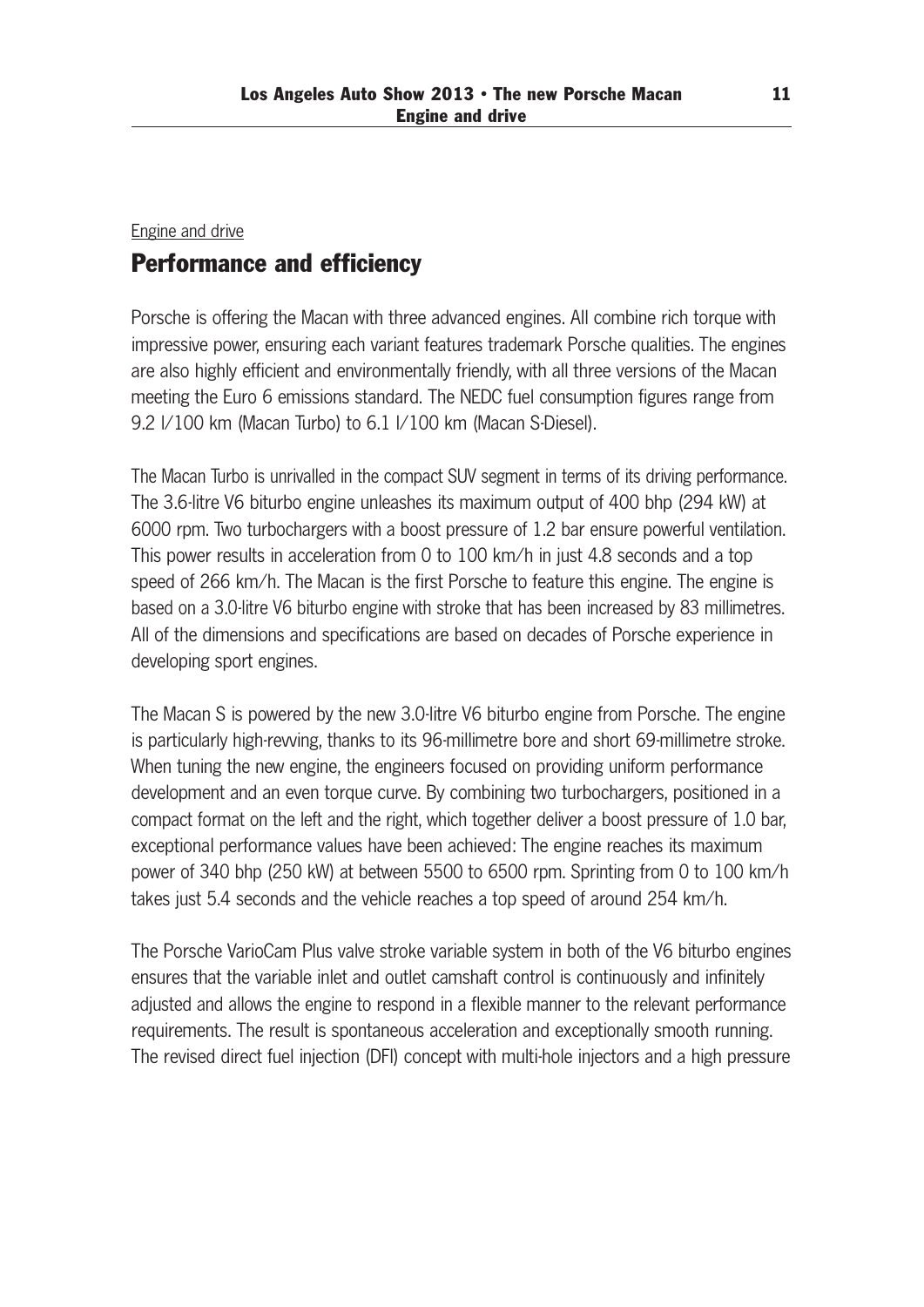of 200 bar enables optimum fuel distribution. The jet and taper angles have been optimised with torque, power, fuel consumption and emissions in mind. DFI also improves internal cooling within the combustion chamber as the fuel-air mixture is generated in the cylinder directly. The resulting higher compression ratio provides greater engine power and better engine efficiency. The turbochargers have been specially tailored to the engines and are capable of building up the boost pressure very quickly in response to power requirements.

Integrated dry-sump lubrication and a modified oil sump shape have been developed for the petrol engines destined for use in the Macan. These modifications enable optimum engine lubrication – even in extreme driving situations – and contribute to a particularly low centre of gravity while allowing the ground clearance to be increased. The diesel engine relies on a pressure-fed lubrication concept with a wet sump.

With its 3.0-litre V6 turbo diesel engine, the Macan S Diesel is a true long-distance sports car that combines an excellent performance level with minimum fuel consumption. The 258-bhp (190-kW) engine, taken from the Cayenne and subsequently enhanced, has been specially designed for the Macan. It also works perfectly alongside the PDK transmission and is consistent with the vehicle's sportscar characteristics. The high torque of 580 Nm at between 1750 and 2500 rpm allows confident acceleration in every driving situation. The vehicle reaches a top speed of 230 km/h, accelerating from 0 to 100 km/h in 6.3 seconds (or 6.1 seconds with the Sport Chrono package fitted). The optimised common rail fuel injection system enables quiet combustion development while also allowing high turbine speeds within the turbocharger, even at a low engine speed, thereby creates a higher boost pressure. Some of the results of this set-up include better volumetric efficiency, increased power and more torque. The advanced diesel engine is equipped with a Selective Catalytic Reduction (SCR) system for lower emissions. This system injects a urea solution (AdBlue) into the exhaust gas, and the resulting chemical reaction transforms nitrogen oxides into nitrogen and water.

All Macan models feature an engine with sportscar characteristics and they sound like a sportscar too: The sound of the Macan engines is robust and emotive, indicating that the vehicle is always ready to demonstrate its capabilities on any terrain. As part of the sound design, the petrol models include an exhaust flap, in addition to various other components. The flap is map-controlled and load-dependent, which dictates when it opens and shuts.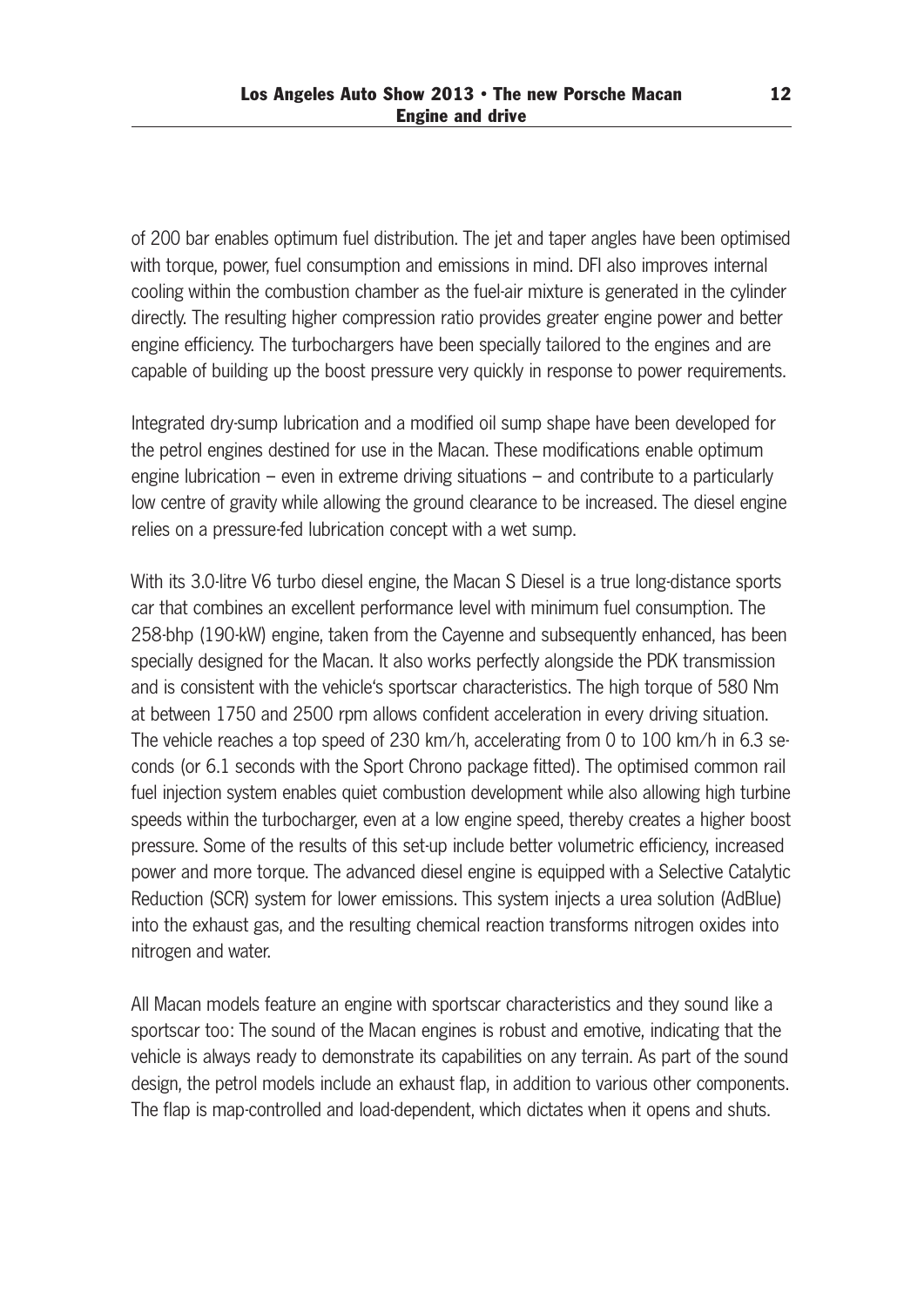#### Power and efficiency in perfect harmony

Performance is not the only attribute of the Macan – maximum efficiency is another one of its defining features. Multiple technologies contribute to the vehicle's low fuel consump tion level alongside the standard PDK and the intelligent mix of materials used to construct the Macan. Together, all of these measures result in fuel consumption figures that speak for themselves. The standard automatic Start Stop function shuts off the engine as soon as the Macan brakes to a speed of 2 km/h – even when the Adaptive Cruise Control (ACC) is activated. When the brake is released, the engine is restarted quickly and smoothly by the system. When drivers lift their foot off the accelerator pedal, the coasting function decouples the engine to allow the vehicle to roll over a longer distance than if the engine was engaged. As soon as the accelerator pedal or brake is actuated again, the PDK selects the appropriate gear and engages the clutch. Up to 1.0 litre of fuel can be saved per 100 kilometres in everyday driving situations.

Electro-mechanical power steering is another of the efficiency technologies in use in the Macan: Thanks to this feature, the electric motor is only supplied with energy if steering intervention takes place – the advantage for fuel consumption being a saving up to 0.1 litres per 100 kilometres. Depending on the driving situation and cooling requirements, the radiator shutters on the Macan can also be closed – a function that is controlled by the engine management system. Similarly, the underbody shield keeps drag to a minimum by optimising the air flow under the vehicle and reducing turbulence. Electrical system recu peration is another of the efficiency measures featured by the Macan: This concept charges the battery more intensely during the braking and overrun phases. Restricting the charging current of the generator when the battery is fully charged in turn reduces the load on the combustion engine during acceleration phases because the engine does not have to use as much power to charge the battery. In addition, the intelligent thermal management system in the Macan manages the temperature of the engine and transmission to reduce friction losses during the warm-up phase following a cold start. To do this, the thermal flows are managed in a targeted manner and the different coolant circuits are switched on gradually when needed, allowing the engine and transmission to heat up faster.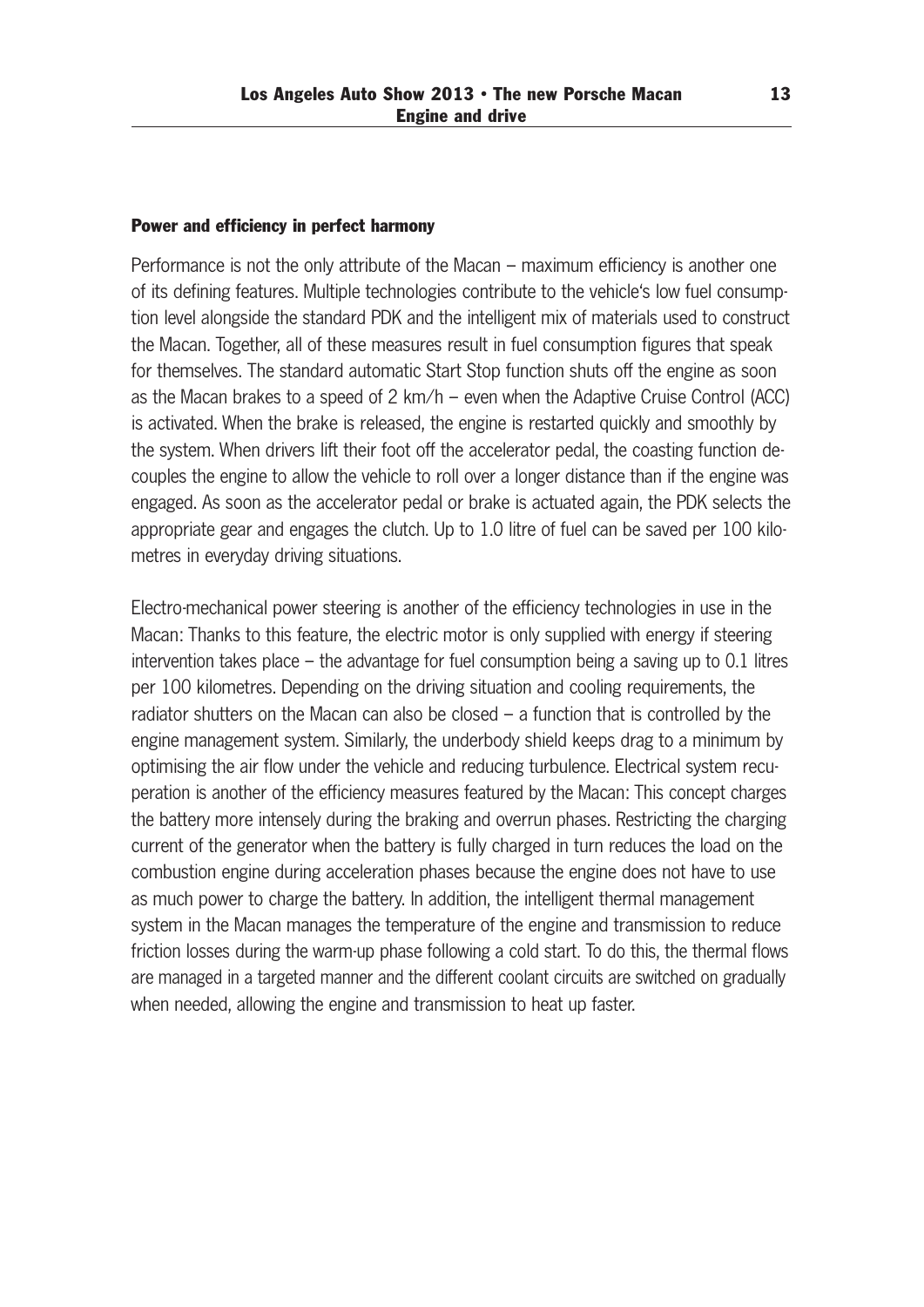### Porsche Doppelkupplung (PDK) as standard

For the first time in a new Porsche model range, all variants of the Macan feature the high performance seven-speed Porsche Doppelkupplung (PDK) as standard. The advantages of this transmission design include excellent start-up performance, extremely fast gear changes without any interruption in tractive force, short reaction times, low fuel consumption and outstanding shift comfort. As in virtually all Porsche vehicles that feature the PDK, there are two shifting gates: On the right, the required switching level is engaged via a typical Porsche gear selector, while the left-hand gate can be engaged manually, or with the standard shift paddles on the steering wheel.

In every Macan model, the PDK enables the vehicle to "coast": When drivers lift their foot off the accelerator, the PDK automatically decouples the engaged gear and the vehicles coasts in idle until the required speed is reached. When the accelerator pedal or brake is actuated, the PDK selects the appropriate gear once again and engages the clutch. The PDK contributes to minimum fuel consumption in every Macan and adapts the required driving profile with the help of an intelligent management system.

# Active all-wheel drive and Porsche Traction Management (PTM)

Active all-wheel drive is part of the Porsche Traction Management (PTM) system and comes as standard for all Macan models. Together with the other elements of the system – the electronically controlled, map-controlled multi-plate clutch, the Automatic Brake Differential (ABD) and Anti-Slip Regulation (ASR) – the all-wheel drive looks after traction and safety.

The all-wheel drive system is one of the systems with the fastest response times on the market and its design underpins the sportscar characteristics of the Macan. The rear axle is always driven, The front axle receives its drive torque from the rear axle, and the torque is dependent on the locking ratio of the electronically controlled multi-plate clutch.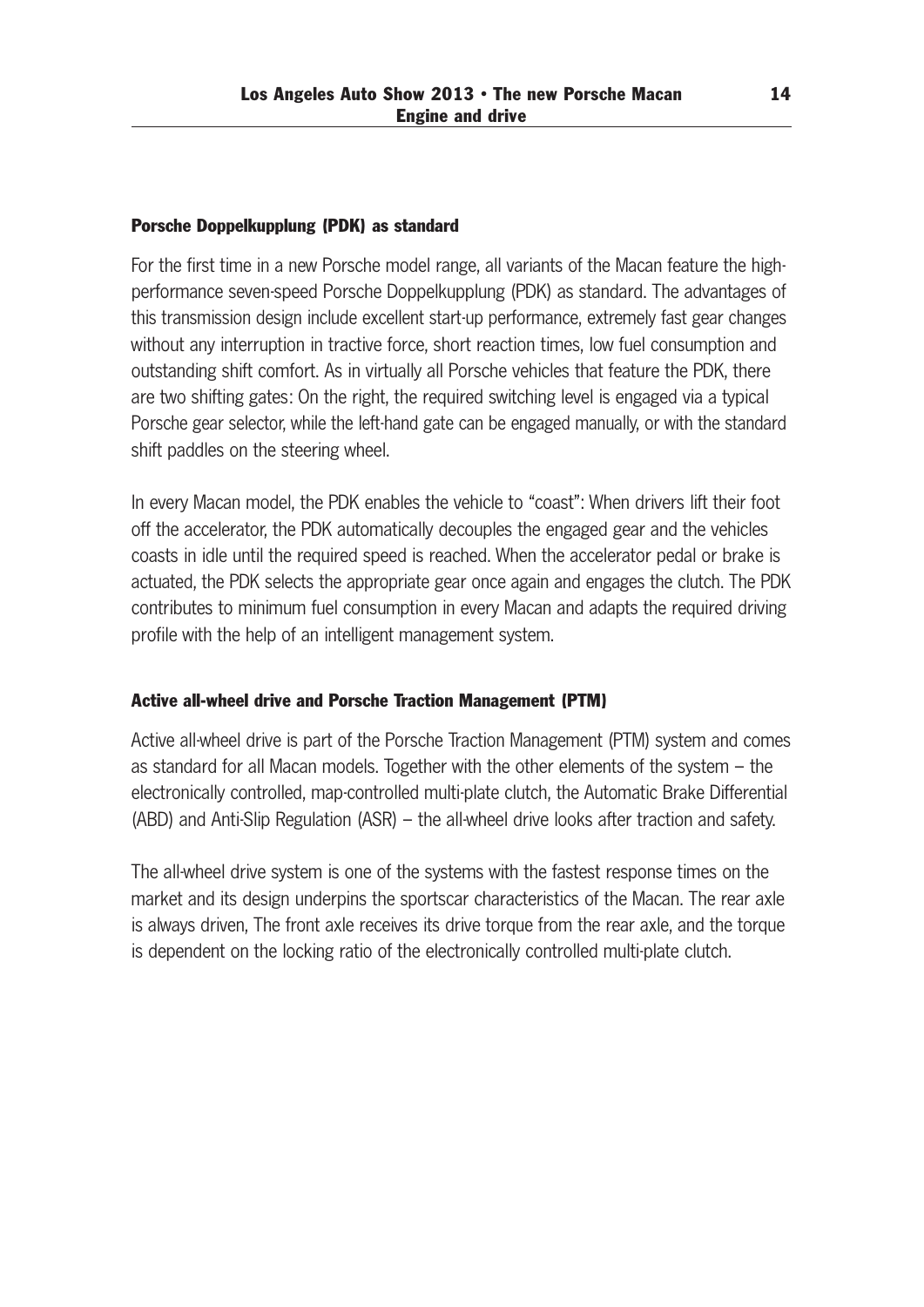For situations in which the rear axle wheels are on a surface with a significantly lower fric tion coefficient in comparison to the front axle wheels (for example on ice) which would cause the rear axle wheels to spin when moving off, up to 100% of the necessary torque can be transferred to the front axle. However, the rear axle is never uncoupled in these situations – instead, 100% of the torque from the rear axle is transferred to the front axle via the multi-plate clutch.

The ASR also reduces wheel spin. Exactly the right amount of propulsion force is transferred to the front wheels on corners to achieve optimum lateral support.

Working with the newly developed Porsche Stability Management (PSM) system, the PTM interacts with all systems to secure the appropriate distribution of power for excellent propulsion in every driving situation: on long straights, around tight corners or on surfaces with different friction coefficients. Traction is also improved by the ABD on surfaces with different friction coefficients. If a wheel is in danger of spinning, the PTM brakes the relevant wheel via the ABD and in doing so transfers more drive torque to the other wheel on the same axle.

As a result, the new PTM system not only offers advantages in terms of traction and safety, but it also supports agile driving behaviour for enhanced handling and better dynamism in the Macan.

### Off-road mode at the touch of a button

Off-road mode comes as standard in the Macan, and the function is activated by pressing a button in the centre console at a speed of between 0 and 80 km/h. This function switches all the relevant systems to a traction-oriented off-road programme: For example, the shift revolutions and speeds are geared towards a greater level of traction, the clutch is pre-tensioned to a greater degree in order to provide the front axle with the appropriate drive torque more rapidly, and the standard torque split between the front and rear axle as well as the accelerator pedal response are adapted to off-road conditions. What's more, the ground clearance can be increased by 40 millimetres above its normal level thanks to the optional air suspension chassis, which gives a maximum ground clearance of 230 millimetres.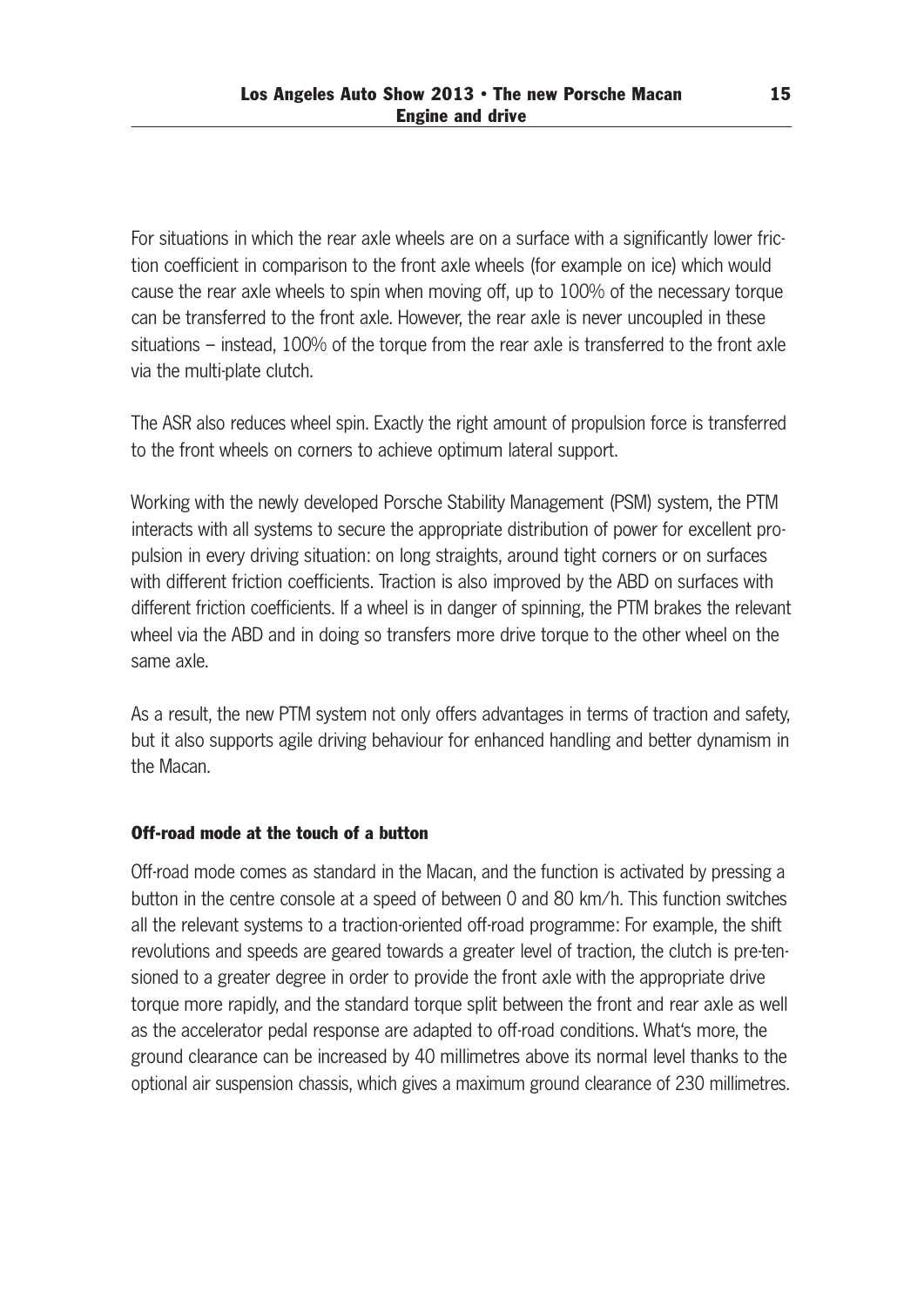Another button in the centre console activates downhill assistance from the Porsche Hill Control (PHC) system. The PHC keeps the vehicle speed constant during descents, and can be adjusted to between 3 and 30 km/h.

# Option: Porsche Torque Vectoring Plus (PTV Plus)

The Porsche Torque Vectoring Plus (PTV Plus) system has been specially tailored to the Macan in order to improve driving dynamics and driving stability. The PTV Plus uses a variable standard torque split at the rear wheels combined with an electronically controlled rear-axle differential lock. In response to the steering angle, steering speed, accelerator pedal position, yaw rate and vehicle speed, the PTV Plus improves steering behaviour and steering precision through targeted brake interventions on the inside rear wheel to enhance agility. This gives the outside rear wheel a greater propulsion force and enables an additional turning impulse in the steered direction. The result is direct and dynamic steering into the bend. The PTV Plus also makes a positive impact when the Macan is taken off-road: On loose ground, rear wheel spin is reduced through targeted locking and braking interventions.

### Sport button as standard

All Macan models are fitted with a Sport button as standard, which can be found on the centre console to the left of the gear selector. When the Sport button is pressed, the elec tronic engine management system makes the engine even more responsive: A touch on the accelerator pedal results in a noticeably more direct response from the engine, the rev-limiter is set to a more specific level and the engine dynamics take on a motorsport feel. In addition, the PDK enables the shift points to be moved towards the upper speed range, adding an even sportier touch. The response times are shorter, while the gear changes are tighter and instantaneous, particularly for double-clutch downshifts. The engine sound is also adapted to sound even more robust. In addition, the Porsche Active Suspension Management (PASM) chassis control system (part of the standard equipment in the Macan Turbo) is set to sport mode to achieve a sportier feel for the suspension and direct stee ring, therefore offering even more agile handling characteristics.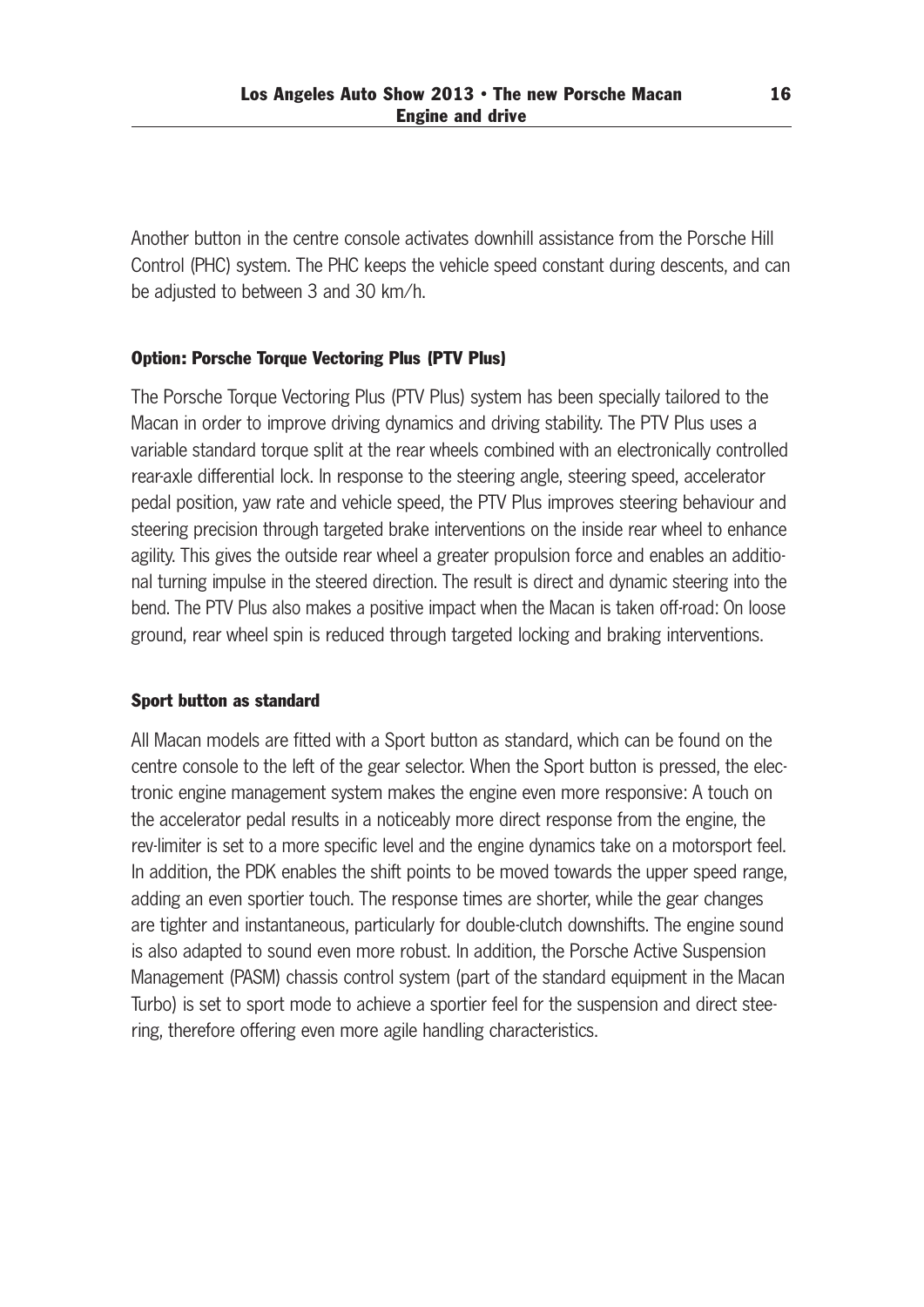#### Option: Sport Chrono package

The optional Sport Chrono package offers improved performance at the push of a button. The Sport Chrono package enables the chassis, engine and transmission to be tuned to an even sportier level, accompanied by a sound that is even more emotive. The Sport Chrono package is characterised by the analogue and digital stopwatch on the dashboard, as well as the additional Sport Plus button in the centre console. Another element of the package is the performance display on the optional Porsche Communication Management (PCM) system, which provides information on the total driving time, distance travelled around the current lap or the time taken for each lap, for instance. "Launch Control" is also included – this function enables a level of acceleration similar to that required in a race when moving off. The time advantage gained in a standard sprint from 0 to 100 km/h is 0.2 seconds for all models. "Launch Control" enables improved lap times and a better spread between comfort and sportiness when it comes to the vehicle handling to achieve a significant boost in driving pleasure.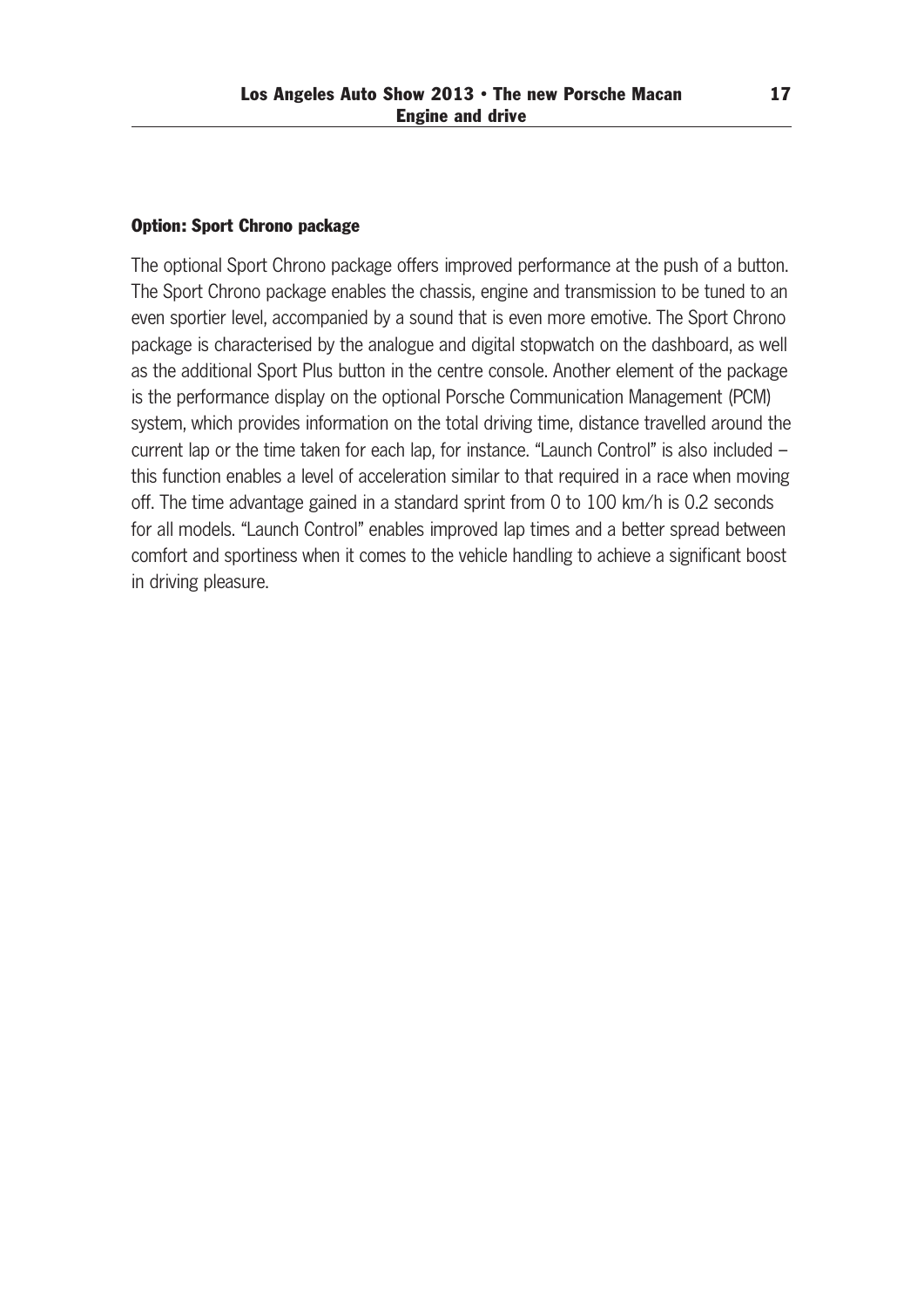# Chassis, brakes, steering and control systems

# An all-rounder for urban traffic and off-road driving

The complex chassis of the Porsche Macan illustrates just how much effort has gone into making the vehicle an imposing figure both on and off road. As a sportscar, the Macan sets completely new benchmarks for compact SUVs on asphalt. The chassis components, tuning, weight distribution and brakes allow the Macan to take on an exclusive position as the sportscar in its class. No other vehicle in this market segment can drive on asphalt with such precision and stability, and especially not at high speeds.

The basic geometry of the Macan creates the best conditions for achieving these benchmarks. The low centre of gravity and the wheel base of 2807 millimetres, plus the front track width of 1655 millimetres and 1651 millimetres at the rear provide enhanced driving stability, particularly when cornering.

The road performance of the Macan has also been enhanced by its outstanding off-road abilities. The ramp angle of 17.1 degrees (with air suspension at "High Level I": 19 degrees), a ground clearance of 198 millimetres (230 millimetres), a front overhang angle of 24.8 de grees (26.6 degrees) and a rear overhang angle of 23.6 degrees (25.3 degrees) also present a consistent message: Overall, the features of the Macan fulfil the exact require ments of many SUV customers, i.e. the perfect performance on the road plus the special reserve capabilities embodied by all-wheel drive and off-road performance.

# Three chassis versions for the Macan

There are three chassis versions available for the Macan. The steel spring design fulfils the very highest of standards for performance, driving pleasure, off-roading capabilities and comfort. The consistent lightweight construction philosophy embodied by the aluminium axles and chassis components contributes to driving dynamics and comfort. The front axle is based on a five-link design while the rear axle is formed by a trapezoidal-link design. At the rear axle, the separate arrangement of the springs and dampers on the wheel carrier improves ride comfort and the handling response of the dampers. This arrangement is also responsible for the large loading width of luggage compartment.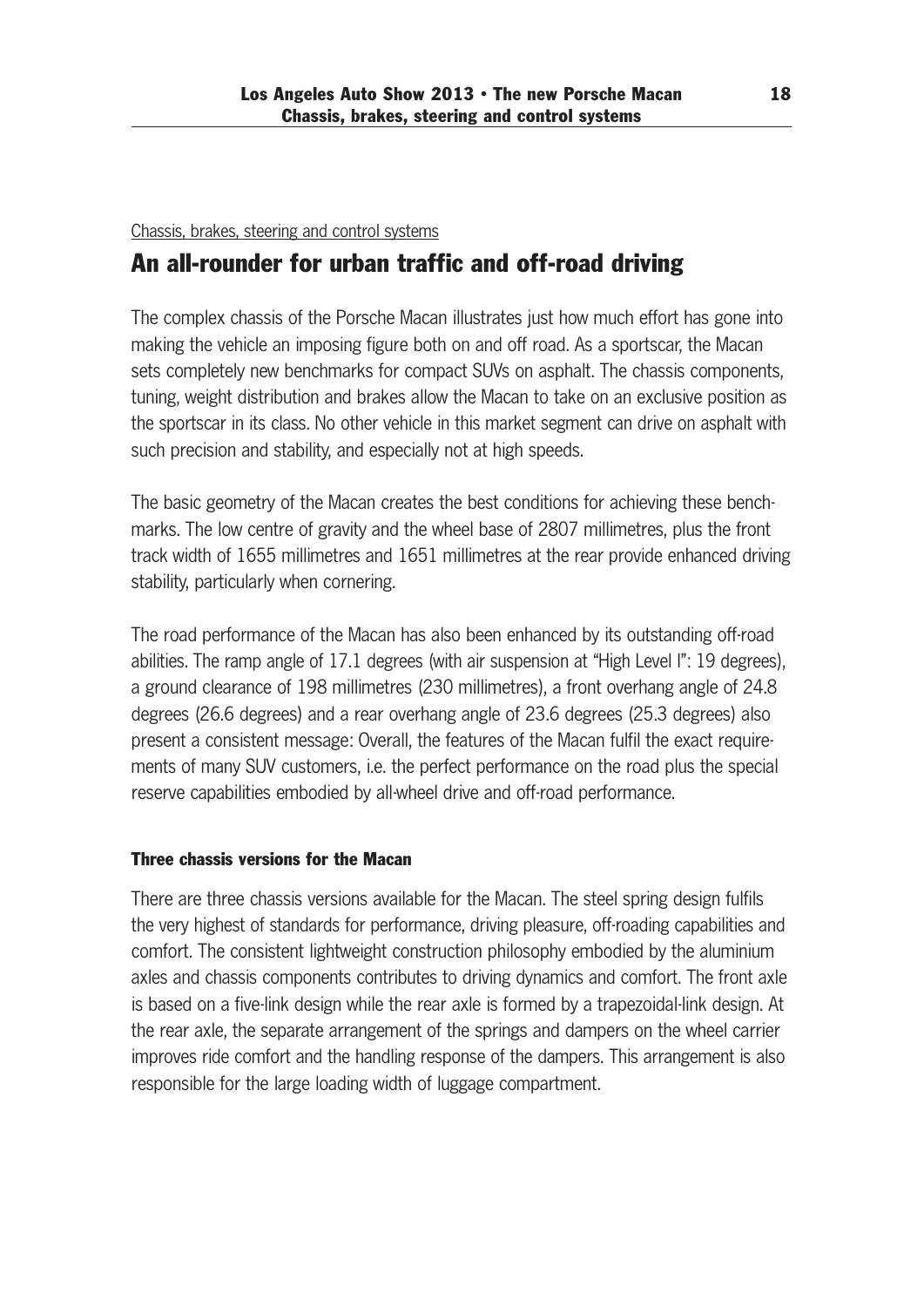The second version of the Macan chassis is a combination of the steel spring design and the PASM system, which comes as standard in the Macan Turbo top model. The PASM can be selected as an option for the Macan S and the Macan S Diesel. Combining the steel spring design and PASM allows the vehicle to fulfil high standards for long-distance comfort, performance and agility even more successfully. This chassis variant also offers a considerably better spread of the suspension damping across the three PASM programmes of "Comfort", "Sport" and "Sport Plus" at the touch of a button.

# PASM (Porsche Active Suspension Management)

The electronically controlled PASM adjustable shock absorber system increases driving pleasure, safety and comfort and is part of the standard equipment for the Macan Turbo. The system actively and continuously regulates the damper force on the front and rear axles. Vehicles normally demonstrate noticeable body movement in response to a very dynamic driving style involving sharp acceleration and brake phases or when off-roading. The PASM is designed to intervenes and reduce body movement. Depending on their preferences and requirements, drivers can choose between three programmes: "Comfort", "Sport" and "Sport Plus".

### Air suspension: Unique in the market segment

The third version of the Porsche Macan chassis, and exclusive in this vehicle segment, is the optional air suspension including levelling system, height adjustment and PASM. This chassis variant also satisfies the highest demands for comfort, sportiness and performance, and puts the vehicle in pole position in comparison to every other chassis design.

In comparison to the steel spring design, the Macan with air suspension sits 15 millimetres lower at Normal Level and, due to the associated lower centre of gravity, it offers both increased driving dynamics and improved comfort. The air suspension maintains a consistent vehicle position automatically, regardless of the load distribution. The ground clearance can be adjusted to three different levels as required: "High Level I", "Normal Level" and "Low Level". In "High Level I", the vehicle sits 40 millimetres above "Normal Level", with a maximum ground clearance of 230 millimetres. This option is activated via the off-road button and can be used at speeds between 0 and 80 km/h.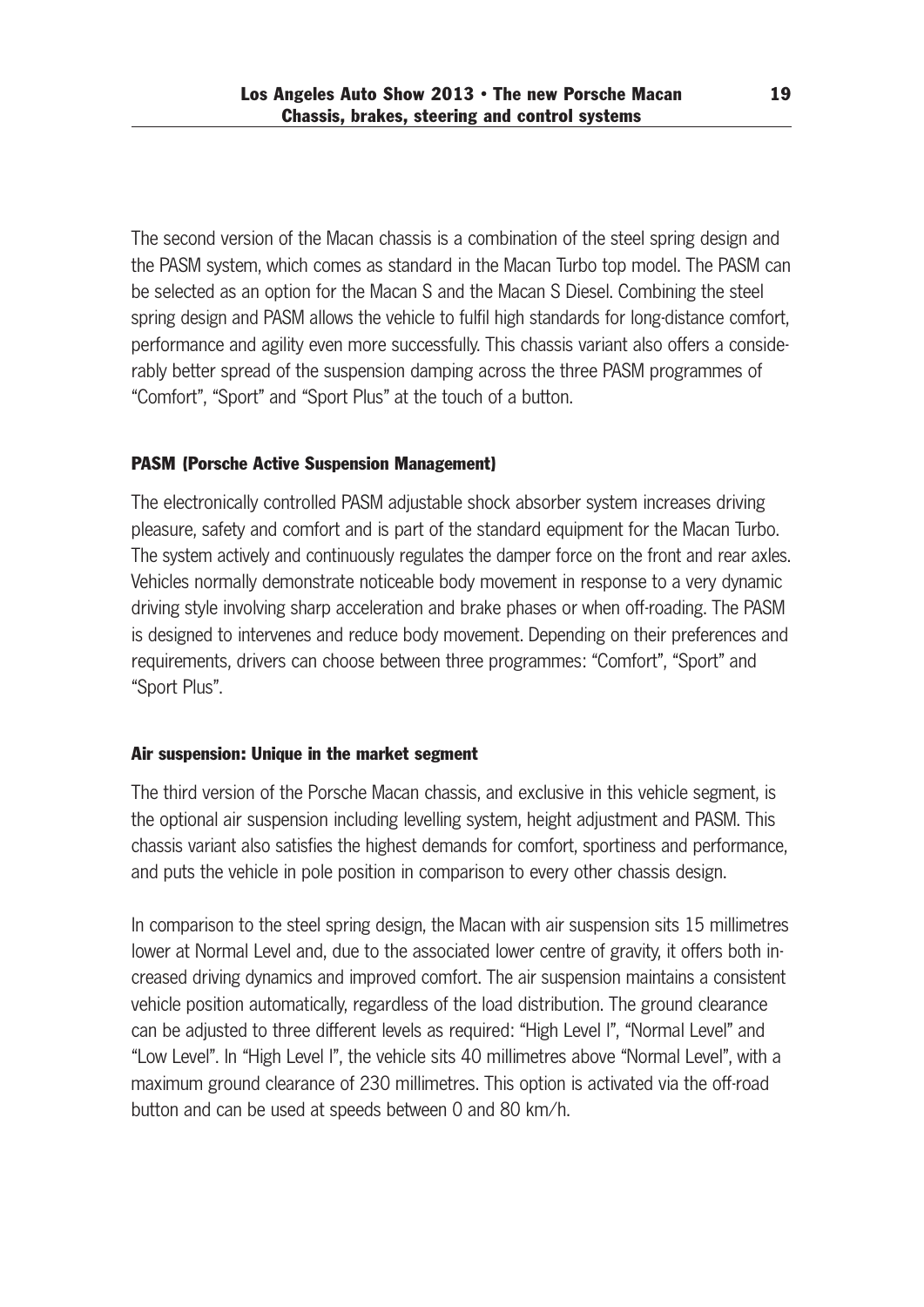Pressing the PASM button or the Sport Plus button lowers the vehicle by 10 millimetres to "Low Level". Doing so allows for a maximum ground clearance of 180 millimetres. Using the "Low Level" setting in combination with Sport Plus mode gets the maximum performance from the Macan, as the centre of gravity is even lower and the PASM is optimised for these conditions.

To allow the luggage compartment to be loaded easily, vehicles fitted with air suspension can be set to loading level, which lowers the rear end to 50 millimetres below the normal level. Loading level is activated by pressing a button in the luggage compartment.

# Powerful brakes offering a top-class performance level

The brakes of the Porsche Macan match the vehicle's exceptional performance level. In line with the usual high standard set by the brand, the Macan is leading the way with the most powerful braking system in its market segment.

The Macan relies on six-piston fixed-calliper front brakes with aluminium monobloc brake callipers. In the Macan S and the Macan S Diesel, the brake callipers press on brake discs with a diameter of 350 millimetres, while the brake discs in the Turbo have a diameter of 360 millimetres. In all models, the braking action at the rear is provided by combined floating calliper brakes with an integrated electric parking brake. The rear brake discs for the Macan S and Macan S Diesel have a diameter of 330 millimetres and the rear brake discs of the Turbo have a diameter of 356 millimetres.

The electric parking brake offers greater comfort and safety when parking the vehicle. The parking brake is released automatically when moving off. Another feature making its debut is the hold function.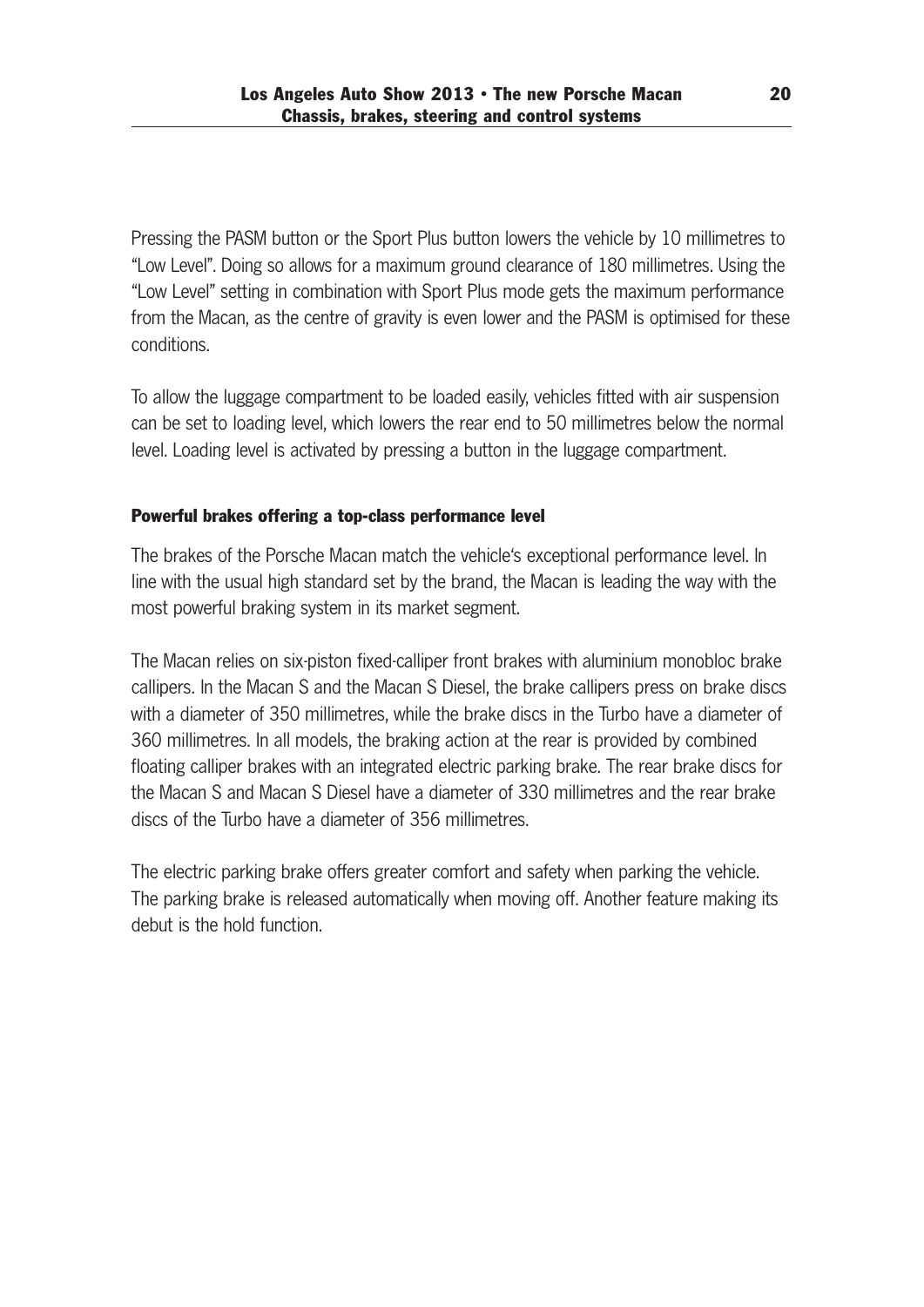# Mixed tyres: Functional and visual benefits

The use of tyres on the Macan is typical of a sportscar: The vehicle is designed to use mixed tyres with different dimensions at the front and rear axle. The mixed tyres emphasise the sportscar look of the Porsche Macan and also offer some functional advantages: In combination with the all-wheel drive system designed for tail-heavy vehicles, the wide tyres on the rear axle increase traction and enhance driving stability. The narrower front tyres enable sporty yet precise steering manoeuvres, thereby contributing to the agility of the vehicle, too. Overall, the mixed tyres play a key role in the excellent driving performance of the Macan.

235/60 R 18 (front) and 255/55 R 18 (rear) tyres are standard equipment for the Macan S and Macan S Diesel, while the Macan Turbo features 235/55 R 19 (front) and 255/50 R 19 (rear) tyres.

The wheels available for the Porsche Macan perfectly capture its character. And on the road. There is a vast range of wheels in attractive designs to choose from. The range includes wheels of up to 21 inches in size, which are available for all Macan models.

The Macan S and the Macan S Diesel are fitted with the 18-inch Macan S wheel as standard, while the 19-inch Macan Turbo wheel is available as standard for the Macan Turbo. In addition to these options there are six other wheel designs to choose from, ranging from 18 to 21 inches in size. The 18-inch wheels are lightweight forged wheels, while the 19 and 20-inch wheels are produced using flow forming lightweight design technology. The 21-inch wheel is a lightweight forged wheel.

The roll resistance, typical Porsche performance in terms of handling and braking distance, and weight of all the standard tyres have been optimised.

All Porsche Macan models come with Tyre Pressure Monitoring (TPM) as standard. The TPM system increases driving safety and comfort by warning the driver when the tyre pressure is too low or if it detects any rapid drops in pressure. Sensors in all four of the drop-centre rims constantly monitor the air pressure. The driver can check the pressure of all four tyres on the 4.8-inch colour monitor in the central instrument cluster.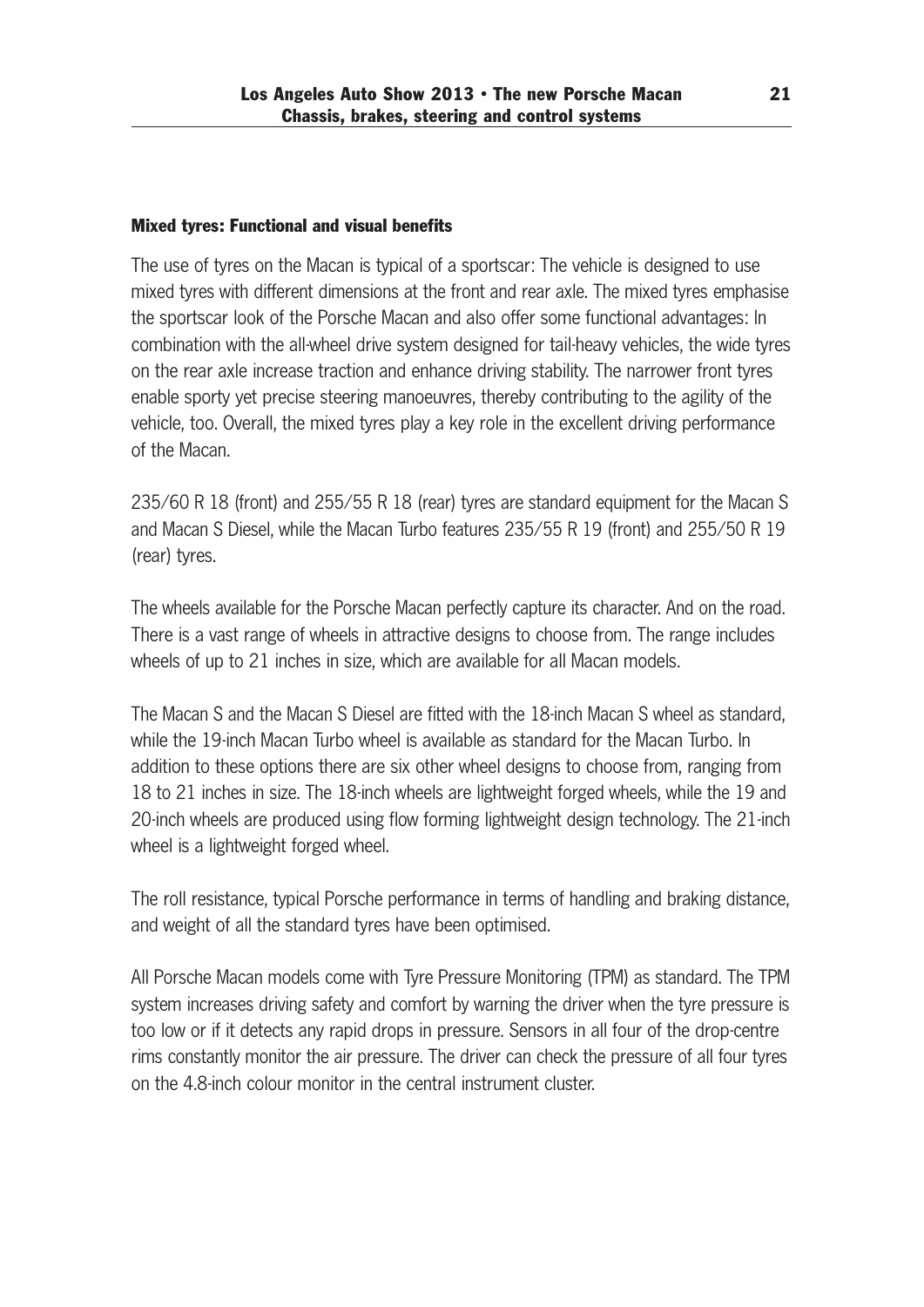### Electromechanical power steering

The electromechanical power steering system – the first to be found in a Porsche SUV – allows the Macan to be driven precisely and more directly with the responsiveness typical of the Porsche brand in all driving situations. The steering system also offers a number of fuel consumption benefits: In comparison to conventional hydraulic steering systems, electro mechanical steering saves up to 0.1 litres of fuel per 100 kilometres because the system only requires energy for steering. An important effect of the system is the fact that the Macan can be fitted with a lane departure warning system that works with the electro-mechanical power steering and controls the active steering interventions when they are necessary.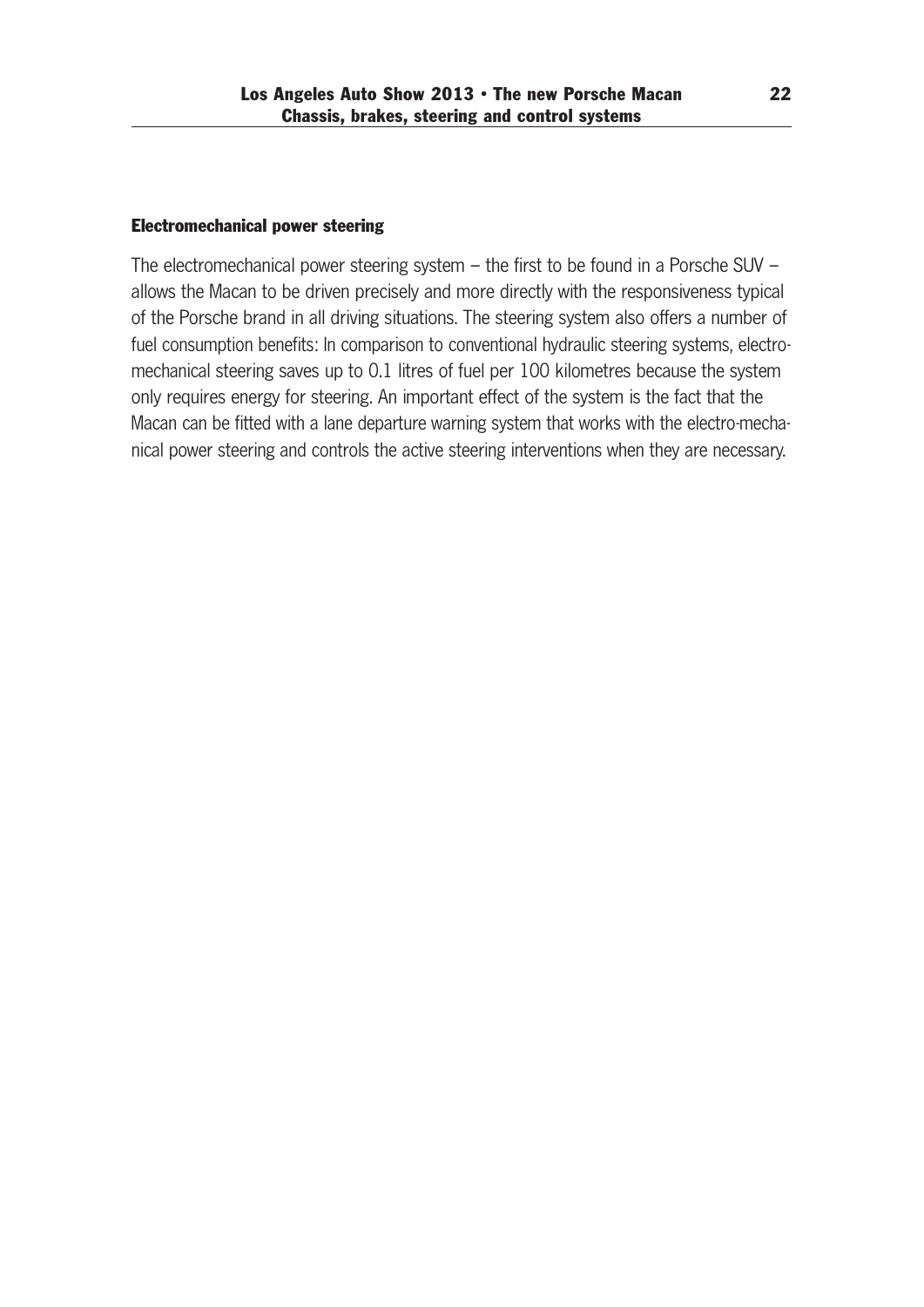#### Body

# Developed for the sportscar within the compact SUV segment

A key consideration for the development of the Macan body was the aim to create a vehicle that immediately stood out as a Porsche in comparison to other compact SUVs, i.e. to create a sportscar for this market segment. This aim has certainly been achieved. as demonstra ted by several of the vehicle's features:

For example, the bonnet covers the wheel arches and encloses the main headlights, making the front of the car look broad and robust. The crisp design lines on the bonnet that extend forward emphasise the width of the vehicle even further. The body is manufactured completely from aluminium, leading to a reduction in weight and therefore contributing to efficiency and dynamism.

The sportscar requirements of the Macan played a significant role in the design of the body. The rigidity of the front end is based on the high standards set by the 911 and the Cayman. Thanks to the addition of more bars, this level of rigidity enables optimum driving agility and stability. Another good example is provided by the selective use of materials to achieve a lower centre of gravity: The body platform and doors are manufactured from high and super-high strength lightweight steel sheets, and the bonnet and rear lid are made of aluminium.

With a width of 1923 millimetres (excluding the exterior mirrors) and a height of 1624 millimetres, the Macan is a compact and dynamic vehicle. The low centre of gravity and wheelbase of 2807 millimetres provide enhanced driving stability, particularly when cornering. These features, combined with a length of 4681 millimetres (Macan Turbo: 4699 millimetres), mean that the Macan has the sportiest proportions in its segment. Another distinctive feature of the Macan is the comparatively short overhangs of 924 millimetres at the front (Macan Turbo: 942 millimetres) and 950 millimetres at the rear, which also emphasise its sportscar character. The luggage compartment volume is 500 litres, which expands to 1500 litres when the back seats are folded down fully.

No compromises were allowed when it came to the downforce values either: The value at the rear axle is 0.01 negative – guaranteeing high lateral stability even when changing lanes quickly.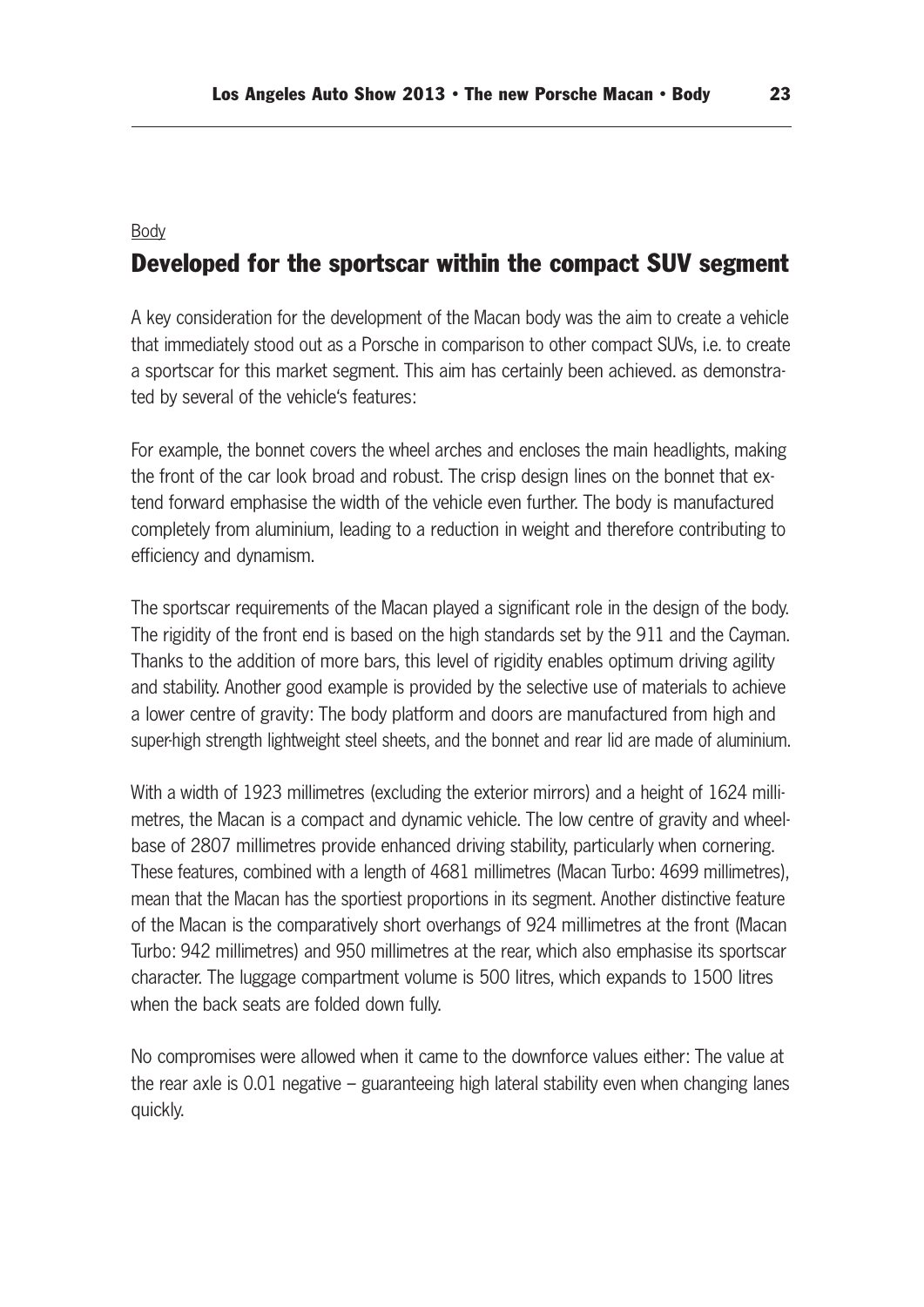#### Light and wide: The panoramic roof system

As important as it is for the driver to focus on the road, every passenger appreciates being able to glace up to the sky. This is particularly true thanks to the optional, two-part Panoramic Roof System on the Macan, as the front glass element can be uncovered and opened electrically and an electrical roll-up blind dims the entire pane of glass when required.

#### A sporty seat position

For an SUV, the Macan has a sporty seat position and a more steeply inclined steering column to give it a sportscar feel as a special feature, the front headrests can be adjusted both vertically and longitudinally, while the seat height, seat cushion, backrest angle and the longitudinal position of the standard electrical 8-way comfort seat on the driver's side can be adjusted. Adaptive sports seats with 18-way adjustment for the driver and front passenger are also available as an option, and as standard for the Macan Turbo. Optional front seat ventilation is available for even greater seating comfort, with three-stage control of the ventilation for the seat surfaces and backrests, independently adjustable for both the right and the left seat.

The rear seat system provides space for up to three passengers. The rear seat backrests are split 40:20:40 and can be folded down separately, providing plenty of room for all items of luggage in the luggage compartment.

#### High level of passive safety

By delivering ideal body rigidity values, the consistent lightweight steel construction makes a key contribution to safety. All elements of the vehicle body shell are designed and connected in such a way that, in the event of a crash, the vehicle structure deforms in a defined manner, thus absorbing the energy from the crash. In addition, super-high-strength steel reinforcements protect occupants in the event of a side impact. High strength and clearly defined deformability are two properties that also come together in the multi-phase steels used.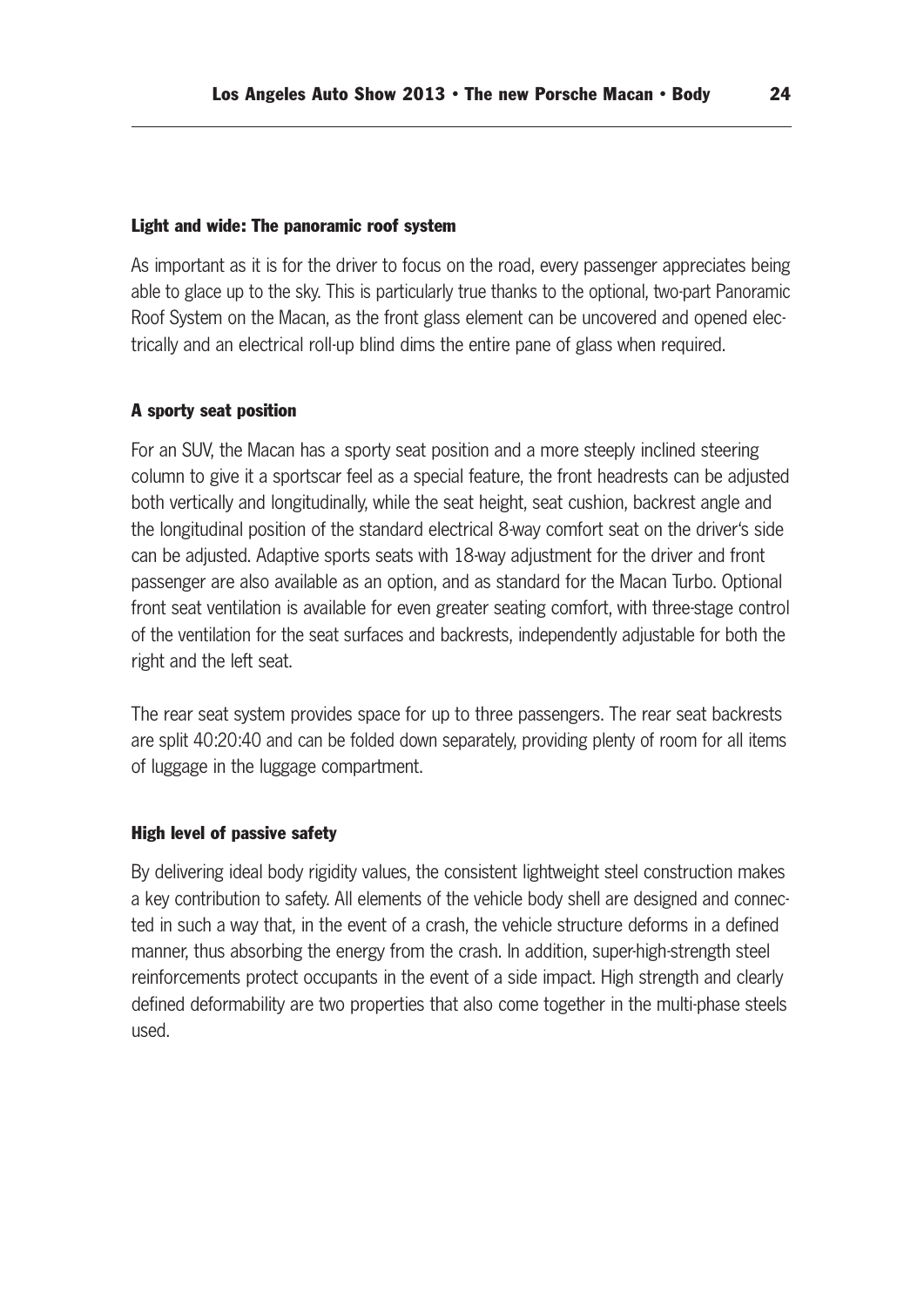#### Multi-collision brake to dissipate kinetic energy

Around a quarter of all accidents resulting in personal injury are "multi-collision accidents", where a second collision follows the first. The multi-collision brake system automatically brakes the vehicle involved in a crash to reduce the residual kinetic energy inherent following the initial collision. The multi-collision brake is triggered when the airbag sensors detect a primary collision, at which point the system initiates maximum braking. The Porsche Stability Management (PSM) system limits this action to a maximum negative acceleration of 0.6 g, thereby ensuring that the driver can maintain control of the vehicle even in the event of automatic braking.

The driver can override the multi-collision brake system at any time. If the system detects that the driver is accelerating, the automatic multi-collision brake is deactivated. The same applies if the driver initiates a full braking manoeuvre at an even higher rate of deceleration. As a general rule, the assistance system brakes until a residual vehicle speed of 10 km/h is reached. This residual speed can then be used to drive to a safe location after the braking action.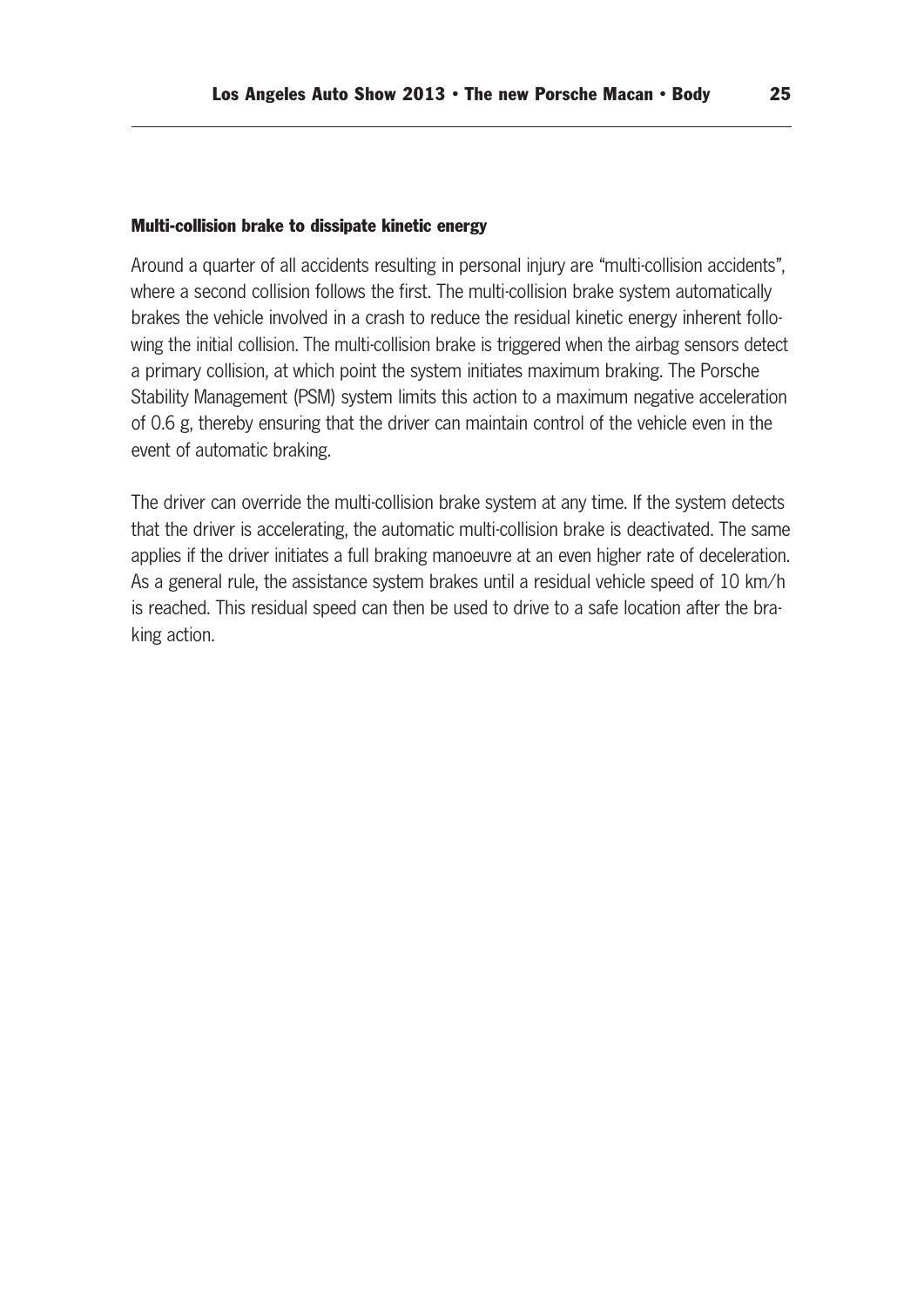# Interior and equipment Outstanding, high-quality equipment

The passenger compartment of the Porsche Macan picks up on the current Porsche sports car design, delivering a premium look. Among the equipment on offer in the interior is the Burmester® High-End Surround Sound system, available for the first time in a vehicle of this class. Other new equipment options include the lane departure warning system and lane change assist system. Features such as the Adaptive Cruise Control (ACC) with Porsche Active Safe (PAS) deliver a further boost to comfort and safety.

Ergonomics support sporty driving: The forward-sloping centre console and the driver's seat position ensure a very short distance between the steering wheel and gear selector, while the driver is now even more closely integrated within the interior thanks to the highset gear selector typical of racing cars. Controls for all the key functions and settings are clustered in logical groups on the centre console, with buttons located within easy reach to ensure quick, intuitive operation. As with all Porsche models, the ignition lock is posi tioned to the left of the steering wheel.

The instrumentation is also typically Porsche, offering three conventional round dials with a centrally positioned tachometer. A gear indicator within the tachometer tells the driver which gear has been engaged by the Porsche Doppelkupplungsgetriebe (PDK).

A high-resolution, 4.8-inch colour display is contained in the right-hand dial. In addition to the most important on-board computer functions, this feature also displays the maps for the optional Porsche Communication Management (PCM) system with navigation module.

# Audio systems and Porsche Communication Management (PCM)

Located high up and in the centre of the console, the CDR Plus audio system, which is fitted as standard and features a high-resolution, 7-inch colour touchscreen display, is clearly visible and offers convenient access to a whole host of functions. Features include a univer sal USB interface for connecting external storage media and end devices, 11 loudspeakers and a total output of 235 watts.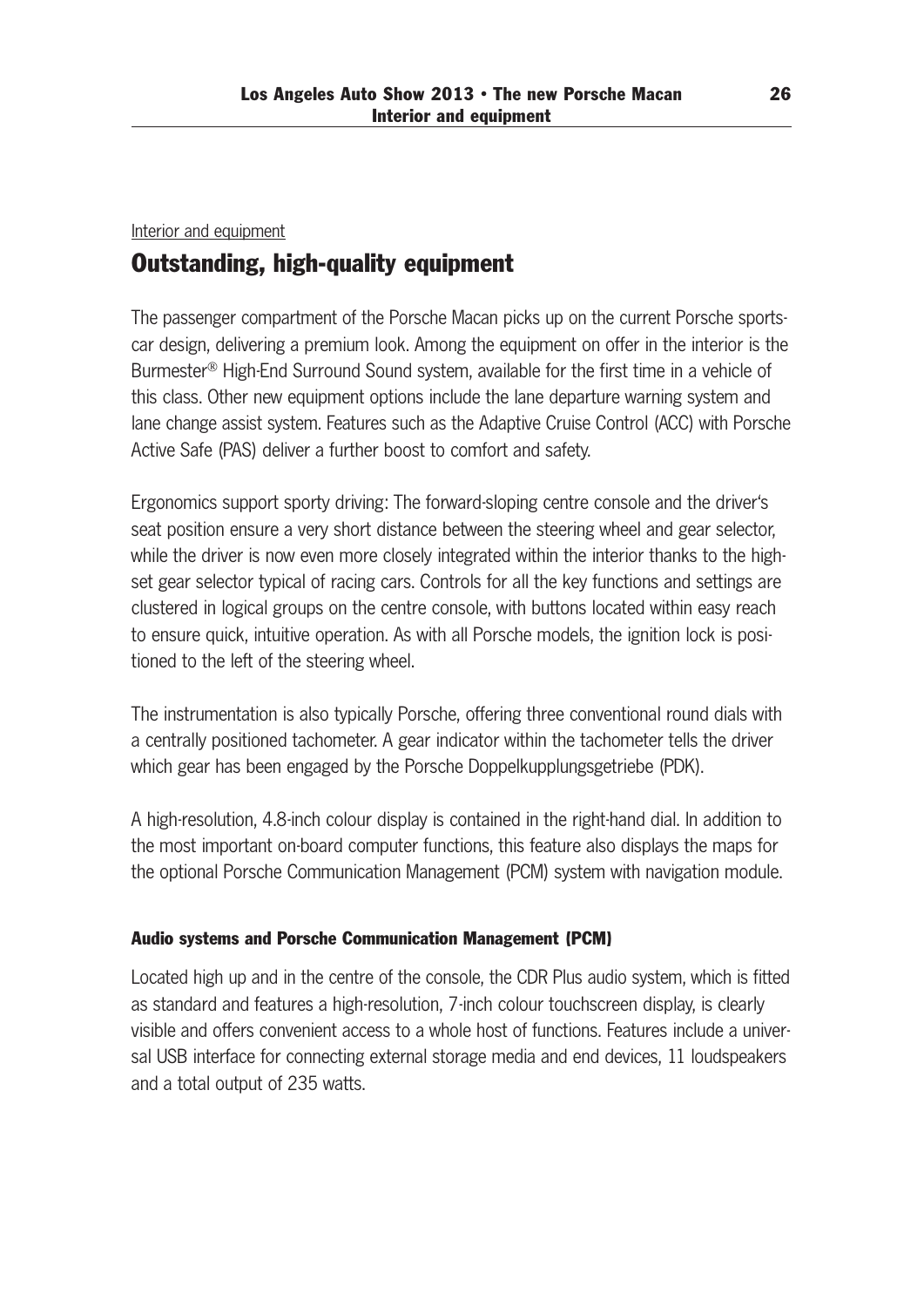The Porsche Communication Management (PCM) system, which is included as standard in the Macan Turbo, comprises all of the stated CDR Plus functions. In addition, it offers a navigation module with a hard drive, which boasts a capacity of 40 gigabytes, enough for up to 5000 MP3 files, as well as map data for most European countries, including a per spective map view and 3D navigation map.

# Burmester® sound system for perfect sound

As the top-of-the-range option when it comes to sound systems, Porsche is also offering a special sound system in the Macan that was developed and made in Germany in cooperation with Burmester<sup>®</sup>. Building on the feedback acquired from the systems featured in the Panamera, Cayenne, 911 and Cayman models, this sound system achieves a total output and sound quality that are unparalleled in this class of vehicle. The system comprises 16 individually controlled loudspeakers, including an active subwoofer with a 250-millimetre diaphragm diameter and an integrated 300-watt Class D amplifier. The total system out put is more than 1000 watts.

The Bose Surround Sound system features 14 loudspeakers, including a 200-watt active subwoofer, a total of nine amplifier channels and a total output of 545 watts. The system taps into the sound spectrum of 5.1 digital surround sound recordings. AudioPilot noise compensation technology guarantees a consistent, balanced aural experience, whatever the driving conditions.

# Online connection for the PCM via the Aha Radio app

Online features can be accessed in the PCM using the Aha Radio app, available free of charge for Apple and Android devices. This app facilitates use of content such as online radio with personalised web-based music, news feeds, podcasts and audio magazines, as well as weather information and integrated social networks such as Facebook or Twitter. The results of a Google "Points of Interest" search can also be adopted as the navigation destination.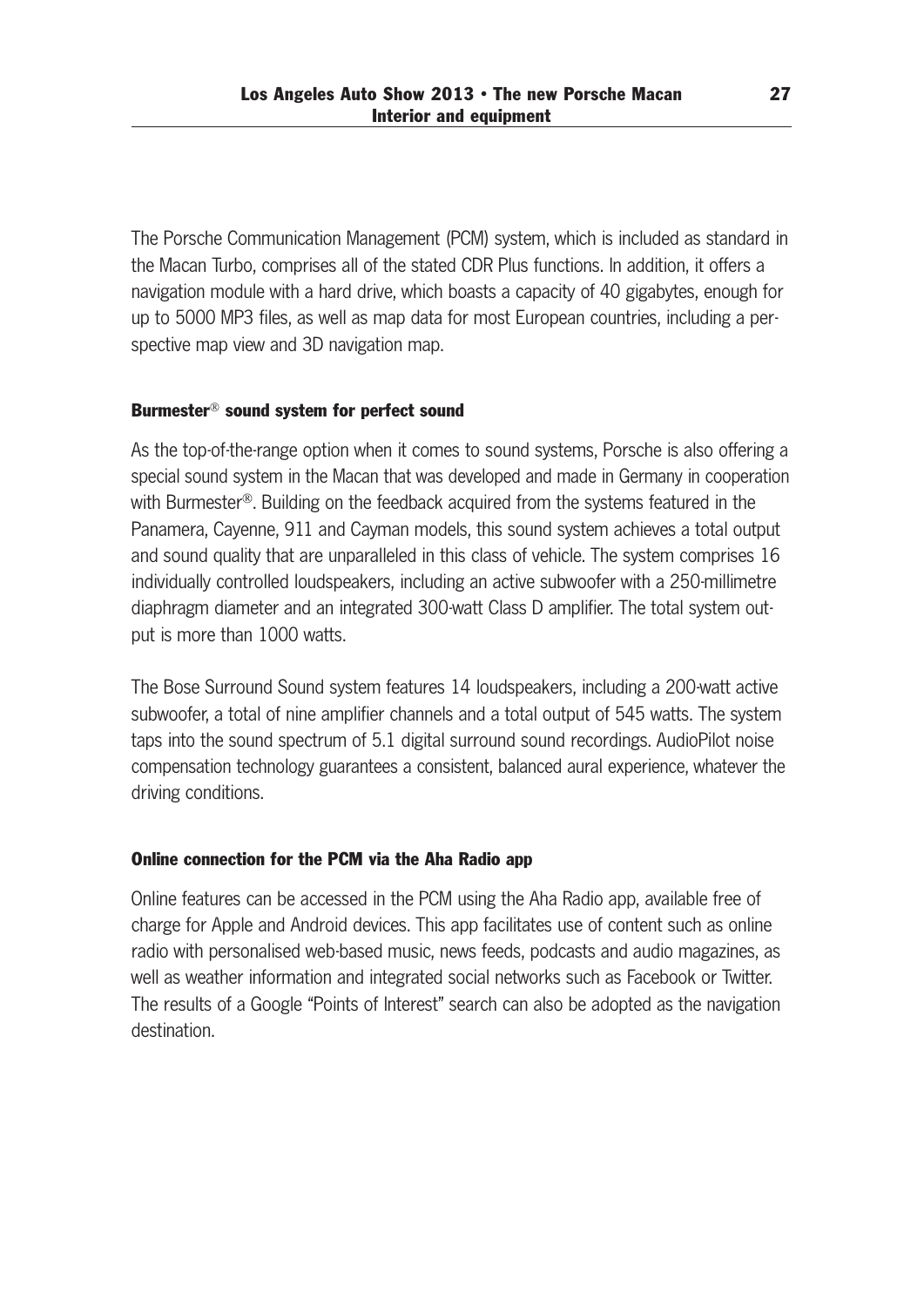### Perfect connection: Porsche Car Connect (PCC)

Porsche Car Connect (PCC) makes it possible to access information and control individual vehicle functions remotely using a smartphone. Corresponding apps are available for both Apple and Android devices. Amongst other functions, the PCC can be used to call up vehicle data and display the vehicle's position, as well as lock the vehicle by activating the central locking system.

If stolen, a vehicle can be located with the help of the Porsche Vehicle Tracking System (PVTS). A separate contract with a service provider recommended by the relevant Porsche partner is required to use Porsche Car Connect. Porsche Car Connect can be supplemented to include the Porsche Vehicle Tracking System Plus (PVTS Plus). This system delivers addi tional safety measures for the PVTS, such as a plated mounting, shear bolts and two driver authentication keys.

# Comfort and safety: assistance systems for the Macan

There is a wide range of assistance systems available for the Porsche Macan. These include the lane departure warning system and lane change assist system, both of which enhance the level of active safety and driving comfort. The reversing camera facilitates reverse par king and manoeuvring and also assists with hitching a trailer. What's more, the ACC system together with PAS supports the driver by emitting visual and audible warnings in dangerous situations, and also initiates an additional brake jolt if required.

### Providing support: lane departure warning and lane change assist system

The optional lane change assist system helps the driver to stay in lane by monitoring the lane markings on both sides of the vehicle by means of a camera. If the vehicle threatens to leave the lane, active steering interventions guide it back on course. The function is activated from speeds of 60 km/h and above, and is temporarily deactivated by switching on the in dicator. The driver can also activate and deactivate the assist system independently using a button on the centre console.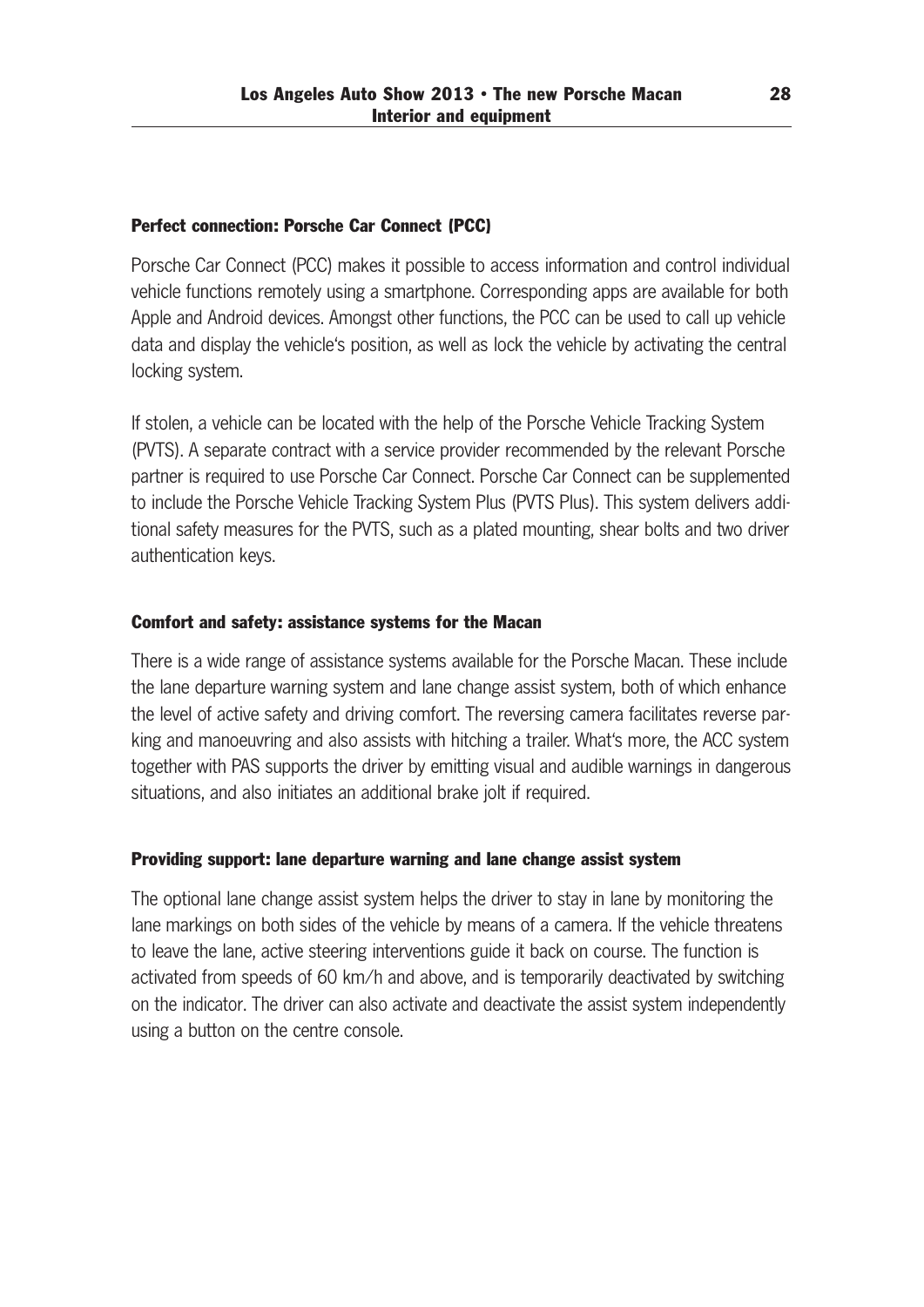The lane change assist system is also available as an option and aids the driver when chan ging lanes. The system monitors the area behind the vehicle and the blind spot using radar sensors. At speeds of 30 km/h or above, the system informs the driver of vehicles approaching quickly from behind or located in the blind spot by providing a visual signal in the exterior mirrors. However, the system does not intervene in the controlling of the vehicle. The function can be activated and deactivated by pressing a button in the driver's door.

# Greater comfort and safety: ACC with PAS

To enhance driving comfort and safety in the Macan, Porsche offers ACC with PAS safety function. The ACC function is based on a radar sensor located in the vehicle front end, used to monitor the road up to 200 metres ahead of the vehicle. ACC maintains a speeddependant distance from a vehicle travelling ahead over four pre-selectable stages, and automatically adjusts the driving speed, if necessary down to a halt. This relieves the pressure on the driver, particularly in traffic jams and slow-moving traffic.

PAS builds on this system and can help avoid bumper-to-bumper collisions – even when ACC is switched off. To deliver this function, the front radar system monitors traffic on an on-going basis, looking for vehicles travelling much more slowly up ahead. If the system detects an impending hazard situation, the brake system is preconditioned and the brake assistant is sensitised. If the situation becomes more critical, PAS emits visual and audible warnings, and the driver is alerted to the need to intervene by a jolt in the brake pedal. If the driver responds with an inadequate braking action, the system can increase the brake pressure up to full braking, depending on the situation in question.

### Always in view: The speed limit display

The speed limit display is available as an option in conjunction with the PCM system. This information system uses a camera to detect speed limits, no overtaking zones and the ends of these zones. The speed limit is displayed to the driver on an on-going basis via the co lour screen in the instrument cluster and the PCM screen. When entering a no overtaking zone, information to this effect is also displayed to the driver. If the camera's view is restric ted, the system uses the speed information present in the navigation data.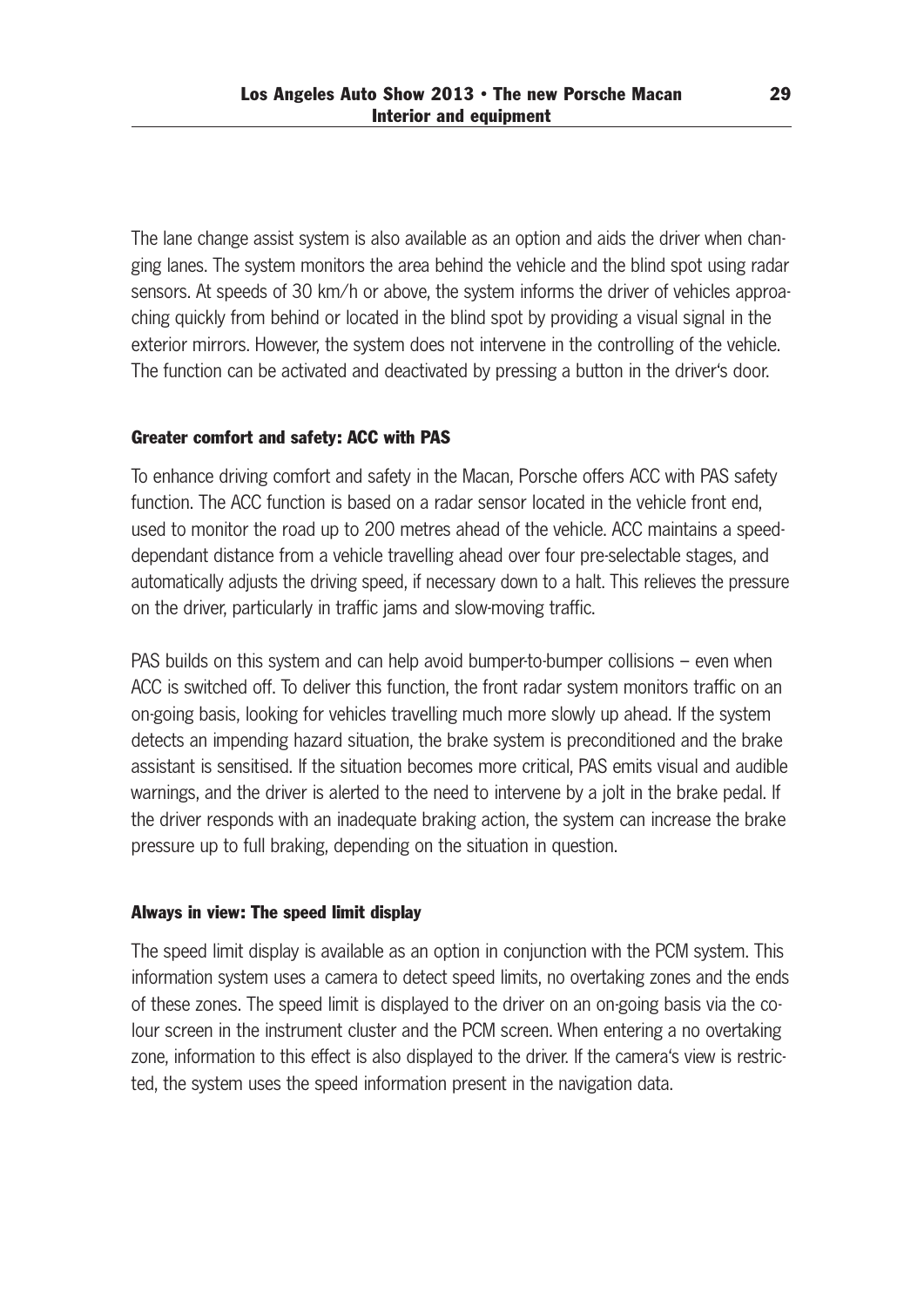# Perfect vision and signals: lighting systems in the Macan

The lighting systems and design of the Porsche Macan form a unified whole, delivering ex ceptional functionality. The distinctive features at the front of the Macan include the gene rously proportioned main headlight modules, the daytime running lights and the arrange ment of the fog lights. The tail lights with their slim design underscore the vehicle's sportscar character, making the Macan unmistakable even in the dark.

Projector-beam halogen main headlights are fitted as standard on the Porsche Macan. Bi-Xenon main headlights are also available as an option (fitted as standard in the Macan Turbo). Also featuring projector type technology, these lights include static and dynamic cornering lights (Porsche Dynamic Light System [PDLS]).

The dynamic cornering light swivels the main headlights towards the inside of a bend, depending on the steering angle and driving speed; the static cornering light activates the auxiliary headlights to illuminate the bend, for example when performing turning manoeuvres.

Control of the driving light is speed-sensitive. This light adjusts the range and contour of the dipped beam at higher speeds for enhanced illumination of the road, for example when travelling on motorways. By turning off the upper light beam in conditions where there is poor visibility, such as fog, the bad weather light can reduce reflection, meaning oncoming drivers are less likely to be dazzled.

The Porsche Dynamic Light System Plus (PDLS Plus) can enhance lighting technology, offe ring two additional functions: The dynamic high beam variably and continuously adjusts the lighting range in keeping with oncoming traffic and vehicles travelling ahead. When approaching a crossing, the junction assistant activates the static cornering light on the left and right-hand sides, making the beam of light broader. This improves illumination of the area directly surrounding the vehicle, thereby enhancing safety for both the driver and other road users.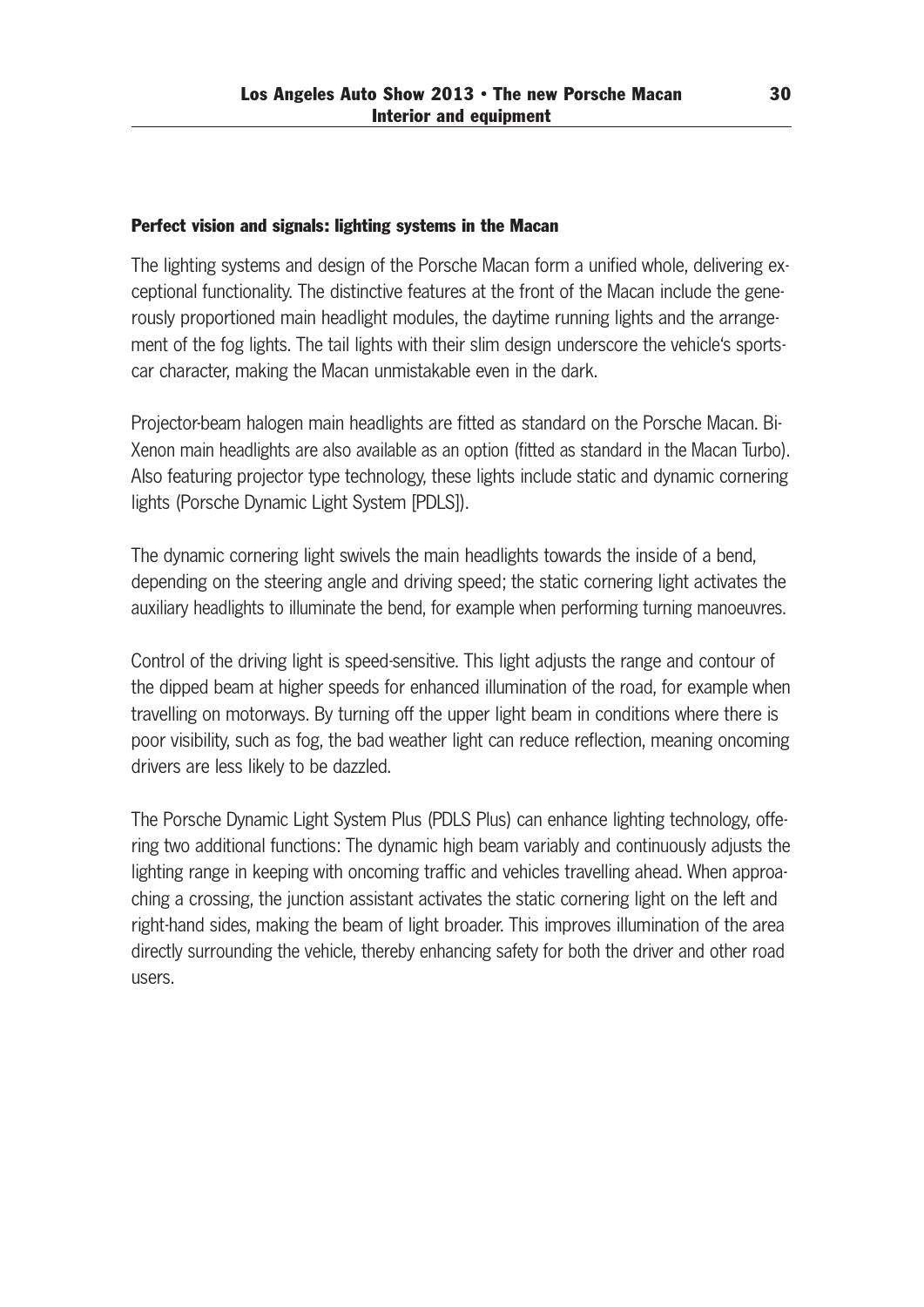The Macan S and Macan S Diesel feature halogen daytime running lights, while the Macan Turbo is equipped with 4-point LED technology. Fog lights are also included as standard for all Macan models to ensure safety on the road, even in poor weather conditions. The Macan S and Macan S Diesel have round halogen fog lights integrated in the front end. On the Macan Turbo, these lights are draw on LED technology.

The tail lights are implemented in full using LED technology, and are similar in design to those in the Porsche 918 Spyder. The lights give a highly sophisticated and broad appearance, further reinforcing the sportscar characteristics of the Macan. The 3D design is particularly striking and makes the Macan unmistakable – by day and by night: The circular brake light emphasises the slender details of the horizontal tail light, simultaneously accentuating the direction the 3D light effect, which is just as impressive by day as it is by night, ensures that the vehicle is easily recognisable.

# The light comfort package

The optional light comfort package provides pleasant illumination in the vehicle interior. All lights are implemented using LED technology. The package comprises dimmable ambient lighting in the door panels and overhead console, front and back footwell lighting, reading lights in the rear of the vehicle, plus ambient lighting in the exterior mirrors. The make-up mirrors in the sun visors on both the driver's and passenger's side are also illuminated.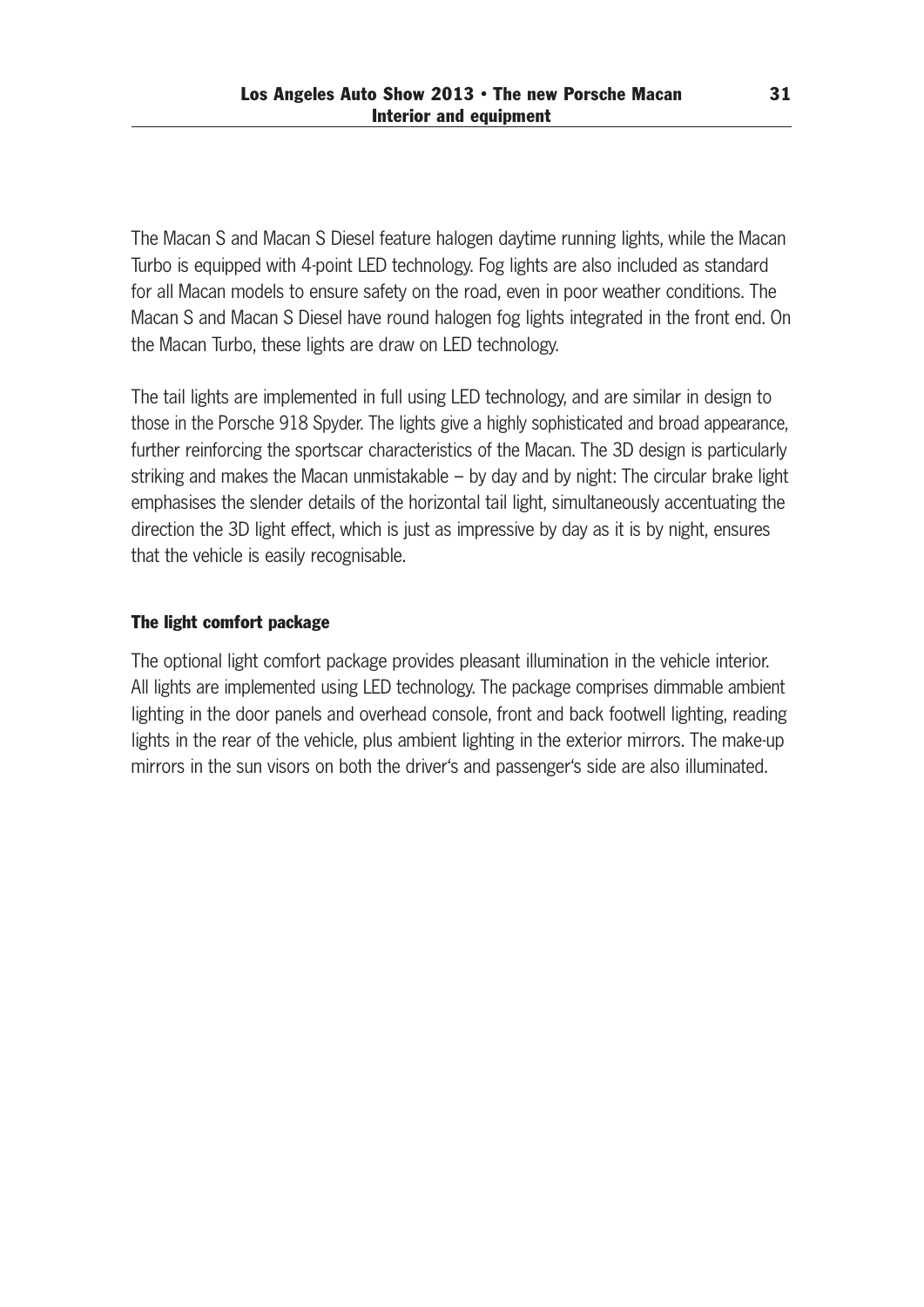# 911 Turbo Cabriolet and 911 Turbo S Cabriolet

# More performance, more efficiency, more driving pleasure: World premiere of the open-top Turbo 911 models

The dynamic range of the new 911 Turbo models multiplied by the driving pleasure offered by an open-top sportscar: This is the succinct formula behind the two new leading 911 Cabrio let models. To mark the 40th anniversary of the 911 Turbo, its open-top descendants are having their world premiere at the Auto Show in Los Angeles on November 20 – 50 years after the 911 made its debut. By adding the two new leading 911 models into the mix, Porsche is doubling its offering of the top-of-the-range models to four versions.

In supplementing the range, the 911 Turbo Cabriolet and 911 Turbo S Cabriolet deliver the same blend of dynamism, performance and efficiency offered by the Coupé model unveiled a few months ago. The two new models boast impressive figures: The turbocharged 3.8 litre six-cylinder engine delivers 520 bhp (383 kW) in the open-top 911 Turbo and 560 bhp (412 kW) in the S model. The cars accelerate from zero to 100 km/h in 3.5 and 3.2 seconds respectively, reaching a top speed of up to 318 km/h. And all this while achieving fuel consumption figures below the ten-litre limit: Both of the new top-of-the-range Cabriolet models rest assured in the New European Driving Cycle (NEDC), boasting figures of 9.9 litres/100 km (equivalent to 231 g/km  $CO<sub>2</sub>$ ). When compared against the respective predecessor models, the new vehicles deliver 30 bhp more power and are 0.2 seconds faster in terms of their standard acceleration. They are also up to 15% more efficient.

Developed in unison, the Coupé and Cabriolet 911 Turbo models only differ in terms of a few key details – apart, of course, from the roof structure. Ten distinct moulded parts turn the closed lightweight body featuring an intelligent mixed aluminium-steel construction into an open-top body; the chassis is specifically designed for the 911 Turbo Cabriolet and the adaptive aerodynamics adapt to the different flow conditions depending on whether the hood is open or closed.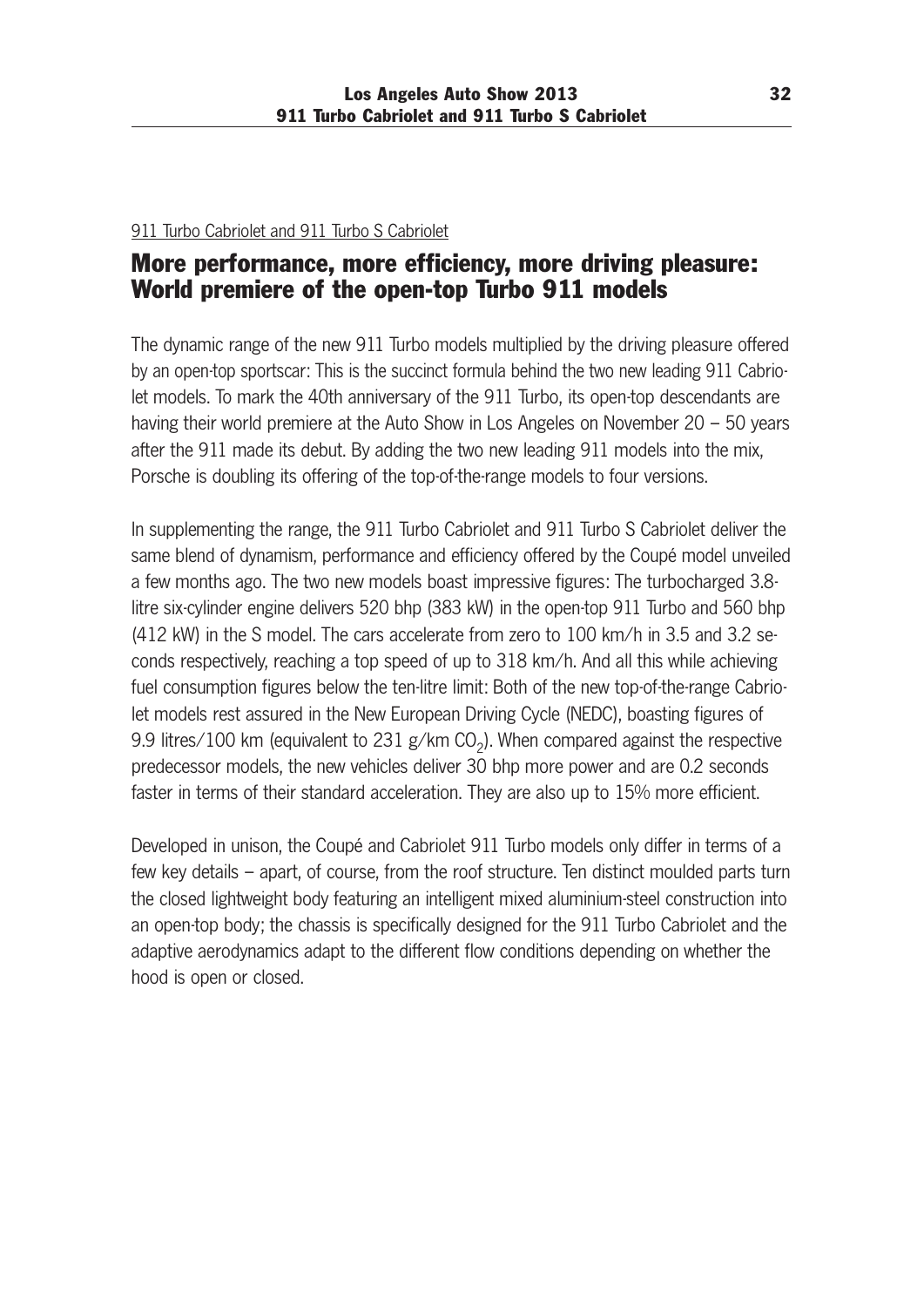### World's first open-top sportscar with active rear-axle steering and adaptive aerodynamics

With the 911 Turbo Cabriolet, Porsche is now also introducing driving dynamics and technology from super sportscars into the high-performance Cabriolet segment. Boasting PDK double-clutch transmission as standard and the new PTM all-wheel drive, as well as featuring active rear-axle steering and active aerodynamics, both new top Cabriolet models are achie ving top marks in all disciplines. While the rear-axle steering has an immensely positive impact on handling for the two new super sportscars, both on the racetrack and during everyday use, the active aerodynamics can be tuned to offer optimum efficiency or driving dynamics at the touch of a button, depending on the driver's wishes. The 911 Turbo S claims the top position in terms of driving dynamics with Porsche Dynamic Chassis Control (PDCC), dynamic engine mounts, Porsche Ceramic Composite Brake (PCCB) and full LED headlights.

# Active rear-axle steering improves agility and stability simultaneously

The active rear-axle steering design consists of two electromechanical actuators, which are used on the left and right of the rear axle instead of the conventional track steering units. Using these actuators, the steering angle of the rear wheels can be varied according to the vehicle speed. Two effects can be achieved by varying the directions in which the two axles are turned: When the front and rear wheels are steered in opposite directions at a speed of 50 km/h, the sportscar drives like a model with a significantly shorter wheelbase – significantly shorter again than the previous model. The other effect is achieved when the front and rear wheels are steered in the same direction: The perceived wheelbase of the sportscar is lengthened, giving the driver better stability when changing lanes and therefore providing enhanced driving stability overall, especially at high speeds. Both axles are steered in the same direction is when the vehicle reaches a speed of 80 km/h.

# Adaptive aerodynamics: The precise art of tackling air resistance

The Porsche 911 Turbo is the first sportscar in the world to feature adaptive aerodynamics, allowing it to revolutionise the interaction between everyday suitability, efficiency and per formance, and set new benchmarks in each of these three areas. The unique combination of the retractable, multi-stage front spoiler and a slotted wing with height and tilt adjust ment means that the aerodynamics of both new 911 Turbo Cabriolet models can be adapted to the current situation and the driver's preferences at the touch of a button and as often as required.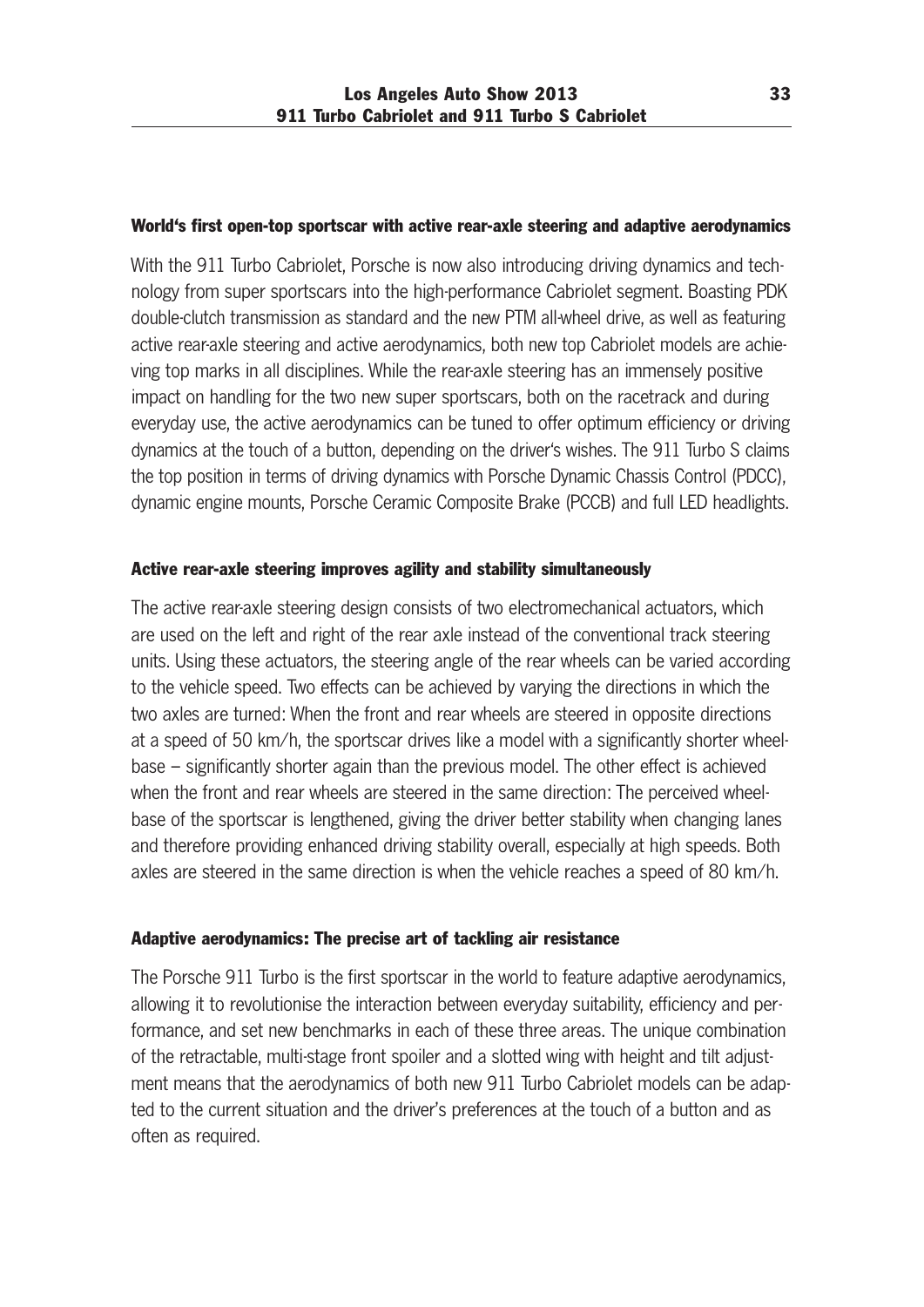The Porsche Active Aerodynamics (PAA) system features three basic modes with which to control the front spoiler and rear wing. In addition, PAA takes into account whether the roof is open or closed. Both aerodynamic elements are fully retracted when the vehicle is started up. When the front spoiler is folded back, it provides a significantly larger approach angle than the previous model. "Speed" mode is activated at 120 km/h: The two outer segments of the three-part front spoiler extend. At the same time, the rear wing is extended upwards by 30 mm. When the hood is open, the extended height of the slotted wing is 80 millimetres. Lift at the front and rear axles as well as aerodynamic drag are therefore reduced, while the balance between the front and rear axle remains constant.

"Performance" mode offers an entirely new dimension of aerodynamics for the top 911 model, demonstrated in particular by the aerodynamic forces at work: At 300 km/h, the sportscar generates 132 kg of downforce in "Performance" mode. This means that the maximum possible lateral acceleration increases by  $10\%$  at this speed – just as a result of the downforce. To achieve this, the middle part of the front spoiler and the rear wing are further extended to a height of 80 millimetres simultaneously and angled by seven degrees to the front. The aerodynamic airflow changes when the hood is down; the rear wing is then extended to 120 mm and tilted by 15 degrees.

# Elegant design coupled with impressive width effect

The sleek lines of the 911 Cabriolet combined with the powerful proportions of the top 911 model make for an impressive whole: Four millimetres flatter than the Coupé, the impressive width effect of the 911 Turbo Cabriolet is accentuated in spectacular fashion when the hood is down. With its body spanning 1880 millimetres from one wheel arch edge to the other in a practically flat arch, the new generation of 911 Turbo models has broader shoulders than any other 911.

Another eye-catching feature of the 911 Turbo Cabriolet is the exclusive Porsche panel bow hood with its lightweight magnesium frame. This innovative technology enables the Coupé-like arch to the roof to be achieved when the hood is closed. This arch, which also offers advantages in terms of aerodynamics, is not feasible using conventional construction techniques. As with predecessor models, the roof opens and closes in around 13 seconds, at speeds of up to 50 km/h.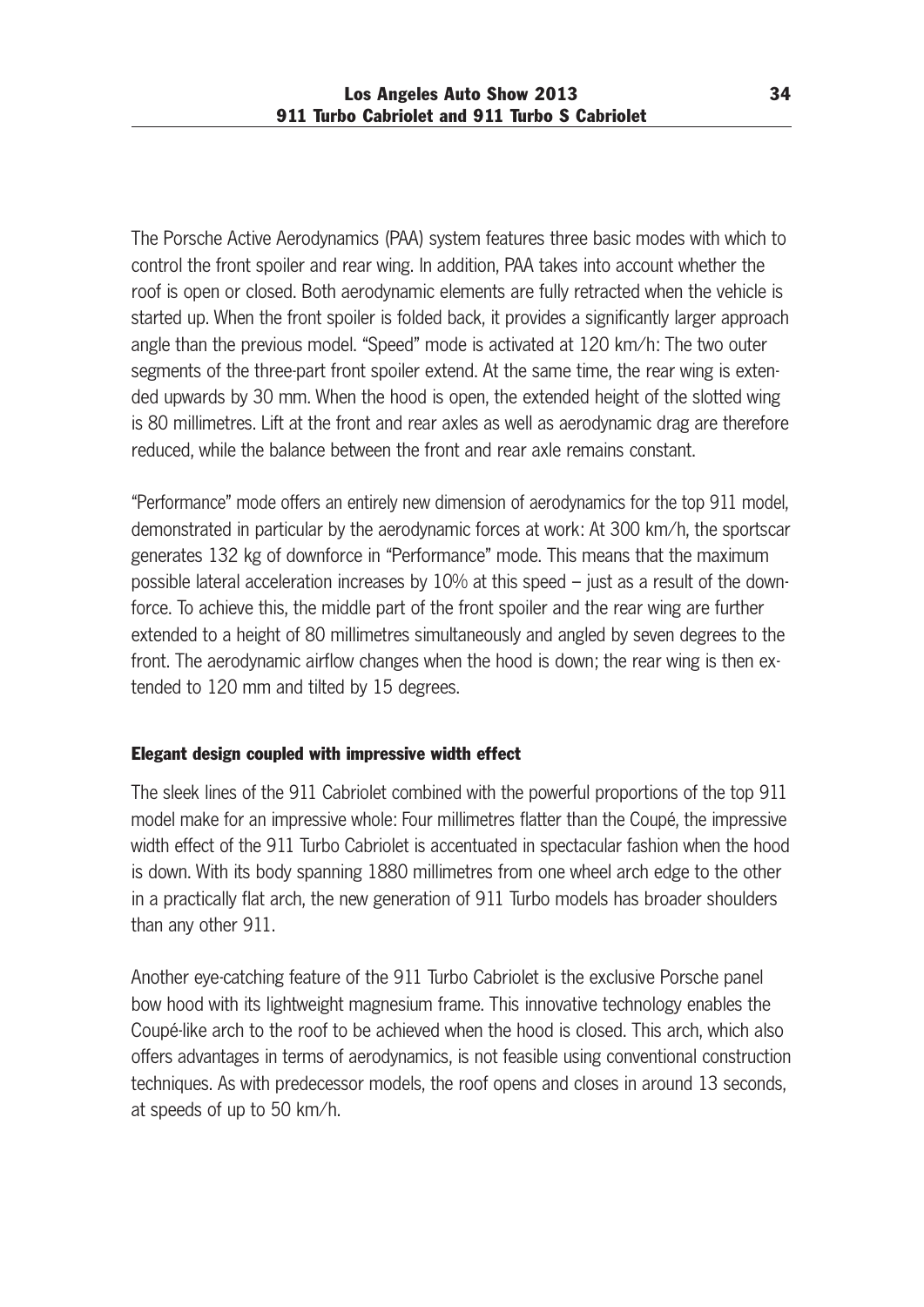### Premium furnishings in the interior

The interior of the new Cabriolet models follows that of the 911 Turbo Coupé. The S-model boasts a particularly extensive range of furnishings, with features including an exclusive interior in Black/Carrera Red and adaptive Sport Seat Plus seats with 18-way adjustment and memory. In addition, the backrest shells of the seats are trimmed with leather and feature double cap seams, and various elements are achieved in a carbon look. As with the predecessor models, the Bose sound system is fitted as standard; furthermore, for the first time, a Burmester® High-End Surround Sound system is also available on request. What's more, the radar-controlled adaptive Cruise Control system, camera-based road sign and speed limit recognition function and reversing camera are also available as options.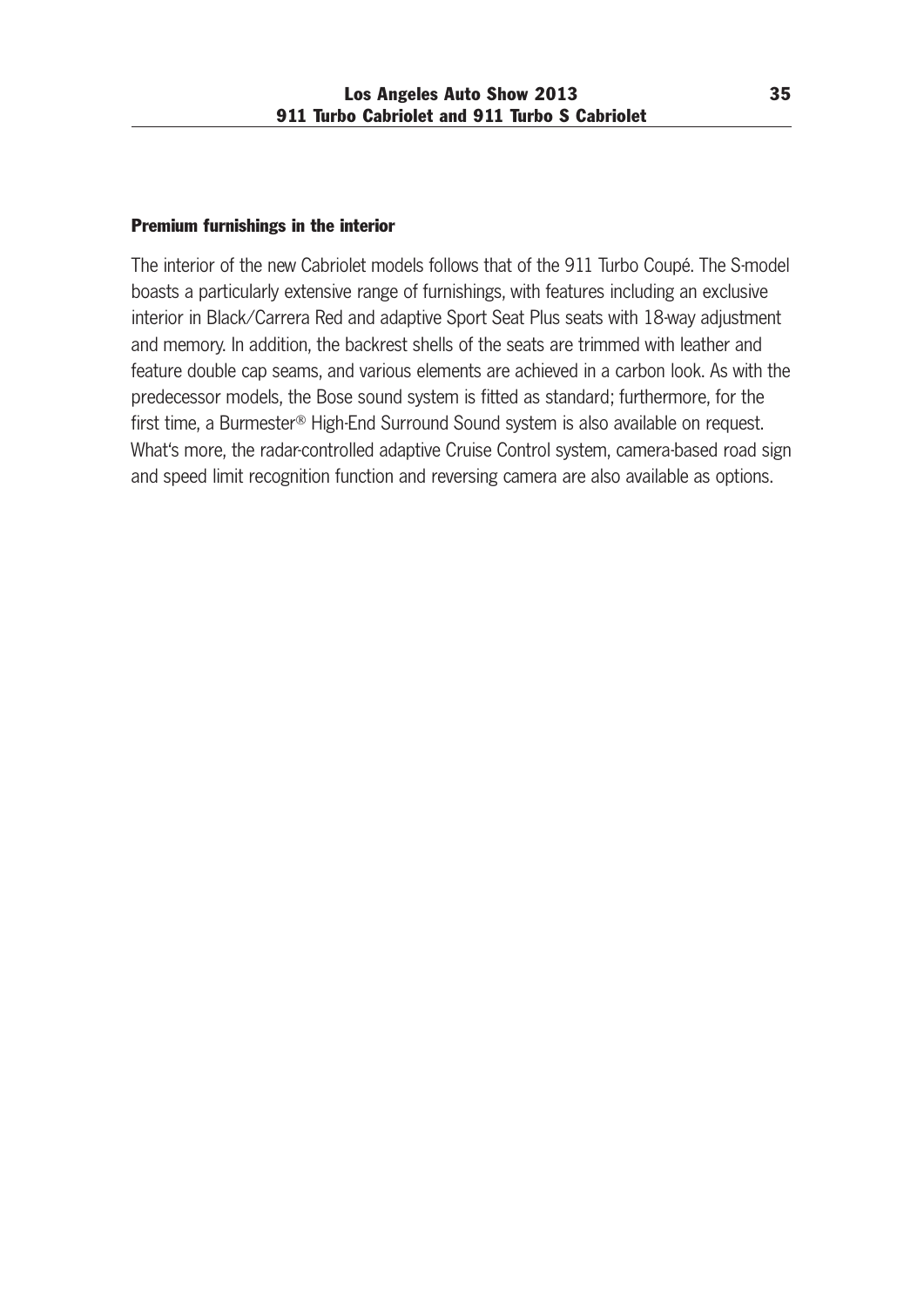### New top model in the Gran Turismo model range: The Porsche Panamera Turbo S

# Performance and luxury for discerning drivers

Porsche is placing its fastest, most powerful and most luxurious Panamera at the peak of its Gran Turismo series: With a power output of 570 bhp and a top speed of 310 km/h plus a particularly extensive and top-quality range of features, the Panamera Turbo S is guaranteed a special status in its market segment. For the first time ever, an Executive ver sion of the Panamera Turbo S is also available with a wheel-base that has been extended by 15 centimetres. As a result, the Panamera Turbo S Executive offers significantly more space and even more comfort, particularly at the rear. Thermal and noise-insulated windows, which include privacy glazing, the interior lighting package designed especially for the rear and a large centre console at the rear are just some of the extensive equipment options that belong to this series. The new top model in the Panamera model line will be celebra ting its world premiere at the Tokyo Motor Show.

The sporty, luxurious character of the new Panamera Turbo S is evident not only in its driving performance but also in the key distinguishing features of its appearance. The Palladium, metallic exterior colour, which is available solely for the new Panamera Turbo S, gives the top model an especially exclusive look and enhances the classy, elegant contours. An indi cation of the vehicle's outstanding driving dynamics is provided by the 20-inch 911 Turbo II wheels, which are not only larger but also significantly wider than the standard wheels belonging to other Gran Turismo models. The four-way rear spoiler, painted in the same colour as the exterior, is another unique feature.

The new top Panamera model from Porsche features an exceptionally extensive range of equipment appropriate for a top model in the luxury class. It features all of the driving dynamics control systems available for the model range as standard. The Porsche Dynamic Chassis Control (PDCC), an active roll stabilisation system, starts reducing the vehicle's lateral inclination as it approaches bends, thereby increasing agility and comfort in equal measure. The Porsche Torque Vectoring Plus (PTV Plus) system works with a variable standard torque split at the rear wheels in combination with an electronically controlled rear-axle differential lock to provide improved traction in any driving situation. Thanks to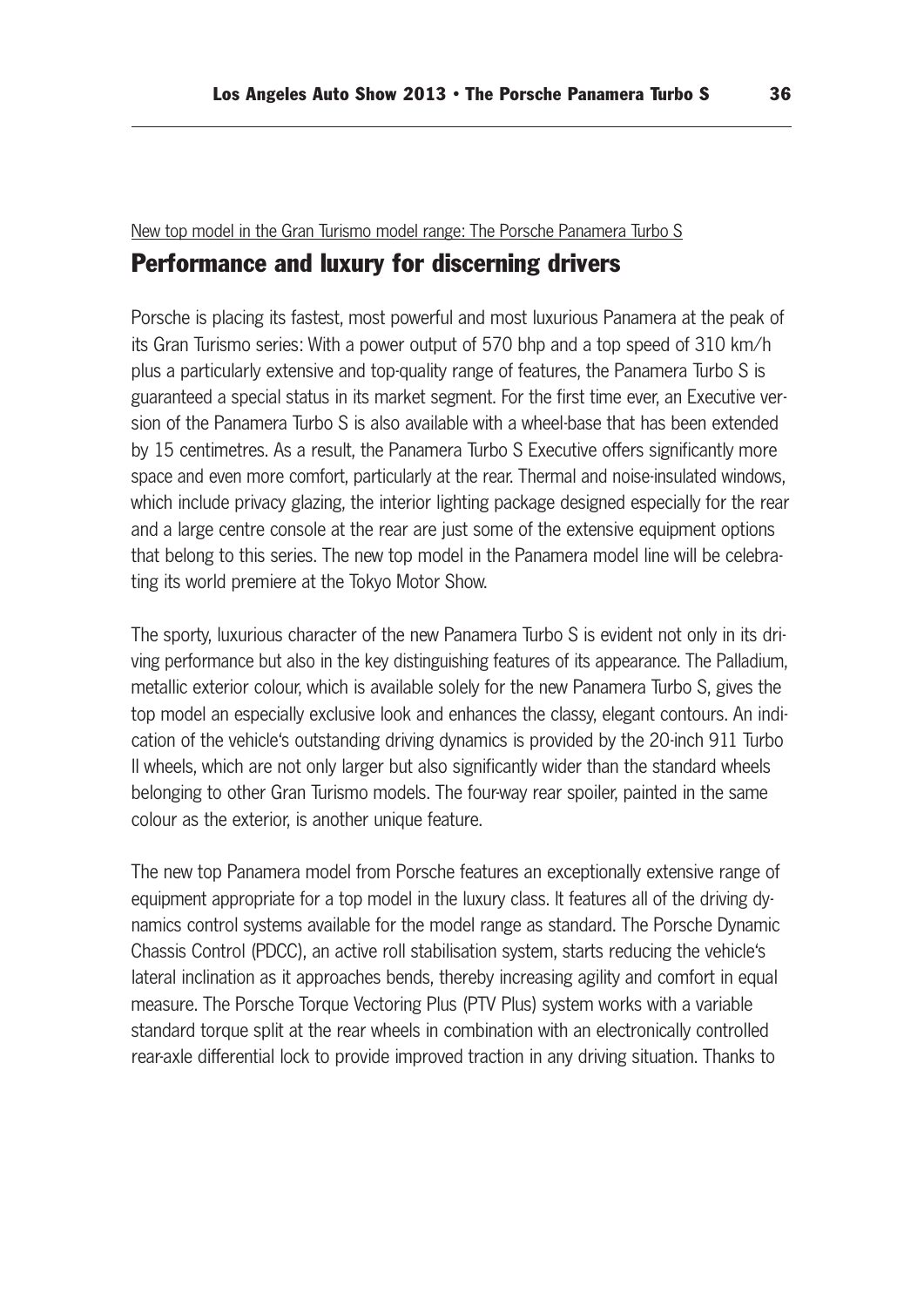the Porsche Ceramic Composite Brake (PCCB), the Panamera Turbo S benefits from a high performance brake system that is particularly resistant to brake fading and wear. The speed sensitive Power Steering Plus represents the steering system. The chassis of the Panamera Turbo S of course features the Porsche Active Suspension Management (PASM) adaptive damper control and adaptive air suspension with additional air volume.

#### Some 50 bhp more power thanks to new turbochargers and a higher injection pressure

A 50 bhp increase in power compared to the Panamera Turbo engine has been achieved through specific revision work on a number of components. Porsche is now using two new turbochargers with larger compressors in the Panamera Turbo S model. The new compressors increase the air flow and the charger injects more oxygen into the combustion chambers at high loads and speeds. In addition, the injection pressure has been increased by 20 bar to 140 bar. Together, both of these measures also enable higher component loads, which are absorbed by pistons made from a new aluminium alloy and specially coated piston rings.

This concept has two further advantages: By preparing the air-fuel mixture in the combustion chambers more effectively, the torque also increases by 50 Nm to 750 Nm at between 2250 and 5000 rpm, with the overboost increasing to 800 Nm. The extra torque makes overtaking even easier and faster, for instance. The second enhancement is the fact that the New European Driving Cycle (NEDC) fuel consumption figures for the new model are the same as those of the Panamera Turbo at 10.2 litres per 100 km, which is more than 11% less than the predecessor model.

Thanks to the optional sports exhaust system, the Panamera Turbo S offers drivers the opportunity to revel in the sound of motorsport whenever they wish. This unique sound experience is achieved by means of an acoustic channel that can be switched at the push of a button; this channel directs the engine sound straight into the interior. In addition, individual cylinders are skipped when switching up a gear, allowing the engine speed to fall faster and the clutch to engage quickly – This offers an acoustic side effect reminiscent of the characteristic babble of an eight-cylinder engine.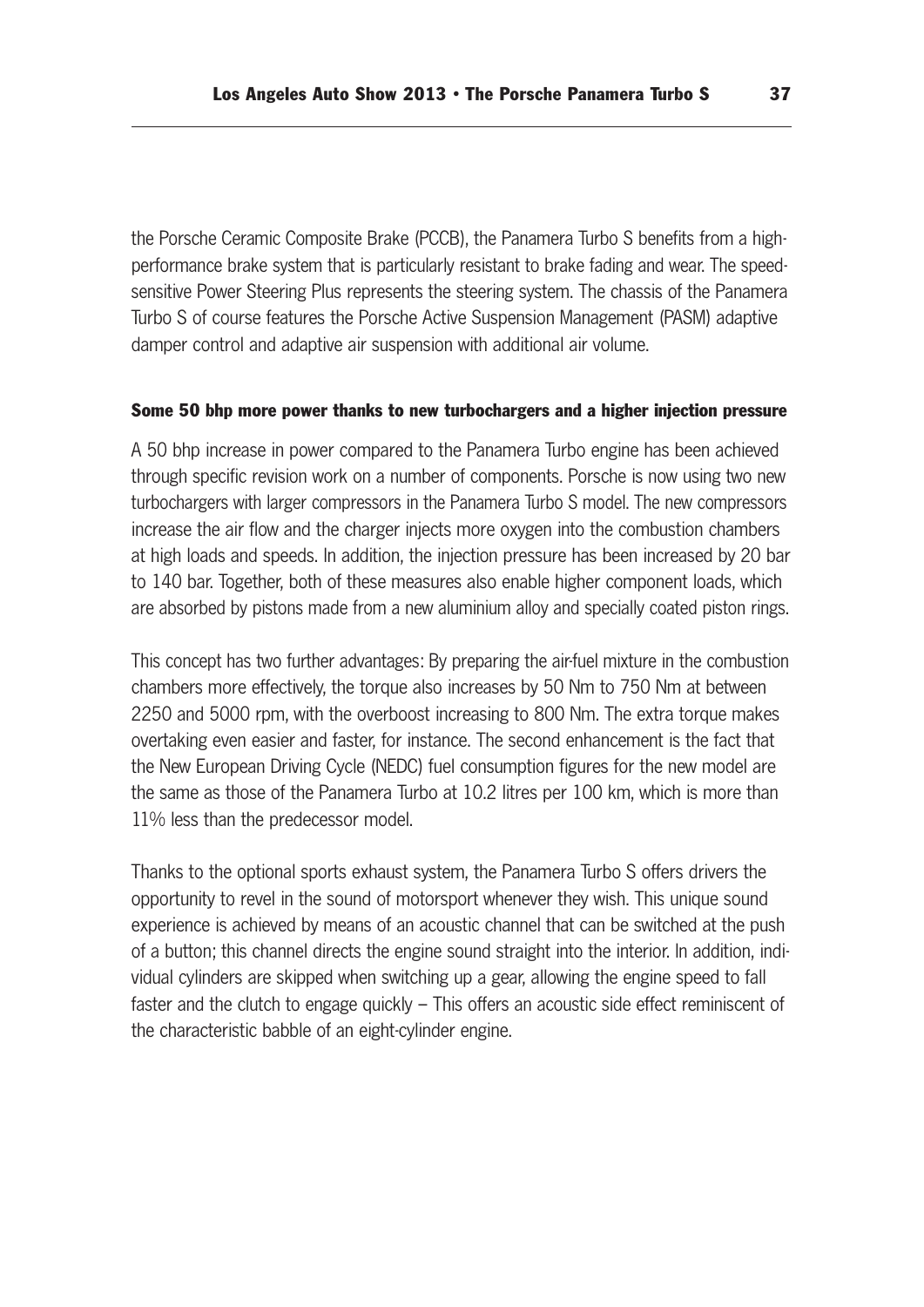#### Sport Chrono package enhances sporty handling characteristics

The new Panamera Turbo S is also perfectly equipped to effectively convert its increased level of power and torque into sporty driving dynamics. One of the requirements for this effective conversion of power is the optimum power transmission concept, which the Porsche Traction Management (PTM) all-wheel drive system offers in the ideal format, even in difficult driving conditions. The Sport Chrono package comes as standard, and coordinates the drive power and chassis at the touch of a button to guarantee a consistently sporty response. What's more, the overboost function is activated in "Sport" and "Sport Plus" mode as well as during kickdown in "Normal" mode; the overboost function temporarily increa ses the boost pressure to enable even more powerful acceleration and sprint capability. The "Launch Control" race start function guarantees the best possible acceleration when moving off by optimally coordinating the responses of the engine control system and the Porsche Doppelkupplung gearshift programme. Thanks to the reworked gear shifting strategy, the Porsche Doppelkupplung changes between its seven gears even more rapidly, acce lerating the new Gran Turismo top model from 0 to 100 km/h in 3.8 seconds.

#### Chassis with all Panamera assistance systems

The chassis features all of the active systems that Porsche has developed and introduced for the sporty Gran Turismo range as standard. The Porsche Active Suspension Manage ment (PASM) system is the centrepiece, combining adaptive air suspension and adaptive damper control. The PASM continuously adjusts the damper forces and adapts them to suit road conditions and driving style. Using the PASM chassis button on the centre console, the driver can choose between three performance maps – Comfort, Sport and Sport Plus. Similarly, the adaptive air suspension offers the ability to activate different spring rates to open up an even greater range of chassis characteristics, giving drivers the choice between a very high level of driving comfort and very sporty driving dynamics.

The combination of the PDCC and PTV Plus means that the Panamera Turbo S features the most advanced version of the Panamera chassis as standard. The PDCC prevents the vehicle body from rolling on its longitudinal axis by applying a counter torque using active stabilisers on the front and rear axles. This system also improves vehicle balance via dyna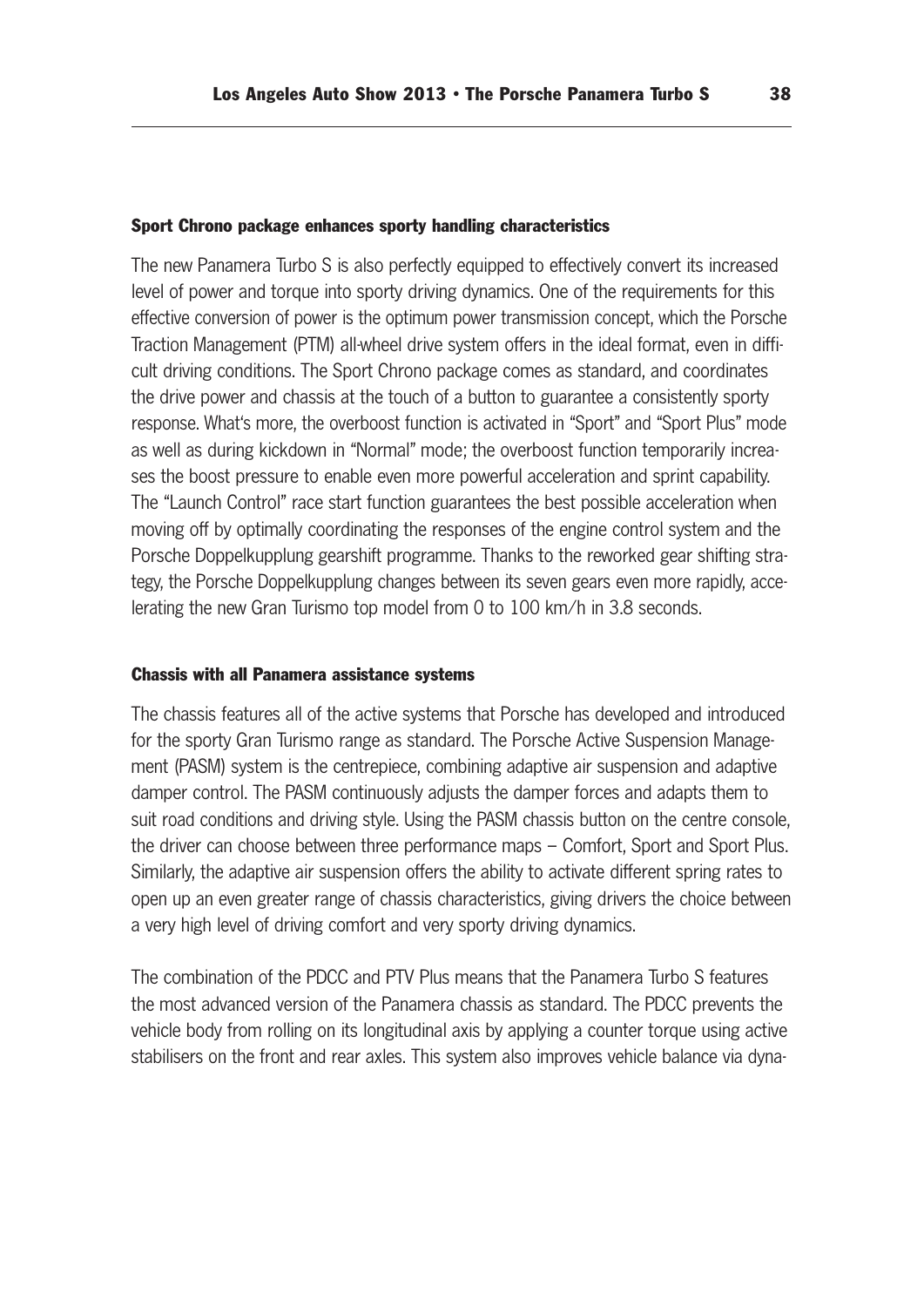mic roll moment distribution, resulting in excellent agility in every speed range driven as well as optimum steering performance and balanced load alteration behaviour. Increased agility is achieved because the tyres constantly maintain the ideal position on the road, allowing optimised lateral forces to build up and act upon each tyre. Variable roll moment distribution also directly influences the vehicle's self-steering properties.

The PDCC, PASM and air suspension are always controlled together when one of the three chassis programmes is selected. When the "Comfort" setting is selected, the systems pro vide a relaxed journey on uneven roads. In "Sport" and "Sport plus" modes, active intervention by the systems influence steering behaviour, maximum roll support, self-steering pro perties and traction in order to secure maximum performance and agility.

# PTV Plus for even better cornering: Race-tested ceramic brakes

The advantages offered by the PDCC in terms of driving dynamics are enhanced still fur ther by the Porsche Torque Vectoring Plus system and the electronically controlled rearaxle differential lock with variable locking effect. The system optimises steering behaviour and traction for a sporty driving experience.

The Panamera Turbo S comes with the PCCB as standard. These super powerful, race-tested ceramic brakes with yellow brake callipers offer clear advantages over conventional grey cast iron brake discs. A reduction in mass of approx. 50%, a faster handling response and the corrosion resistance of the brake calliper rings guarantee maximum performance.

### Interior: Two-tone-leather interior and comfort seats

The synthesis between exclusivity and sportiness is upheld in the interior by the two-tone leather furnishings which come as standard. One particular highlight is the new interior package in Dark Burl Walnut. The new decor includes a hint of red, providing a slightly cooler effect, and the interior of the Panamera Turbo S is completed by the embossed Porsche crests on the front headrests.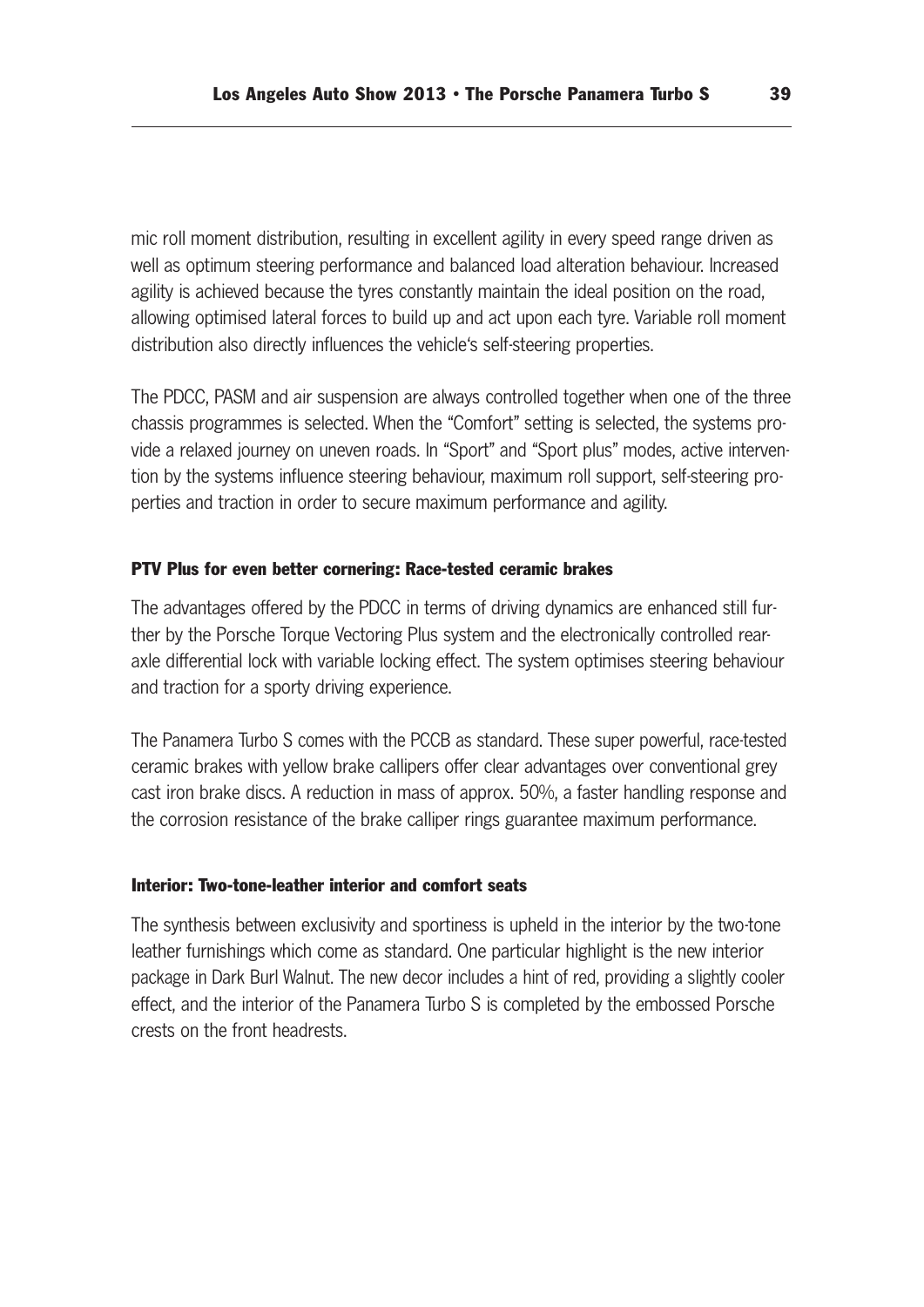The 14-way power seats at the front are available as standard and can be combined with the memory package for excellent travel comfort. The memory package comprises seat surface extension as well as lumbar support and electrical steering column adjustment. Both the front and rear seats feature seat heating as standard; seat ventilation is also available as standard in the Panamera Turbo S Executive. The adaptive sport seats build on this sea ting system to include the comfort memory package with raised seat side bolsters and elec tronic, 18-way adjustment as an option for the Panamera Turbo S. At the rear, two single seats with a folding central arm rest offer generous leg and head room, even for tall passengers. Passengers at the rear of the Panamera Turbo S Executive travel in even greater luxury: The single seats have an extra twelve centimetres of space in the footwell, all seats offer active ventilation and the electronic roll-up sunblind enables greater privacy. Both rear passengers are protected by side air bags.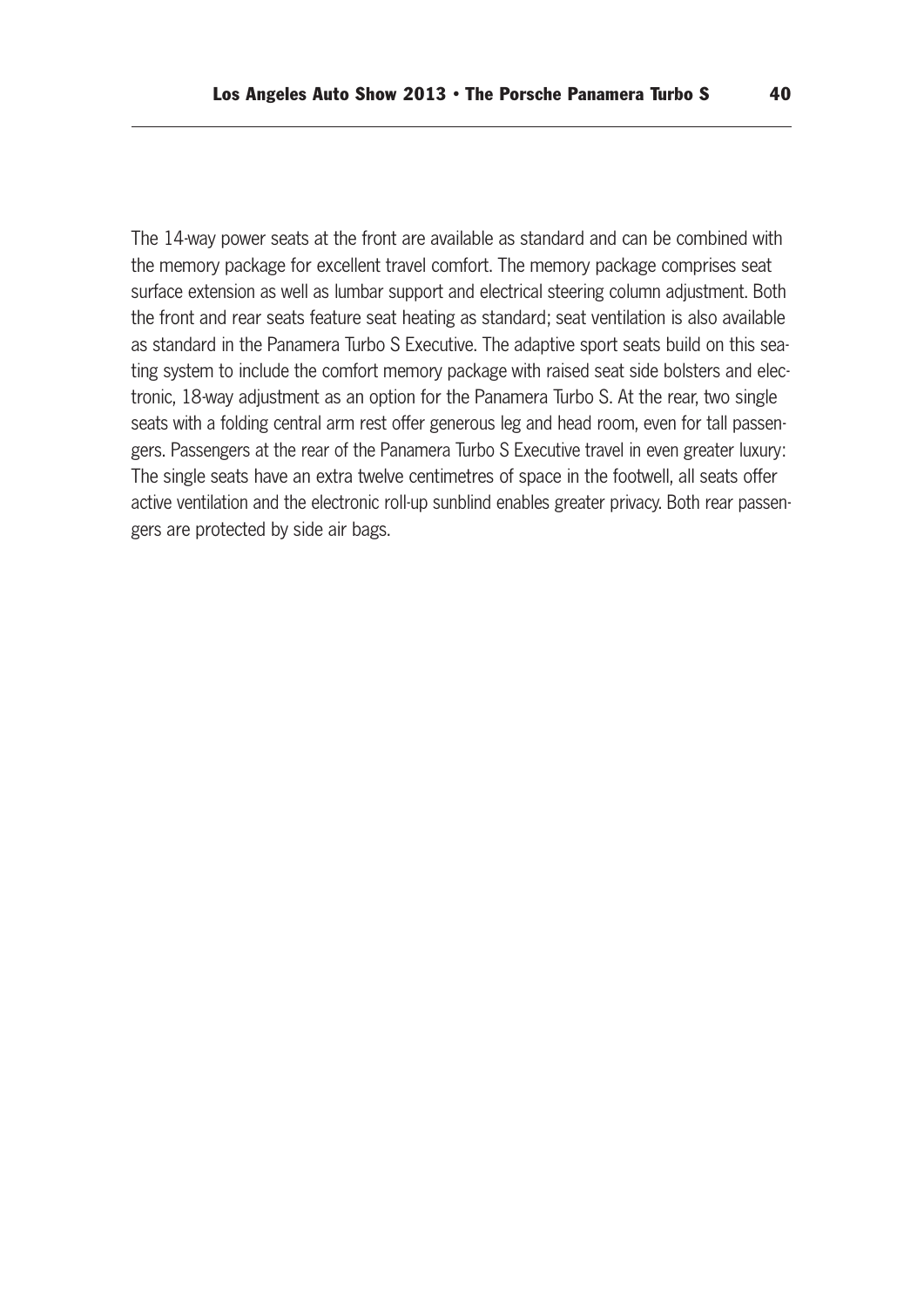### US premiere: Porsche 918 Spyder

# A unique combination of performance and efficiency

The 918 Spyder embodies the essence of the Porsche idea, combining pedigree motor racing technology with excellent everyday suitability, and maximum performance with mini mum consumption. The debut of the 918 Spyder at the IAA 2013 marked the start of a new chapter in the future of the hybrid drive.

And the technology pioneers are not the only ones who are excited by this flagship project, as the 918 Spyder demonstrates the potential of the hybrid drive to a degree never seen before, achieving a parallel improvement in both fuel efficiency and performance without compromising on either. This is the idea that has made the Porsche 911 the most success ful sportscar in the world for the past 50 years. In short, the 918 Spyder contains the genetic blueprint for the Porsche sportscar of the future.

The 918 Spyder has been greatly influenced by its affiliations with motorsport. A number of the developments to the Porsche race car for the 24 Hours of Le Mans 2014 were used in the 918 Spyder – and vice versa. The structural concept, which is based on a rolling chassis (i.e. a chassis without bodywork), is standard for Porsche race cars. The design of the V8 engine is based on that of the Le Mans Prototype 2 (LMP2) race car, the RS Spyder, and the supporting monocoque structures and unit carriers are made from carbon fibre reinforced plastic (CFRP). More importantly, however, the 918 Spyder is considerably more fuel efficient than any of its competitors. In fact, this plug-in hybrid combines the performance of a race car with an output of over 880 bhp with an NEDC fuel consumption of just three litres per 100 km, which is lower than the majority of today's compact cars. Drivers can therefore enjoy maximum driving pleasure and minimum fuel consumption.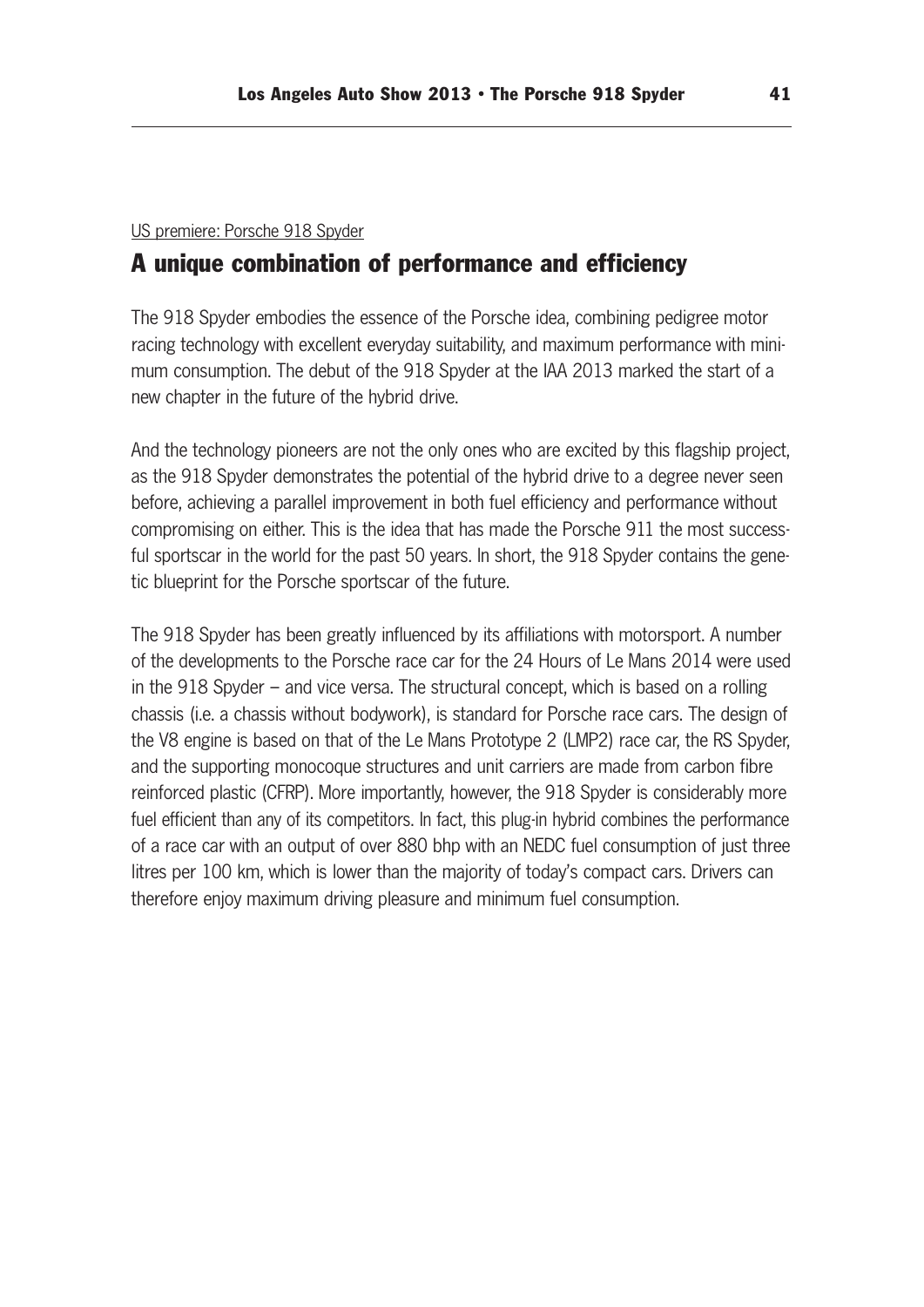# Specifications of the Porsche Macan S\*

| Self-supporting lightweight body; two-stage driver and front<br>passenger airbags; side and knee airbags for driver and front<br>passenger; head airbags (curtain airbags) at the front and rear;<br>five seats.                                                                                                                                                                                                                                                                                                                                                                                                                                                                                                                                                                                                                              |  |  |
|-----------------------------------------------------------------------------------------------------------------------------------------------------------------------------------------------------------------------------------------------------------------------------------------------------------------------------------------------------------------------------------------------------------------------------------------------------------------------------------------------------------------------------------------------------------------------------------------------------------------------------------------------------------------------------------------------------------------------------------------------------------------------------------------------------------------------------------------------|--|--|
|                                                                                                                                                                                                                                                                                                                                                                                                                                                                                                                                                                                                                                                                                                                                                                                                                                               |  |  |
|                                                                                                                                                                                                                                                                                                                                                                                                                                                                                                                                                                                                                                                                                                                                                                                                                                               |  |  |
| Water-cooled 3.0-litre V6 biturbo engine; aluminium engine block<br>and cylinder heads; four camshafts; four valves per cylinder;<br>continuous intake camshaft and valve-lift adjustment (VarioCam<br>Plus); hydraulic valve clearance compensation; direct fuel injec-<br>tion; two turbochargers; integrated dry-sump lubrication; engine<br>oil capacity of 9.5 litres; two three-way catalytic converters each<br>with two oxygen sensors per cylinder bank; electronic ignition<br>with six individual ignition coils; thermal management system<br>for engine and transmission cooling circuit; variable deceleration<br>340 bhp (250 kW) at 5500 to 6500 rpm<br>460 Nm at 1450 to 5000 rpm<br>Power output per litre: 113.4 bhp/l (83.4 kW/l)<br>12 volts; 3000 W three-phase generator;<br>battery capacity 92 Ah; electrical system |  |  |
|                                                                                                                                                                                                                                                                                                                                                                                                                                                                                                                                                                                                                                                                                                                                                                                                                                               |  |  |

\*Specifications may vary according to markets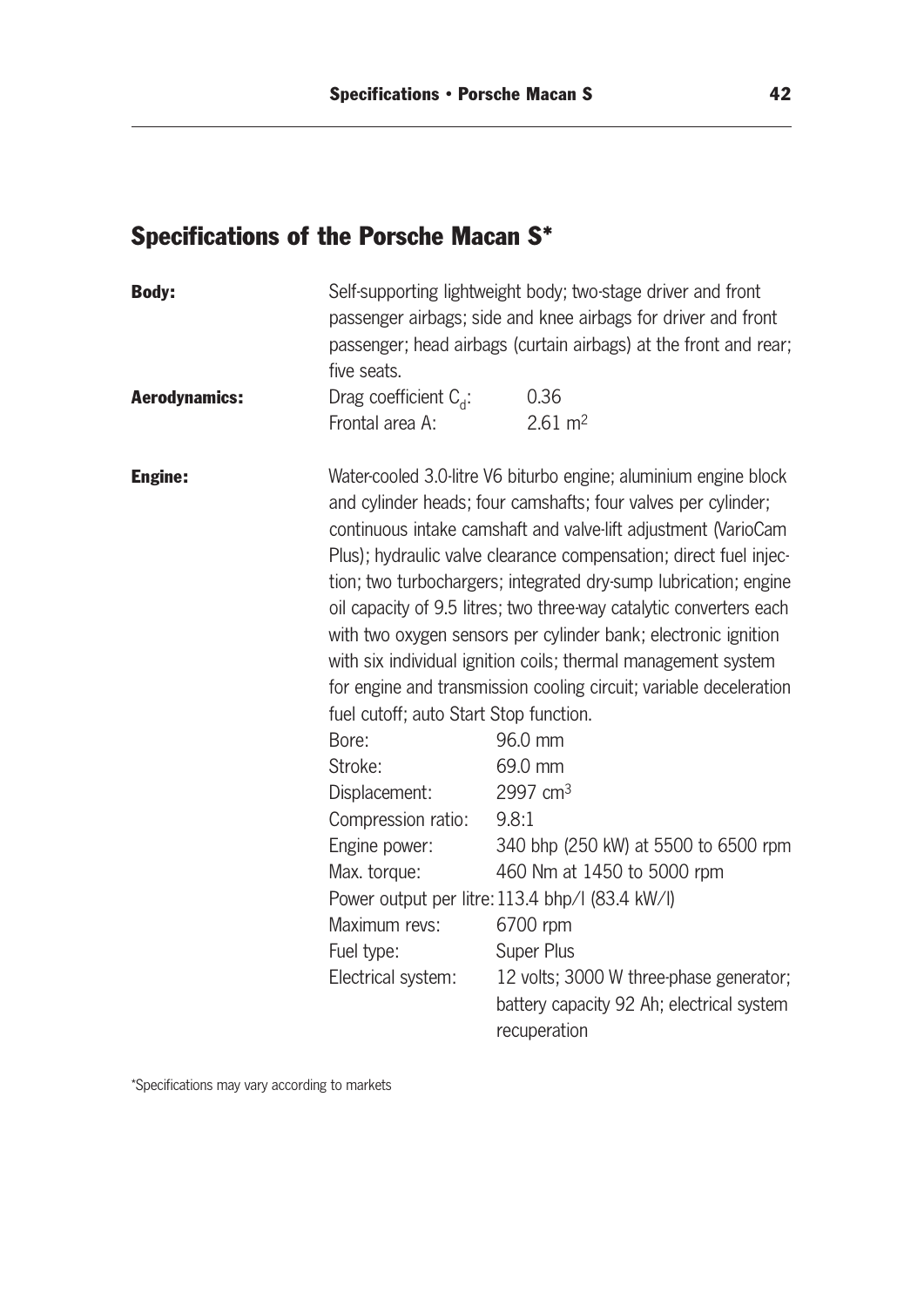| <b>Power transmission:</b> | Engine and transmission bolted to form one drive unit; active<br>all-wheel drive with electronically controlled, map-controlled<br>multi-plate clutch; seven-speed double-clutch transmission. |                                                                                                                                    |  |
|----------------------------|------------------------------------------------------------------------------------------------------------------------------------------------------------------------------------------------|------------------------------------------------------------------------------------------------------------------------------------|--|
|                            | Gear ratios:                                                                                                                                                                                   |                                                                                                                                    |  |
|                            | $1st$ gear                                                                                                                                                                                     | 3.69                                                                                                                               |  |
|                            | $2nd$ gear                                                                                                                                                                                     | 2.15                                                                                                                               |  |
|                            | 3 <sup>rd</sup> gear                                                                                                                                                                           | 1.41                                                                                                                               |  |
|                            | 4 <sup>th</sup> gear                                                                                                                                                                           | 1.03                                                                                                                               |  |
|                            | $5th$ gear                                                                                                                                                                                     | 0.79                                                                                                                               |  |
|                            | $6th$ gear                                                                                                                                                                                     | 0.63                                                                                                                               |  |
|                            | $7th$ gear                                                                                                                                                                                     | 0.52                                                                                                                               |  |
|                            | R gear                                                                                                                                                                                         | 2.94                                                                                                                               |  |
|                            | Front axle final drive ratio                                                                                                                                                                   | 3.88                                                                                                                               |  |
|                            | Rear axle final drive ratio                                                                                                                                                                    | 4.40                                                                                                                               |  |
| <b>Chassis:</b>            | springs with internal, hydraulic, twin-tube, gas-filled shock<br>absorbers.<br>springs with internal, hydraulic, twin-tube, gas-filled shock<br>absorbers.                                     | Front axle: aluminium five-arm wishbone axle; cylindrical coil<br>Rear axle: aluminium trapezoidal-wishbone axle; cylindrical coil |  |
| <b>Brakes:</b>             | Dual-circuit brake system with axle distribution.                                                                                                                                              |                                                                                                                                    |  |
|                            |                                                                                                                                                                                                | Front: six-piston aluminium monobloc brake callipers; vented<br>brake discs with a diameter of 350 mm and thickness of 34 mm.      |  |
|                            | and thickness of 22 mm.                                                                                                                                                                        | Rear: combined floating calliper brakes with integrated electric<br>parking brake; vented brake discs with a diameter of 330 mm    |  |
|                            | brake assistant.                                                                                                                                                                               | Porsche Stability Management (PSM); vacuum brake booster;                                                                          |  |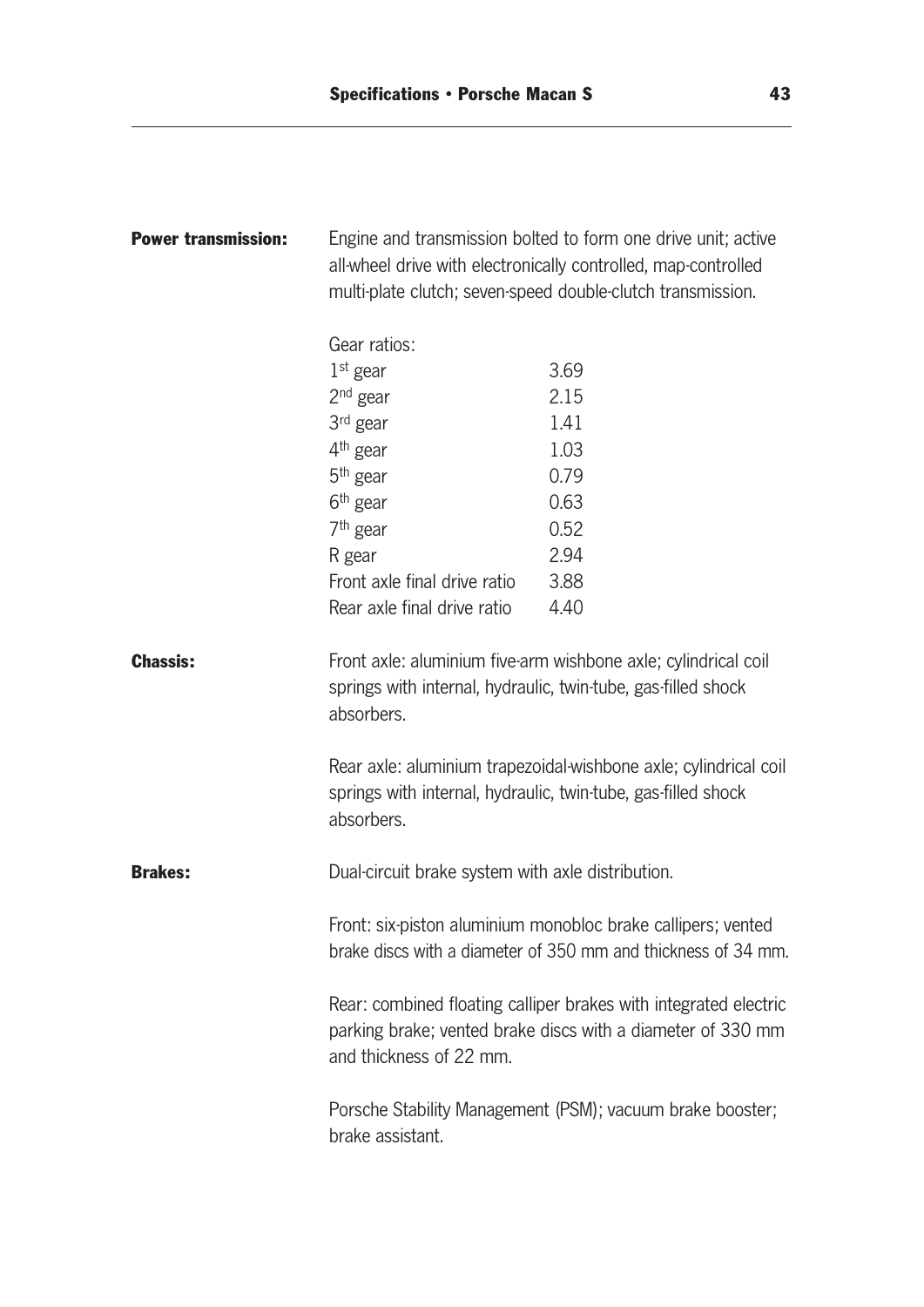| <b>Wheels and tyres:</b> | Front<br>Rear                                                         | 8J x 18<br>9J x 18         | with<br>with  | 235/60 R 18 103W<br>255/55 R 18 105W                |
|--------------------------|-----------------------------------------------------------------------|----------------------------|---------------|-----------------------------------------------------|
| Weight:                  | DIN weight empty<br>Permissible gross weight                          |                            |               | 1865 kg<br>2550 kg                                  |
| <b>Dimensions:</b>       | Length<br>Width<br>Width with exterior mirrors<br>Height<br>Wheelbase |                            |               | 4681 mm<br>1923 mm<br>2098 mm<br>1624 mm<br>2807 mm |
|                          | Track width                                                           |                            | Front<br>Rear | 1655 mm<br>1651 mm                                  |
|                          |                                                                       | Luggage compartment volume |               | 500 to 1500 l                                       |
|                          | Tank capacity                                                         |                            |               | 65                                                  |
| <b>Performance:</b>      | Top speed:                                                            |                            |               | 254 km/h                                            |
|                          | Acceleration:<br>$0 - 100$ km/h:                                      |                            |               | 5.4 secs (5.2 secs*)                                |
|                          | $0 - 160$ km/h:                                                       |                            |               | 13.2 secs (13.0 secs <sup>*</sup> )                 |
|                          | $0 - 1000$ m:                                                         |                            |               | 25.7 secs (25.4 secs*)                              |

\*with optional Sport Chrono package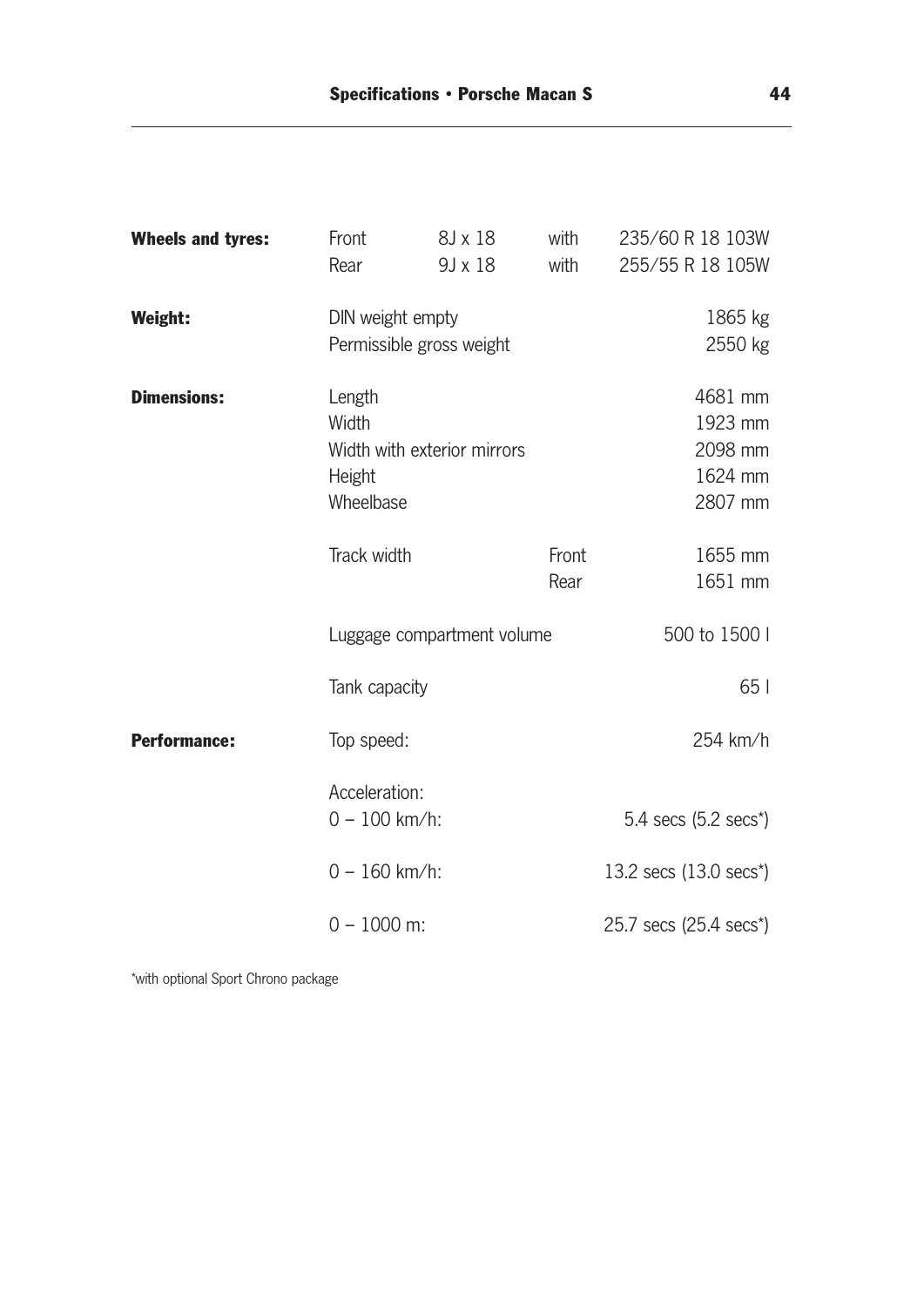| <b>Fuel consumption:</b><br>(NEDC) | Overall:             | $9.0 - 8.7$ $1/100$ km <sup>*</sup>     |
|------------------------------------|----------------------|-----------------------------------------|
|                                    | Urban traffic:       | $11.6 - 11.3 \text{ V}100 \text{ km}^*$ |
|                                    | Extra-urban traffic: | $7.6 - 7.3$ $1/100$ km <sup>*</sup>     |
| $CO2$ emissions:                   | Overall:             | $212 - 204$ g/km                        |
|                                    | Urban traffic:       | $272 - 264$ g/km                        |
|                                    | Extra-urban traffic: | $179 - 171$ g/km                        |
| <b>Emissions class:</b>            |                      | Euro 6                                  |

\*Versatility depending on the tyre set used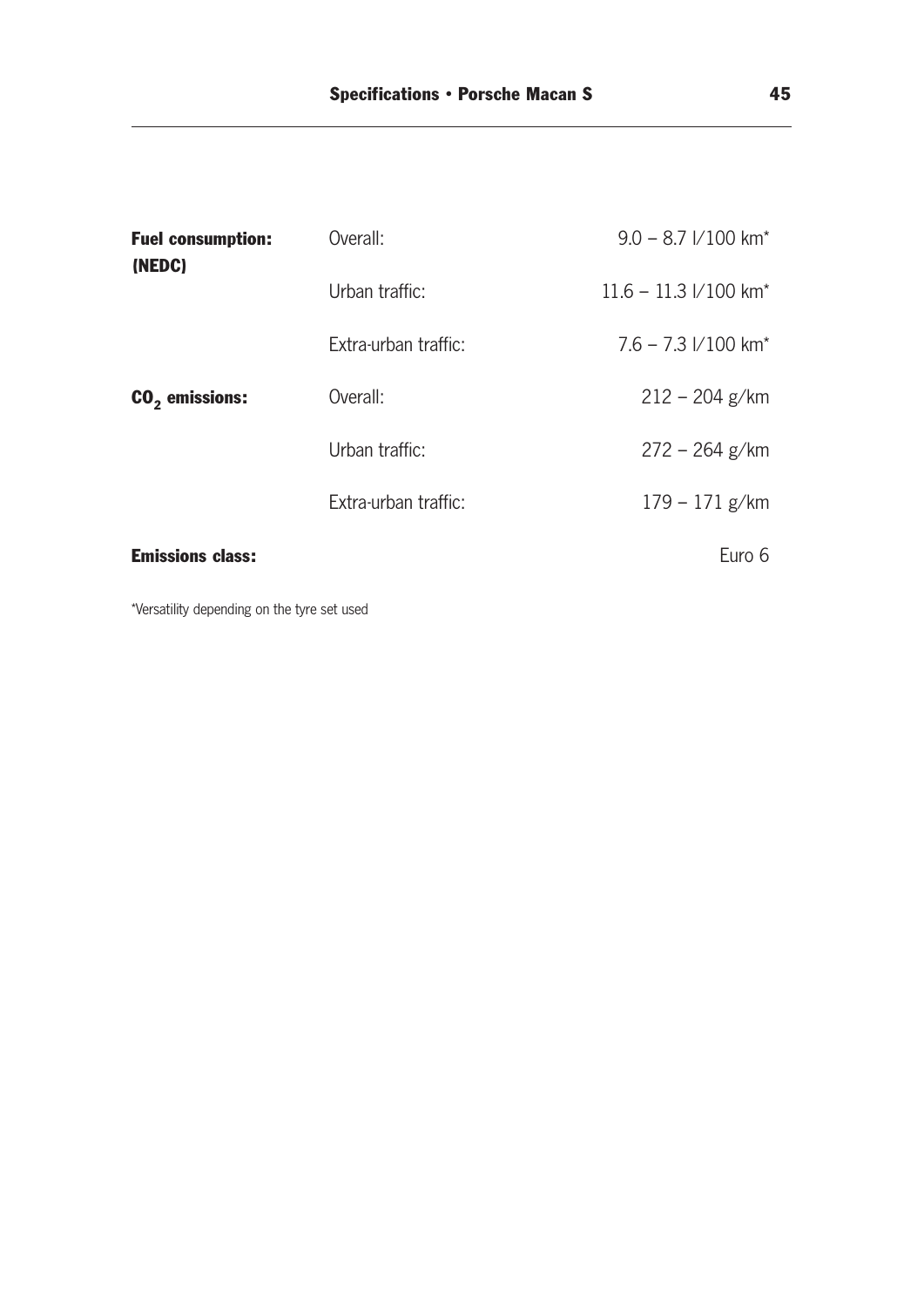# Specifications of the Porsche Macan Turbo\*

| Self-supporting lightweight body; two-stage driver and front<br>passenger airbags; side and knee airbags for driver and front<br>passenger; head airbags (curtain airbags) at the front and rear;<br>five seats. |                                                                                                                                                                                                                                                                                                                                                                                                                                                                                                                                                                                                                                                                                                                                                                                                                                                                                                                                      |  |
|------------------------------------------------------------------------------------------------------------------------------------------------------------------------------------------------------------------|--------------------------------------------------------------------------------------------------------------------------------------------------------------------------------------------------------------------------------------------------------------------------------------------------------------------------------------------------------------------------------------------------------------------------------------------------------------------------------------------------------------------------------------------------------------------------------------------------------------------------------------------------------------------------------------------------------------------------------------------------------------------------------------------------------------------------------------------------------------------------------------------------------------------------------------|--|
|                                                                                                                                                                                                                  | 0.37                                                                                                                                                                                                                                                                                                                                                                                                                                                                                                                                                                                                                                                                                                                                                                                                                                                                                                                                 |  |
| Frontal area A:                                                                                                                                                                                                  | $2.61 \text{ m}^2$                                                                                                                                                                                                                                                                                                                                                                                                                                                                                                                                                                                                                                                                                                                                                                                                                                                                                                                   |  |
| fuel cutoff; auto Start Stop function.<br>Bore:<br>Stroke:<br>Displacement:<br>Compression ratio:<br>Engine power:<br>Max. torque:<br>Maximum revs:<br>Fuel type:<br>Electrical system:                          | Water-cooled 3.6-litre V6 biturbo engine; aluminium engine block<br>and cylinder heads; four camshafts; four valves per cylinder;<br>continuous intake camshaft and valve-lift adjustment (VarioCam<br>Plus); hydraulic valve clearance compensation; direct fuel injec-<br>tion; two turbochargers; integrated dry-sump lubrication; engine<br>oil capacity of 9.5 litres; two three-way catalytic converters each<br>with two oxygen sensors per cylinder bank; electronic ignition<br>with six individual ignition coils; thermal management system<br>for engine and transmission cooling circuit; variable deceleration<br>96.0 mm<br>83.0 mm<br>3604 $cm3$<br>10.5:1<br>400 bhp (294 kW) at 6000 rpm<br>550 Nm at 1350 to 4500 rpm<br>Power output per litre: 110.9 bhp/l (81.6 kW/l)<br>6700 rpm<br><b>Super Plus</b><br>12 volts; 3000 W three-phase generator;<br>battery capacity 92 Ah; electrical system<br>recuperation |  |
|                                                                                                                                                                                                                  | Drag coefficient $C_{d}$ :                                                                                                                                                                                                                                                                                                                                                                                                                                                                                                                                                                                                                                                                                                                                                                                                                                                                                                           |  |

\*Specifications may vary according to markets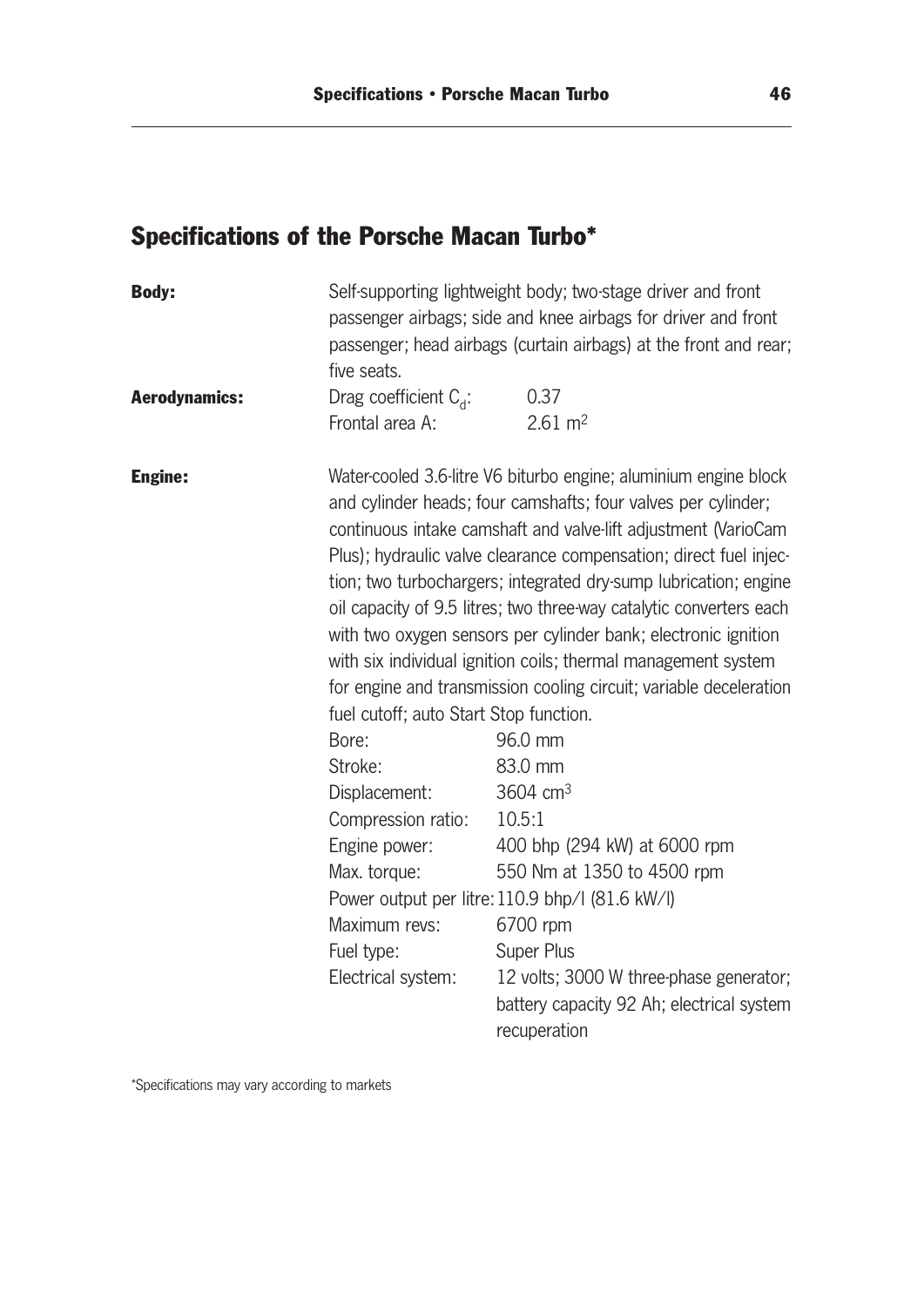| <b>Power transmission:</b> | Engine and transmission bolted to form one drive unit; active<br>all-wheel drive with electronically controlled, map-controlled multi-<br>plate clutch; seven-speed double-clutch transmission. |                                                                                                                                    |  |
|----------------------------|-------------------------------------------------------------------------------------------------------------------------------------------------------------------------------------------------|------------------------------------------------------------------------------------------------------------------------------------|--|
|                            | Gear ratios:                                                                                                                                                                                    |                                                                                                                                    |  |
|                            | $1st$ gear                                                                                                                                                                                      | 3.69                                                                                                                               |  |
|                            | 2 <sup>nd</sup> gear                                                                                                                                                                            | 2.15                                                                                                                               |  |
|                            | $3rd$ gear                                                                                                                                                                                      | 1.41                                                                                                                               |  |
|                            | 4 <sup>th</sup> gear                                                                                                                                                                            | 1.03                                                                                                                               |  |
|                            | $5th$ gear                                                                                                                                                                                      | 0.79                                                                                                                               |  |
|                            | 6 <sup>th</sup> gear                                                                                                                                                                            | 0.63                                                                                                                               |  |
|                            | $7th$ gear                                                                                                                                                                                      | 0.52                                                                                                                               |  |
|                            | R gear                                                                                                                                                                                          | 2.94                                                                                                                               |  |
|                            | Front axle final drive ratio                                                                                                                                                                    | 4.13                                                                                                                               |  |
|                            | Rear axle final drive ratio                                                                                                                                                                     | 4.67                                                                                                                               |  |
| <b>Chassis:</b>            | springs with internal, hydraulic, twin-tube, gas-filled shock<br>absorbers.<br>springs with internal, hydraulic, twin-tube, gas-filled shock<br>absorbers.                                      | Front axle: aluminium five-arm wishbone axle; cylindrical coil<br>Rear axle: aluminium trapezoidal-wishbone axle; cylindrical coil |  |
| <b>Brakes:</b>             | Dual-circuit brake system with axle distribution.                                                                                                                                               |                                                                                                                                    |  |
|                            |                                                                                                                                                                                                 | Front: six-piston aluminium monobloc brake callipers; vented<br>brake discs with a diameter of 360 mm and thickness of 36 mm.      |  |
|                            | and thickness of 28 mm.                                                                                                                                                                         | Rear: combined floating calliper brakes with integrated electric<br>parking brake; vented brake discs with a diameter of 356 mm    |  |
|                            | brake assistant.                                                                                                                                                                                | Porsche Stability Management (PSM); vacuum brake booster;                                                                          |  |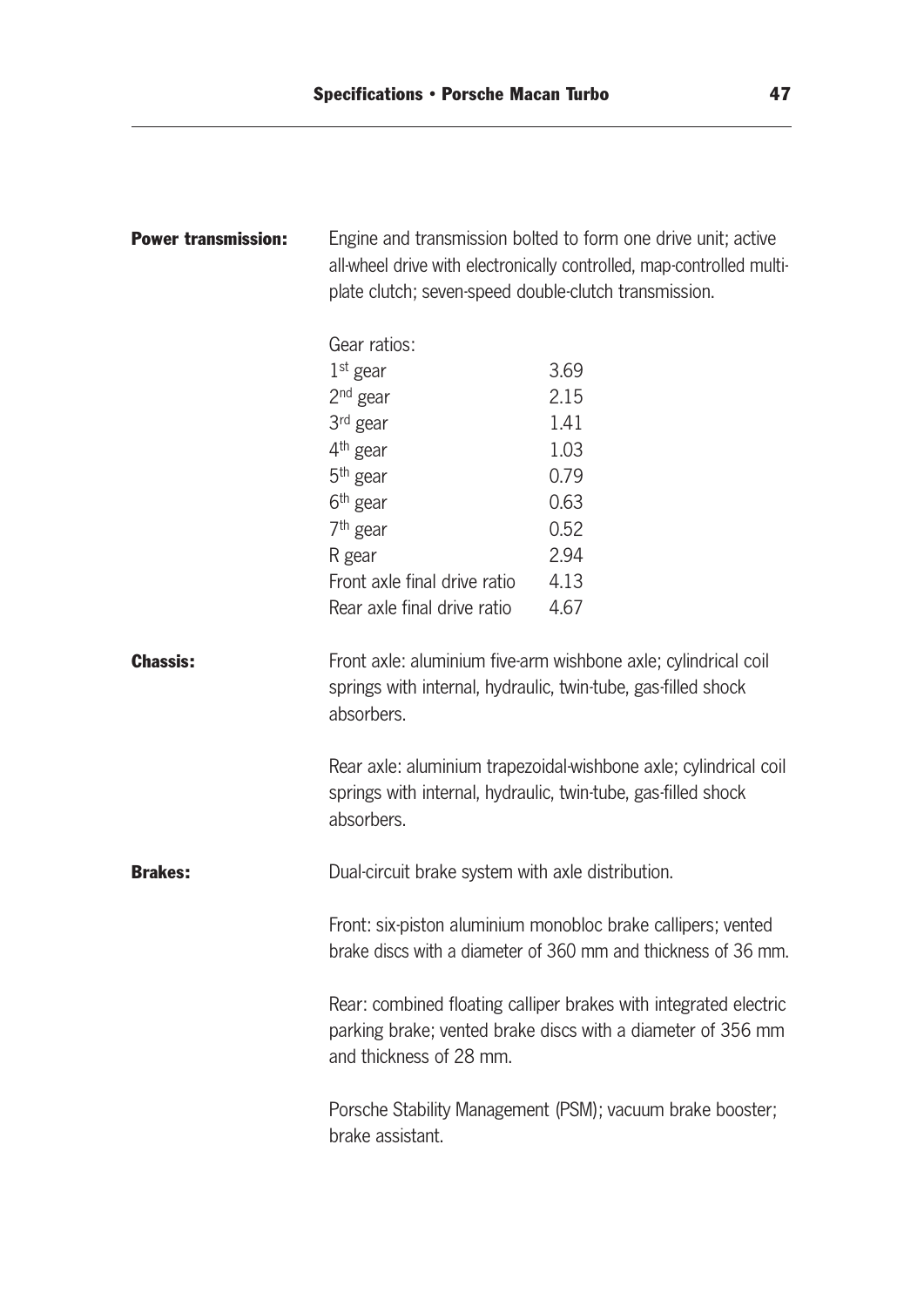| <b>Wheels and tyres:</b> | Front<br>Rear                          | 8J x 19<br>9J x 19          | with<br>with  | 235/55 R 19 101Y<br>255/50 R 19 103Y                |
|--------------------------|----------------------------------------|-----------------------------|---------------|-----------------------------------------------------|
| <b>Weight:</b>           | DIN weight empty                       | Permissible gross weight    |               | 1925 kg<br>2550 kg                                  |
| <b>Dimensions:</b>       | Length<br>Width<br>Height<br>Wheelbase | Width with exterior mirrors |               | 4699 mm<br>1923 mm<br>2098 mm<br>1624 mm<br>2807 mm |
|                          | Track width                            |                             | Front<br>Rear | 1655 mm<br>1651 mm                                  |
|                          |                                        | Luggage compartment volume  |               | 500 to 1500 l                                       |
|                          | Tank capacity                          |                             |               | 75                                                  |
| <b>Performance:</b>      | Top speed:                             |                             |               | 266 km/h                                            |
|                          | Acceleration:<br>$0 - 100$ km/h:       |                             |               | 4.8 secs (4.6 secs*)                                |
|                          | $0 - 160$ km/h:                        |                             |               | 11.1 secs $(10.9 \text{ secs}^*)$                   |
|                          | $0 - 1000$ m:                          |                             |               | 24.2 secs (23.9 secs <sup>*</sup> )                 |

\*with optional Sport Chrono package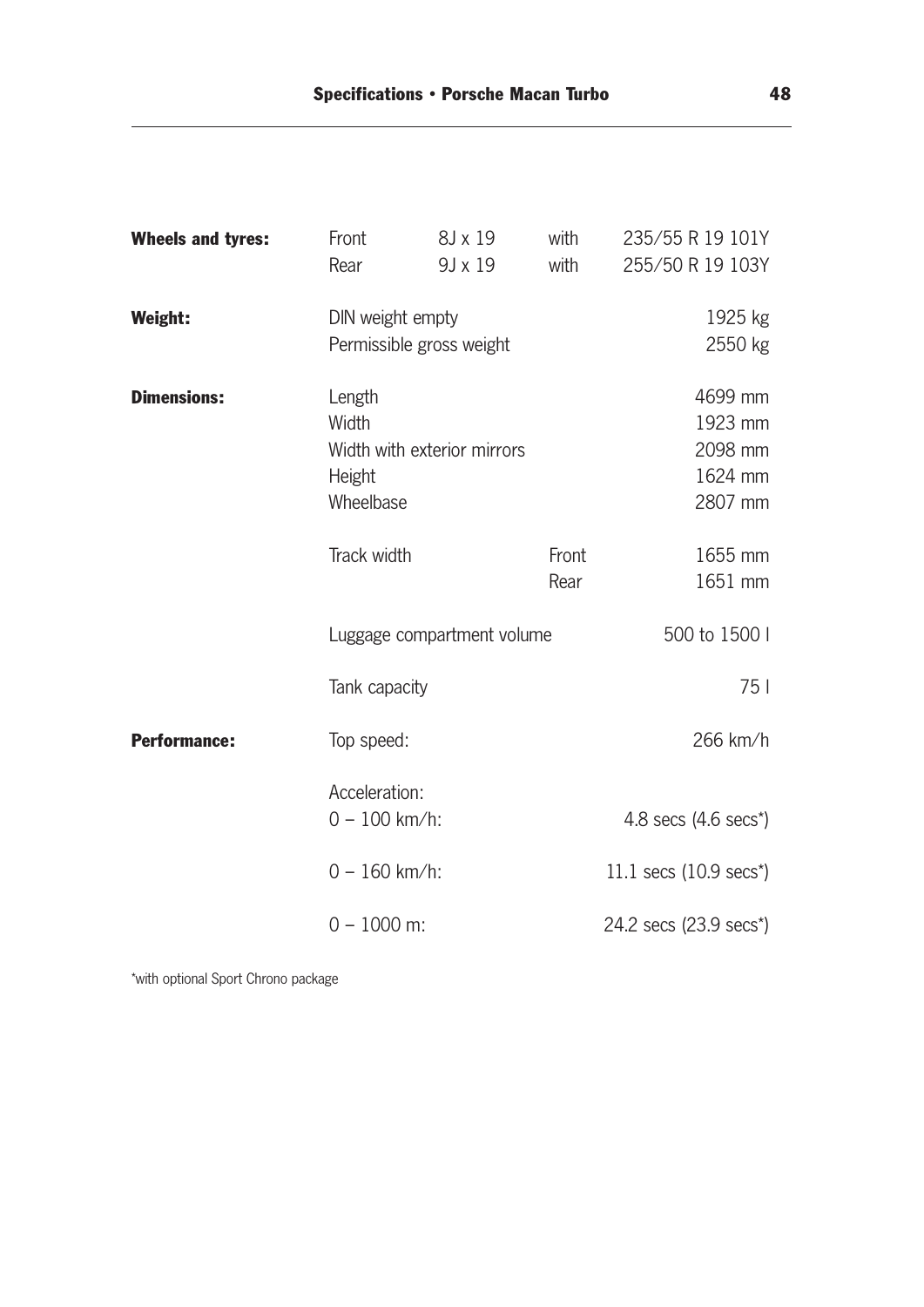| <b>Fuel consumption:</b><br>(NEDC) | Overall:             | $9.2 - 8.9$ $1/100$ km <sup>*</sup>   |
|------------------------------------|----------------------|---------------------------------------|
|                                    | Urban traffic:       | $11.8 - 11.5$ $1/100$ km <sup>*</sup> |
|                                    | Extra-urban traffic: | $7.8 - 7.5$ $1/100$ km <sup>*</sup>   |
| $CO2$ emissions:                   | Overall:             | $216 - 208$ g/km                      |
|                                    | Urban traffic:       | $277 - 269$ g/km                      |
|                                    | Extra-urban traffic: | $184 - 176$ g/km                      |
| <b>Emissions class:</b>            |                      | Euro 6                                |

\*Versatility depending on the tyre set used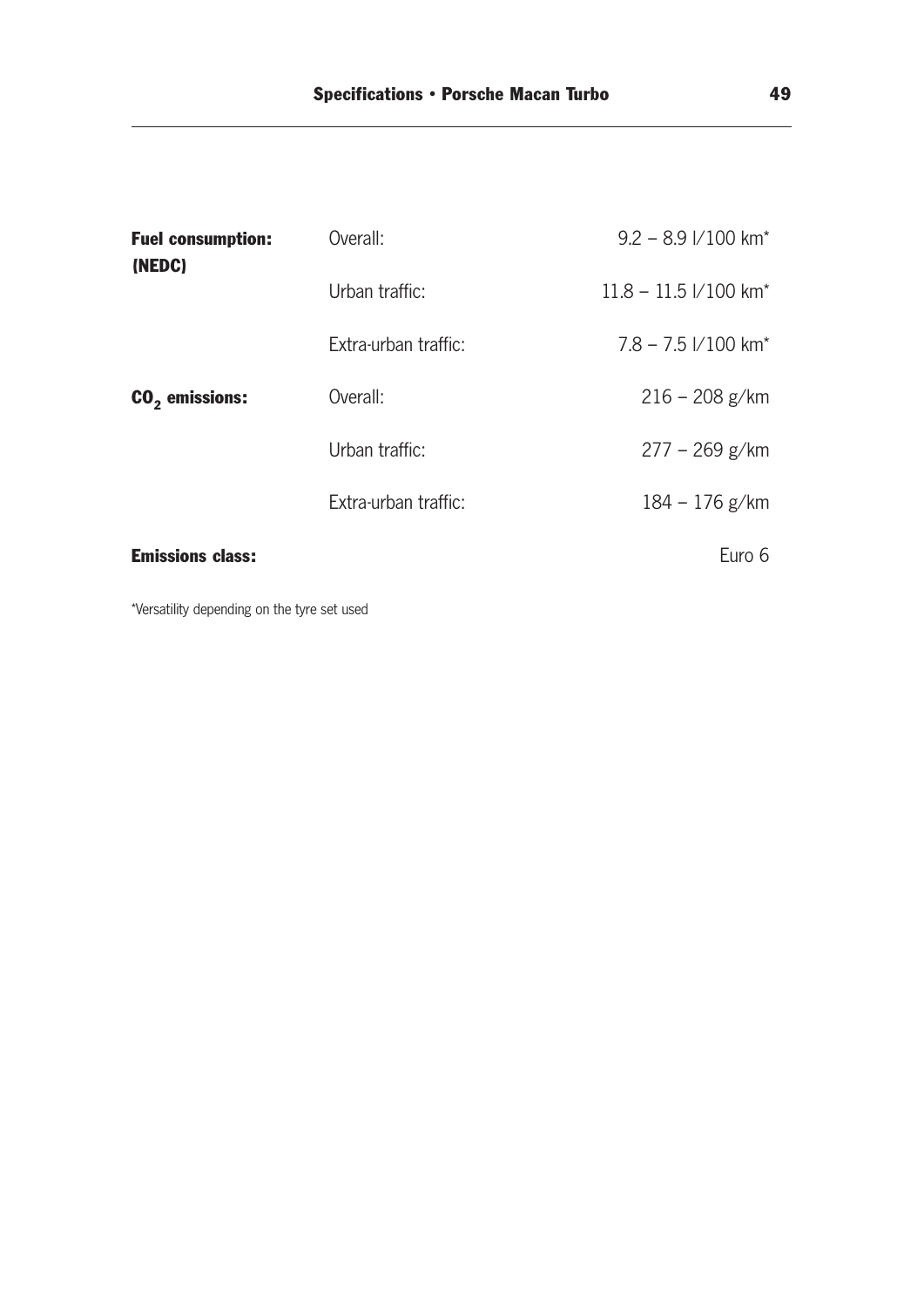# Specifications of the Porsche Macan S Diesel\*

| Self-supporting lightweight body; two-stage driver and front<br>passenger airbags; side airbags for driver and front passenger;<br>head airbags (curtain airbags) at the front and rear; five seats. |                                                                                                                                                                                                                                                                                                                                                                                                                                                                                                                                                                                                                                                                                                                                                                                                                                                                                                                                |  |
|------------------------------------------------------------------------------------------------------------------------------------------------------------------------------------------------------|--------------------------------------------------------------------------------------------------------------------------------------------------------------------------------------------------------------------------------------------------------------------------------------------------------------------------------------------------------------------------------------------------------------------------------------------------------------------------------------------------------------------------------------------------------------------------------------------------------------------------------------------------------------------------------------------------------------------------------------------------------------------------------------------------------------------------------------------------------------------------------------------------------------------------------|--|
| Drag coefficient $C_{d}$ :                                                                                                                                                                           | 0.35                                                                                                                                                                                                                                                                                                                                                                                                                                                                                                                                                                                                                                                                                                                                                                                                                                                                                                                           |  |
| Frontal area A:                                                                                                                                                                                      | $2.61 \text{ m}^2$                                                                                                                                                                                                                                                                                                                                                                                                                                                                                                                                                                                                                                                                                                                                                                                                                                                                                                             |  |
| system; auto Start Stop function.<br>Bore:<br>Stroke:<br>Displacement:<br>Compression ratio:<br>Engine power:<br>Max. torque:<br>Maximum revs:<br>Fuel type:<br>Electrical system:                   | Water-cooled, 3.0-litre V6 turbo diesel engine; grey cast iron<br>crankcase; aluminium cylinder head; four camshafts; four valves<br>per cylinder; hydraulic valve clearance compensation; common<br>rail diesel direct injection (2000 bar) via piezo injectors; one<br>turbocharger; one charge-air cooler; controlled exhaust gas<br>recirculation with radiator; intake system with map-controlled<br>swirl flap; engine oil capacity of 8.0 litres; emission control<br>system with oxidation catalytic converter, diesel particle filter and<br>Selective Catalytic Reduction (SCR) system; thermal management<br>83.0 mm<br>91.4 mm<br>2967 $cm3$<br>16.8:1<br>258 bhp (190 kW) at 4000 - 4250 rpm<br>580 Nm at 1750 - 2500 rpm<br>Power output per litre: 87.1 bhp/l (64.0 kW/l)<br>5200 rpm<br><b>Diesel</b><br>12 volts; 2400 W three-phase generator;<br>battery capacity 105 Ah; electrical system<br>recuperation |  |
|                                                                                                                                                                                                      |                                                                                                                                                                                                                                                                                                                                                                                                                                                                                                                                                                                                                                                                                                                                                                                                                                                                                                                                |  |

\* Specifications may vary according to markets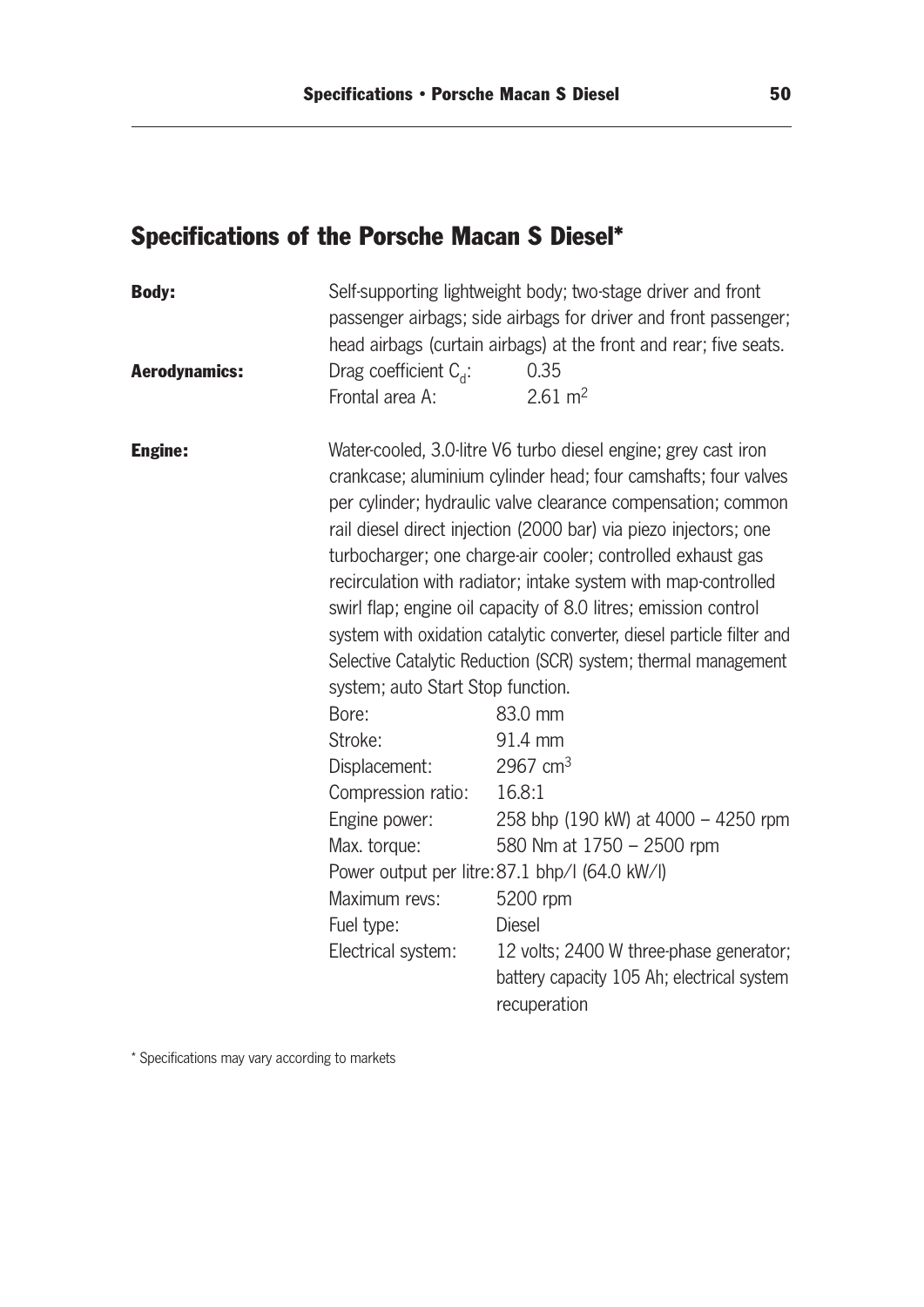| <b>Power transmission:</b> | Engine and transmission bolted to form one drive unit; active<br>all-wheel drive with electronically controlled, map-controlled<br>multi-plate clutch; seven-speed double-clutch transmission. |                                                                                                                                    |  |
|----------------------------|------------------------------------------------------------------------------------------------------------------------------------------------------------------------------------------------|------------------------------------------------------------------------------------------------------------------------------------|--|
|                            | Gear ratios:                                                                                                                                                                                   |                                                                                                                                    |  |
|                            | $1st$ gear                                                                                                                                                                                     | 3.69                                                                                                                               |  |
|                            | $2nd$ gear                                                                                                                                                                                     | 2.15                                                                                                                               |  |
|                            | 3 <sup>rd</sup> gear                                                                                                                                                                           | 1.34                                                                                                                               |  |
|                            | 4 <sup>th</sup> gear                                                                                                                                                                           | 0.97                                                                                                                               |  |
|                            | $5th$ gear                                                                                                                                                                                     | 0.74                                                                                                                               |  |
|                            | 6 <sup>th</sup> gear                                                                                                                                                                           | 0.57                                                                                                                               |  |
|                            | $7th$ gear                                                                                                                                                                                     | 0.46                                                                                                                               |  |
|                            | R gear                                                                                                                                                                                         | 2.94                                                                                                                               |  |
|                            | Front axle final drive ratio                                                                                                                                                                   | 4.13                                                                                                                               |  |
|                            | Rear axle final drive ratio                                                                                                                                                                    | 4.67                                                                                                                               |  |
| <b>Chassis:</b>            | springs with internal, hydraulic, twin-tube, gas-filled shock<br>absorbers.<br>springs with internal, hydraulic, twin-tube, gas-filled shock<br>absorbers.                                     | Front axle: aluminium five-arm wishbone axle; cylindrical coil<br>Rear axle: aluminium trapezoidal wishbone axle; cylindrical coil |  |
| <b>Brakes:</b>             | Dual-circuit brake system with axle distribution.                                                                                                                                              |                                                                                                                                    |  |
|                            |                                                                                                                                                                                                | Front: six-piston aluminium monobloc brake callipers; vented<br>brake discs with a diameter of 350 mm and thickness of 34 mm.      |  |
|                            | and thickness of 22 mm.                                                                                                                                                                        | Rear: combined floating calliper brakes with integrated electric<br>parking brake; vented brake discs with a diameter of 330 mm    |  |
|                            | brake assistant.                                                                                                                                                                               | Porsche Stability Management (PSM); vacuum brake booster;                                                                          |  |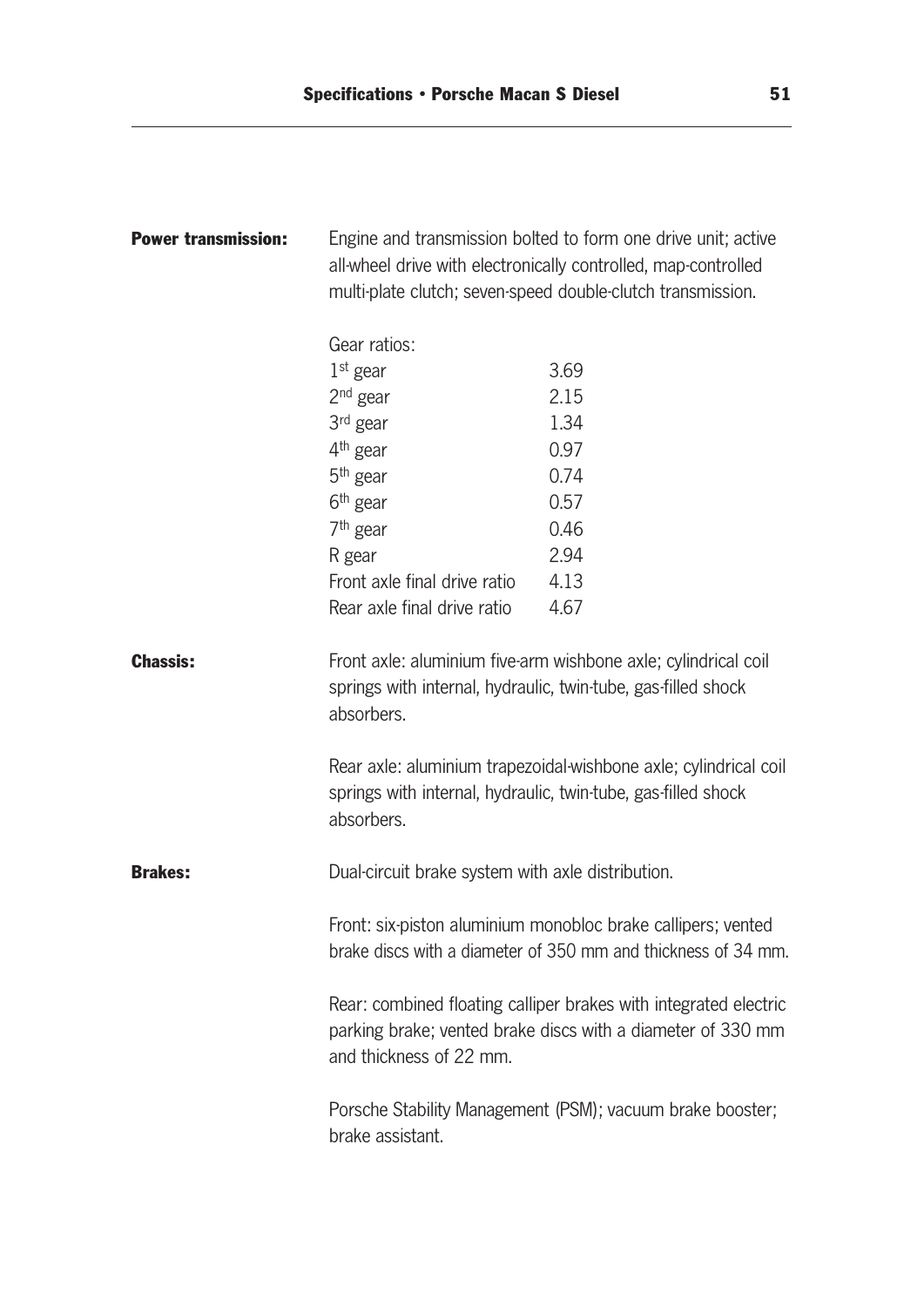| <b>Wheels and tyres:</b> | Front<br>Rear                                                                        | 8J x 18<br>9J x 18         | with<br>with | 235/60 R 18 103W<br>255/55 R 18 105W                           |
|--------------------------|--------------------------------------------------------------------------------------|----------------------------|--------------|----------------------------------------------------------------|
| Weight:                  | DIN weight empty<br>Permissible gross weight                                         |                            |              | 1880 kg<br>2575 kg                                             |
| <b>Dimensions:</b>       | Length<br>Width<br>Width with exterior mirrors<br>Height<br>Wheelbase<br>Track width |                            | Front        | 4681 mm<br>1923 mm<br>2098 mm<br>1624 mm<br>2807 mm<br>1655 mm |
|                          |                                                                                      |                            | Rear         | 1651 mm                                                        |
|                          |                                                                                      | Luggage compartment volume |              | 500 to 1500 l                                                  |
|                          | Tank capacity                                                                        |                            |              | 60                                                             |
| <b>Performance:</b>      | Top speed:                                                                           |                            |              | 230 km/h                                                       |
|                          | Acceleration:<br>$0 - 100$ km/h:                                                     |                            |              | 6.3 secs $(6.1 \text{ secs}^*)$                                |
|                          | $0 - 160$ km/h:                                                                      |                            |              | 16.7 secs (16.5 secs*)                                         |
|                          | $0 - 1000$ m:                                                                        |                            |              | 27.2 secs (26.8 secs <sup>*</sup> )                            |

\*with optional Sport Chrono package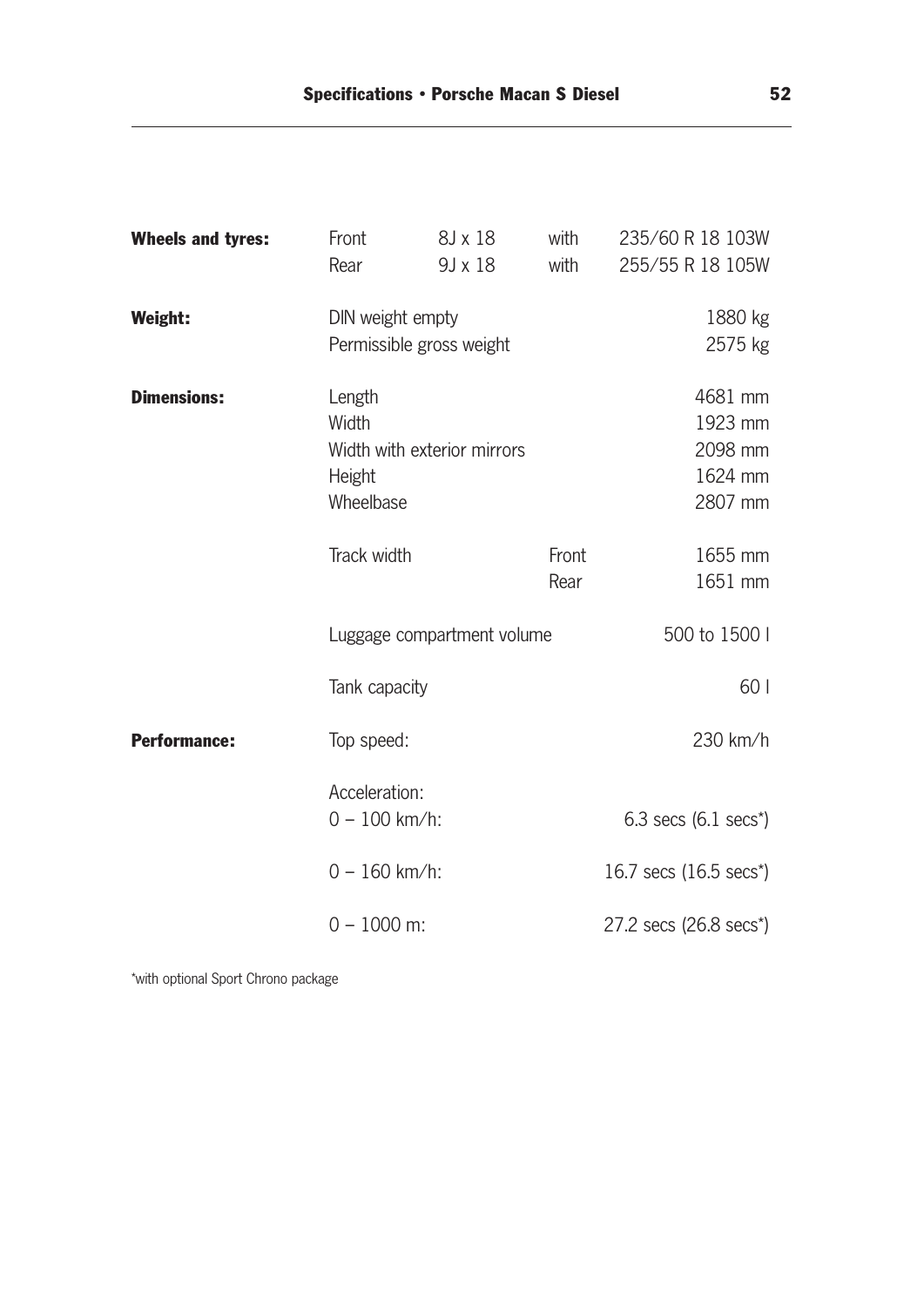| <b>Fuel consumption:</b><br>(NEDC) | Overall:             | $6.3 - 6.1$ //100 km <sup>*</sup>   |
|------------------------------------|----------------------|-------------------------------------|
|                                    | Urban traffic:       | $6.9 - 6.7$ $1/100$ km <sup>*</sup> |
|                                    | Extra-urban traffic: | $5.9 - 5.7$ $1/100$ km <sup>*</sup> |
| $CO2$ emissions:                   | Overall:             | $164 - 159$ g/km                    |
|                                    | Urban:               | $183 - 176$ g/km                    |
|                                    | Extra urban:         | $157 - 150$ g/km                    |
| <b>Emissions class:</b>            |                      | Euro 6                              |

\*Versatility depending on the tyre set used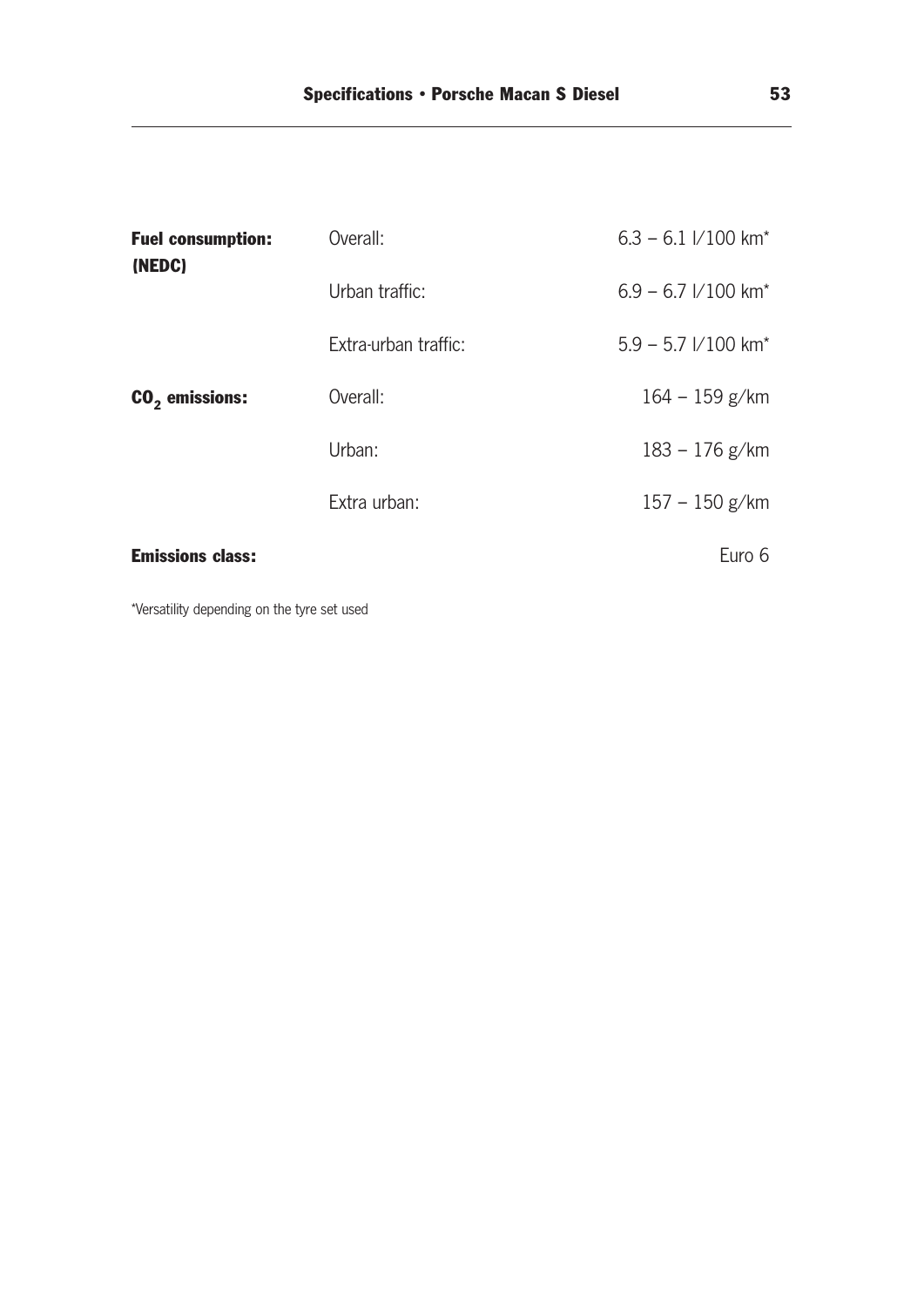# Specifications of the Porsche 911 Turbo Cabriolet\*

| <b>Body:</b>         | head airbags for driver and front passenger.                                                                                                                                                  | Two-plus-two seat Cabriolet; lightweight body featuring an intelli-<br>gent mixed aluminium-steel construction; wings, doors, luggage<br>compartment lid and engine compartment lid made from alu-<br>minium; two-stage driver and front passenger airbags; side and                                                                                                                                                                                                                                                                                                                                                                                                                                                                                                                                                                                                                                                                                          |
|----------------------|-----------------------------------------------------------------------------------------------------------------------------------------------------------------------------------------------|---------------------------------------------------------------------------------------------------------------------------------------------------------------------------------------------------------------------------------------------------------------------------------------------------------------------------------------------------------------------------------------------------------------------------------------------------------------------------------------------------------------------------------------------------------------------------------------------------------------------------------------------------------------------------------------------------------------------------------------------------------------------------------------------------------------------------------------------------------------------------------------------------------------------------------------------------------------|
| <b>Aerodynamics:</b> | Drag coefficient $C_{d}$ :<br>Frontal area A:                                                                                                                                                 | 0.31<br>$2.07 \text{ m}^2$                                                                                                                                                                                                                                                                                                                                                                                                                                                                                                                                                                                                                                                                                                                                                                                                                                                                                                                                    |
| <b>Engine:</b>       | culation; auto Start Stop function.<br>Bore:<br>Stroke:<br>Displacement:<br>Compression ratio:<br>Engine power:<br>Max. torque:<br>Maximum revs: 7000/min<br>Fuel type:<br>Electrical system: | Water-cooled flat-six cylinder engine; aluminium engine block<br>and cylinder heads; four overhead camshafts; four valves per<br>cylinder; variable inlet valve timing and valve-lift adjustment<br>(VarioCam Plus); hydraulic valve clearance compensation; direct<br>fuel injection; one three way catalytic converter per cylinder bank,<br>each with two oxygen sensors; bi-turbo charging with variable<br>turbine geometry (VTG); engine oil capacity of 10.4 litres; elec-<br>tronic ignition with solid-state ignition distribution (six active<br>ignition modules); thermal management system for coolant cir-<br>102.0 mm<br>77.5 mm<br>3800 $cm3$<br>9.8:1<br>520 bhp (383 kW) at 6000 - 6500/min<br>660 Nm at 1950 - 5000/min<br>$(710$ Nm at $2100 - 4250/min^{**})$<br>Power output per litre: 136.8 bhp/l (100.8 kW/l)<br><b>Super Plus</b><br>12 volts; three-phase generator, 2100 W;<br>battery, 95 Ah; electrical system<br>recuperation. |

\*Specifications may vary according to markets

\*\*Overboost with Sport Plus (optional Sport Chrono package)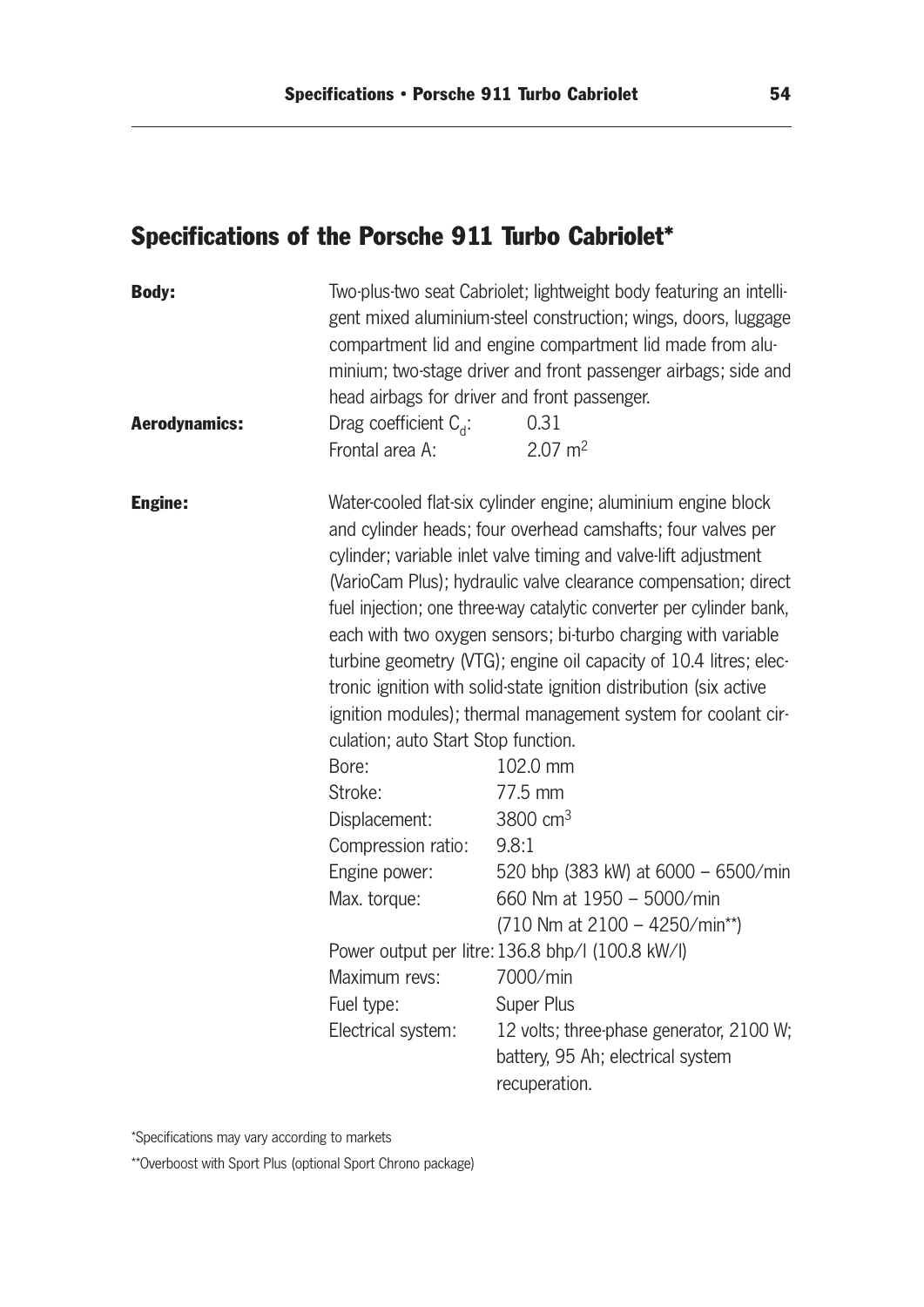| <b>Power transmission:</b> | Engine and transmission bolted to form one drive unit; active<br>all-wheel drive with electro-hydraulically controlled, map-con-<br>trolled multi-plate clutch (PTM); seven-speed double-clutch trans-<br>mission (PDK) with controlled rear-axle differential lock and<br>Porsche Torque Vectoring Plus (PTV+). |                 |  |
|----------------------------|------------------------------------------------------------------------------------------------------------------------------------------------------------------------------------------------------------------------------------------------------------------------------------------------------------------|-----------------|--|
|                            | Gear ratios                                                                                                                                                                                                                                                                                                      |                 |  |
|                            | $1st$ gear                                                                                                                                                                                                                                                                                                       | 3.91            |  |
|                            | $2nd$ gear                                                                                                                                                                                                                                                                                                       | 2.29            |  |
|                            | 3 <sup>rd</sup> gear                                                                                                                                                                                                                                                                                             | 1.58            |  |
|                            | 4 <sup>th</sup> gear                                                                                                                                                                                                                                                                                             | 1.18            |  |
|                            | 5 <sup>th</sup> gear                                                                                                                                                                                                                                                                                             | 0.94            |  |
|                            | 6 <sup>th</sup> gear                                                                                                                                                                                                                                                                                             | 0.79            |  |
|                            | 7 <sup>th</sup> gear                                                                                                                                                                                                                                                                                             | 0.62            |  |
|                            | R gear                                                                                                                                                                                                                                                                                                           | 3.55            |  |
|                            | Rear final drive ratio                                                                                                                                                                                                                                                                                           | 3.44            |  |
|                            | Front final drive ratio                                                                                                                                                                                                                                                                                          | 3.33            |  |
|                            | Clutch diameter                                                                                                                                                                                                                                                                                                  | 220 mm/163.5 mm |  |
| <b>Chassis:</b>            | Front axle: spring strut axle (MacPherson type, Porsche opti-<br>mised) with wheels independently suspended by wishbones,<br>longitudinal links and spring struts; cylindrical coil springs with<br>internal vibration dampers; electromechanical power steering.                                                |                 |  |
|                            | Rear axle: multi-link suspension with wheels independently su-<br>spended on five links; cylindrical coil springs with coaxial inter-<br>nal vibration dampers; active rear-axle steering.                                                                                                                       |                 |  |
|                            | Porsche Active Suspension Management (PASM) system with<br>electronically controlled vibration dampers; two manually selec-<br>table maps.                                                                                                                                                                       |                 |  |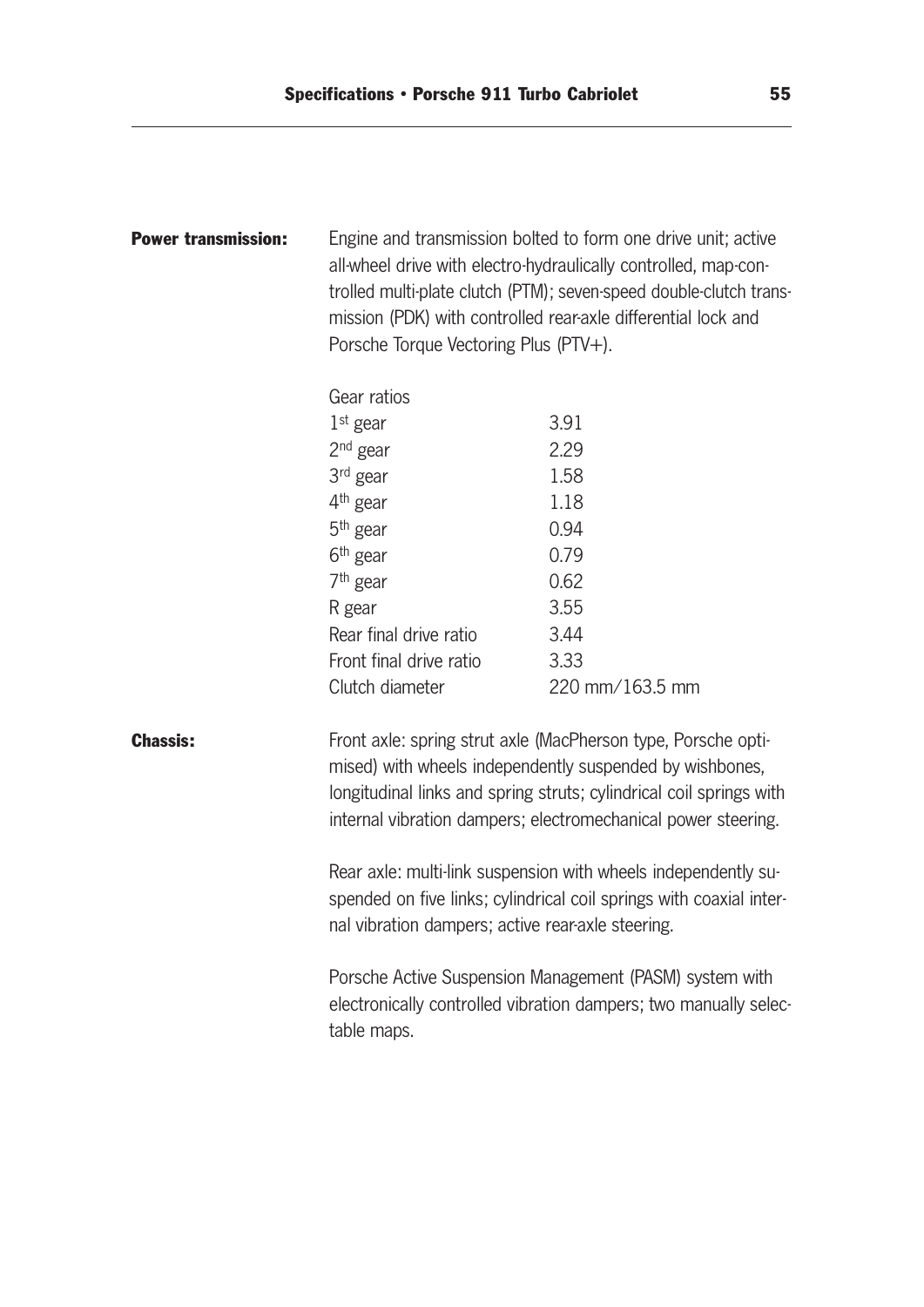| <b>Brakes:</b>           | Dual-circuit brake system with axle distribution; Porsche Stabi-<br>lity Management (PSM) system; vacuum brake booster; brake<br>assistant; electric duo-servo parking brake; auto-hold function. |                             |               |                                                     |  |
|--------------------------|---------------------------------------------------------------------------------------------------------------------------------------------------------------------------------------------------|-----------------------------|---------------|-----------------------------------------------------|--|
|                          | Front axle: six-piston aluminium monobloc brake callipers, per-<br>forated and internally ventilated brake discs with a diameter of<br>380 mm and thickness of 34 mm.                             |                             |               |                                                     |  |
|                          | Rear axle: four piston aluminium monobloc brake callipers, per-<br>forated and internally ventilated brake discs with a diameter of<br>380 mm and thickness of 30 mm.                             |                             |               |                                                     |  |
| <b>Wheels and tyres:</b> | Front                                                                                                                                                                                             | $8.5$ J x 20                | with          | 245/35 ZR 20                                        |  |
|                          | Rear                                                                                                                                                                                              | 11 J x 20                   | with          | 305/30 ZR 20                                        |  |
| <b>Weight:</b>           | DIN weight empty                                                                                                                                                                                  | Permissible gross weight    |               | 1665 kg<br>2045 kg                                  |  |
| <b>Dimensions:</b>       | Length<br>Width<br>Height<br>Wheelbase                                                                                                                                                            | Width with exterior mirrors |               | 4506 mm<br>1880 mm<br>1978 mm<br>1292 mm<br>2450 mm |  |
|                          | Track width                                                                                                                                                                                       |                             | Front<br>Rear | 1541 mm<br>1590 mm                                  |  |
|                          |                                                                                                                                                                                                   | Luggage compartment volume  | Front<br>Rear | 115 <sub>1</sub><br>160                             |  |
|                          | Tank capacity                                                                                                                                                                                     |                             |               | 68                                                  |  |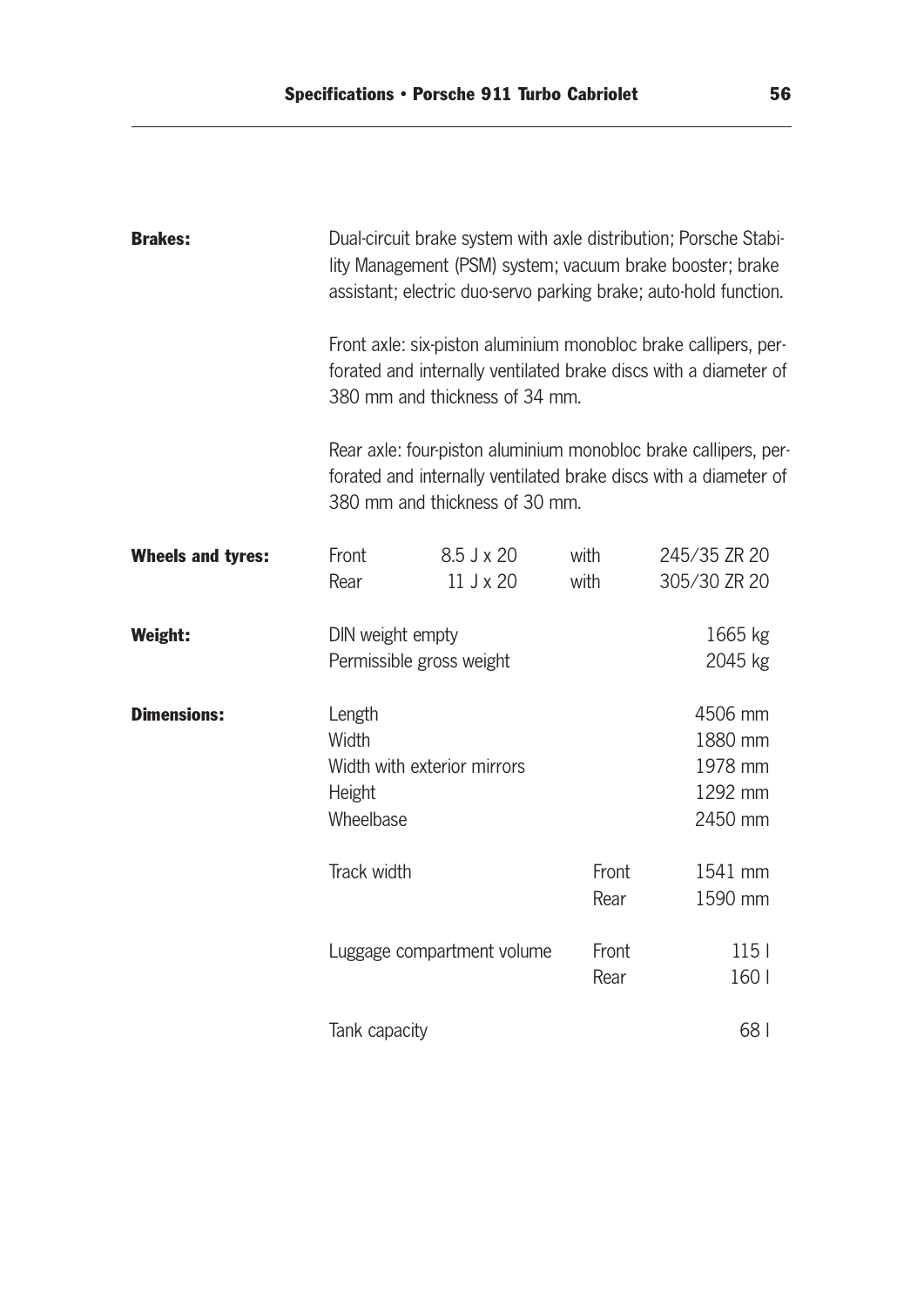| <b>Performance:</b>     | Top speed                                           | $315$ km/h     |
|-------------------------|-----------------------------------------------------|----------------|
|                         | Acceleration:<br>$0 - 100$ km/h<br>With Sport Plus* | 3.5s<br>3.3s   |
|                         | $0 - 200$ km/h<br>With Sport Plus*                  | 11.6s<br>11.3s |
| <b>Consumption:</b>     | Overall                                             | 9.9 I/100 km   |
| (NEDC)                  | Urban traffic                                       | 13.4 I/100 km  |
|                         | Extra-urban traffic                                 | 7.8 I/100 km   |
| $CO2$ emissions:        |                                                     | 231 g/km       |
| <b>Emissions class:</b> |                                                     | Euro 6         |

\*In conjunction with the optional Sport Chrono package.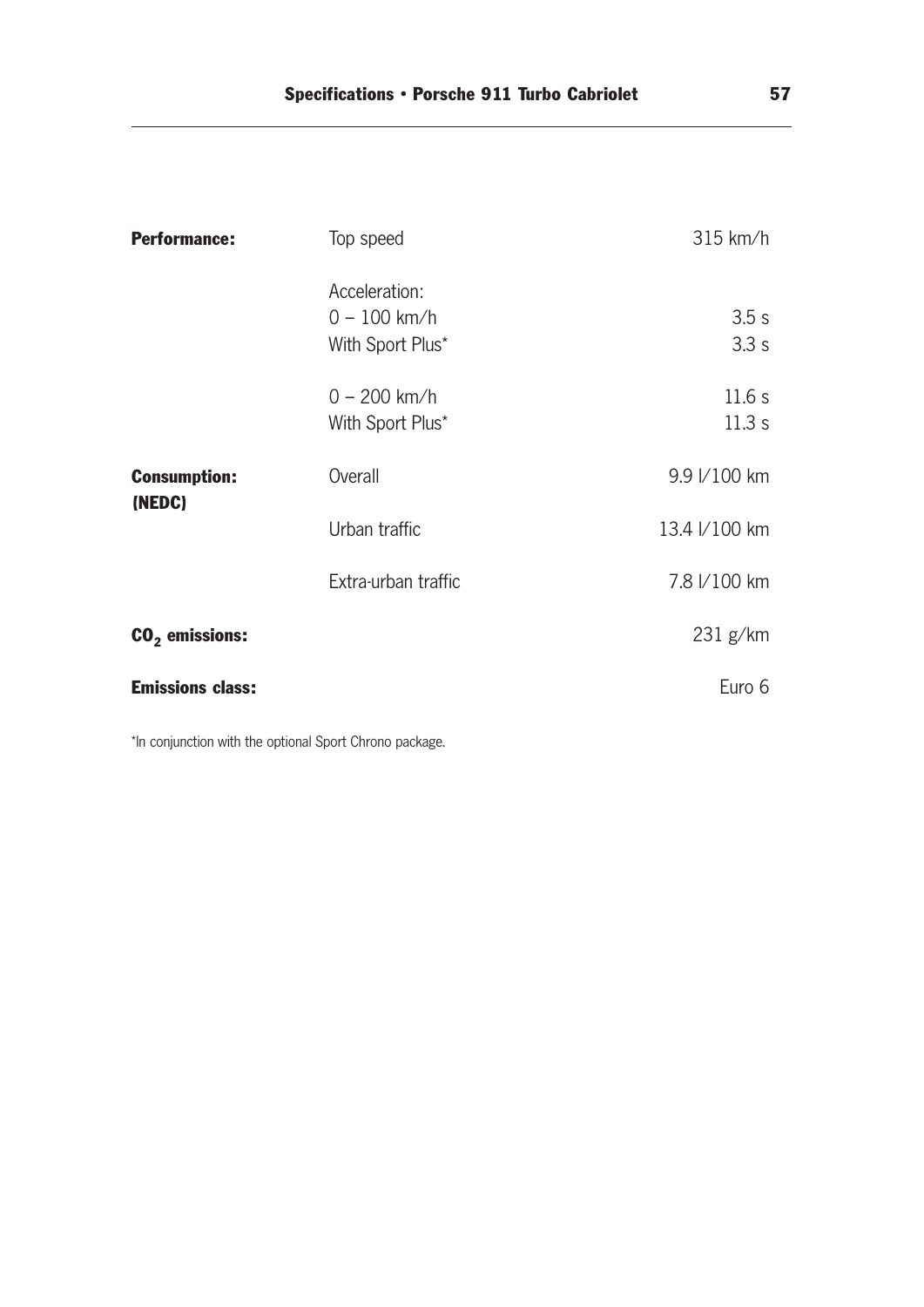# Specifications of the Porsche 911 Turbo S Cabriolet\*

| <b>Body:</b>         | head airbags for driver and front passenger.                                                                                                                                                  | Two-plus-two seat Cabriolet; lightweight body featuring an intelli-<br>gent mixed aluminium-steel construction; wings, doors, luggage<br>compartment lid and engine compartment lid made from alu-<br>minium; two-stage driver and front passenger airbags; side and                                                                                                                                                                                                                                                                                                                                                                                                                                                                                                                                                                                                                                                                                     |
|----------------------|-----------------------------------------------------------------------------------------------------------------------------------------------------------------------------------------------|----------------------------------------------------------------------------------------------------------------------------------------------------------------------------------------------------------------------------------------------------------------------------------------------------------------------------------------------------------------------------------------------------------------------------------------------------------------------------------------------------------------------------------------------------------------------------------------------------------------------------------------------------------------------------------------------------------------------------------------------------------------------------------------------------------------------------------------------------------------------------------------------------------------------------------------------------------|
| <b>Aerodynamics:</b> | Drag coefficient $C_{d}$ :<br>Frontal area A:                                                                                                                                                 | 0.31<br>$2.07 \text{ m}^2$                                                                                                                                                                                                                                                                                                                                                                                                                                                                                                                                                                                                                                                                                                                                                                                                                                                                                                                               |
| <b>Engine:</b>       | culation; auto Start Stop function.<br>Bore:<br>Stroke:<br>Displacement:<br>Compression ratio:<br>Engine power:<br>Max. torque:<br>Maximum revs: 7200/min<br>Fuel type:<br>Electrical system: | Water-cooled flat-six cylinder engine; aluminium engine block<br>and cylinder heads; four overhead camshafts; four valves per<br>cylinder; variable inlet valve timing and valve-lift adjustment<br>(VarioCam Plus); hydraulic valve clearance compensation; direct<br>fuel injection; one three way catalytic converter per cylinder bank,<br>each with two oxygen sensors; bi-turbo charging with variable<br>turbine geometry (VTG); engine oil capacity of 10.4 litres; elec-<br>tronic ignition with solid-state ignition distribution (six active<br>ignition modules); thermal management system for coolant cir-<br>102.0 mm<br>77.5 mm<br>3800 $cm3$<br>9.8:1<br>560 bhp (412 kW) at 6500 - 6750/min<br>700 Nm at 2100 - 4250/min<br>$(750$ Nm at 2200 - 4000/min**)<br>Power output per litre: 147.4 bhp/l (108.4 kW/l)<br><b>Super Plus</b><br>12 volts; three-phase generator, 2100 W;<br>battery, 95 Ah; electrical system<br>recuperation. |

\*Specifications may vary according to markets

\*\*Overboost with Sport Plus (standard)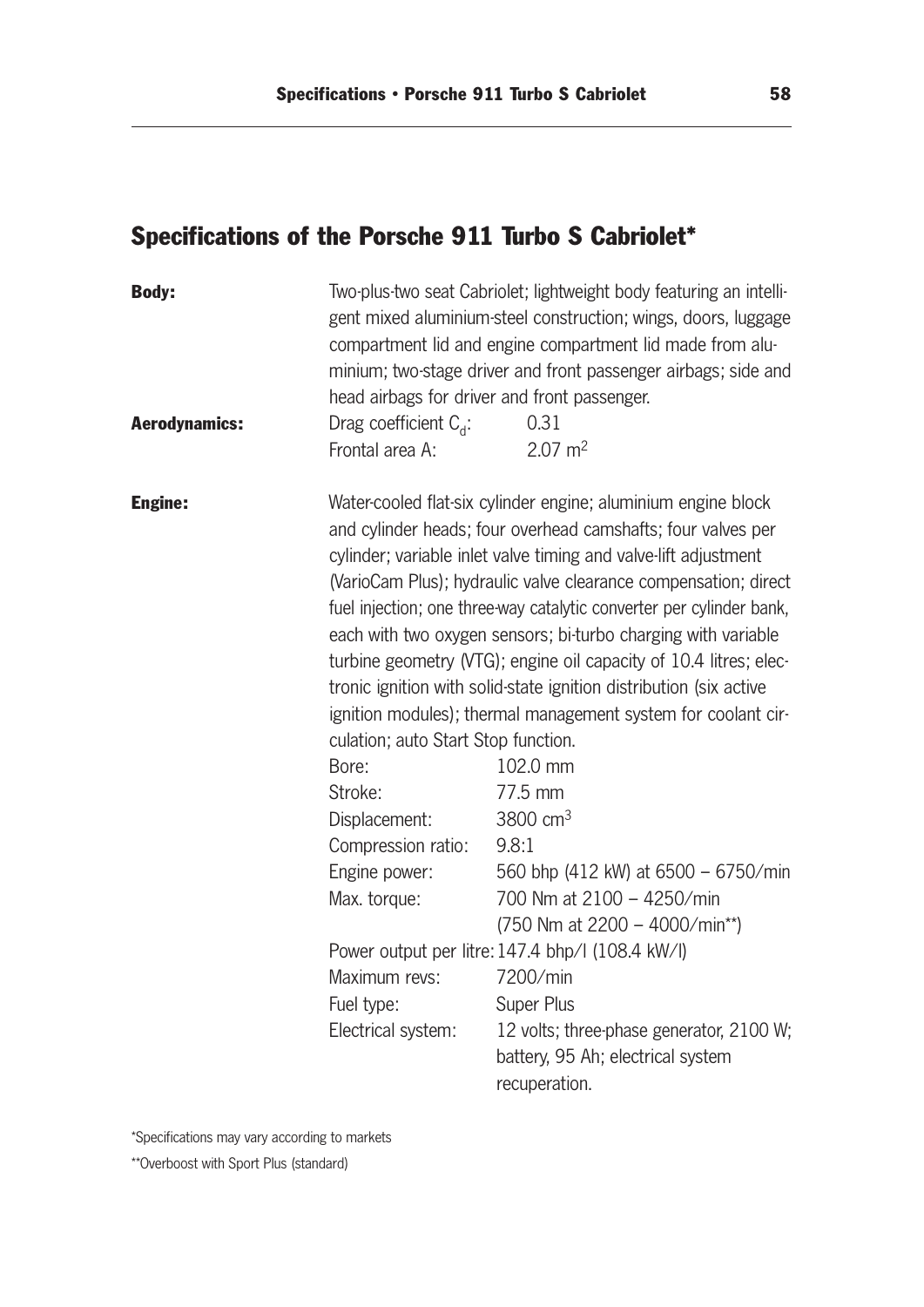| <b>Power transmission:</b> | Engine and transmission bolted to form one drive unit; active<br>all-wheel drive with electro-hydraulically controlled, map-con-<br>trolled multi-plate clutch (PTM); seven-speed double-clutch trans-<br>mission (PDK) with controlled rear-axle differential lock and<br>Porsche Torque Vectoring Plus (PTV+). |                 |  |
|----------------------------|------------------------------------------------------------------------------------------------------------------------------------------------------------------------------------------------------------------------------------------------------------------------------------------------------------------|-----------------|--|
|                            | Gear ratios                                                                                                                                                                                                                                                                                                      |                 |  |
|                            | $1st$ gear                                                                                                                                                                                                                                                                                                       | 3.91            |  |
|                            | $2nd$ gear                                                                                                                                                                                                                                                                                                       | 2.29            |  |
|                            | 3 <sup>rd</sup> gear                                                                                                                                                                                                                                                                                             | 1.58            |  |
|                            | 4 <sup>th</sup> gear                                                                                                                                                                                                                                                                                             | 1.18            |  |
|                            | $5th$ gear                                                                                                                                                                                                                                                                                                       | 0.94            |  |
|                            | 6 <sup>th</sup> gear                                                                                                                                                                                                                                                                                             | 0.79            |  |
|                            | 7 <sup>th</sup> gear                                                                                                                                                                                                                                                                                             | 0.62            |  |
|                            | R gear                                                                                                                                                                                                                                                                                                           | 3.55            |  |
|                            | Rear final drive ratio                                                                                                                                                                                                                                                                                           | 3.44            |  |
|                            | Front final drive ratio                                                                                                                                                                                                                                                                                          | 3.33            |  |
|                            | Clutch diameter                                                                                                                                                                                                                                                                                                  | 220 mm/163.5 mm |  |
| <b>Chassis:</b>            | Front axle: spring strut axle (MacPherson type, Porsche opti-<br>mised) with wheels independently suspended by wishbones,<br>longitudinal links and spring struts; cylindrical coil springs with<br>internal vibration dampers; electromechanical power steering.                                                |                 |  |
|                            | Rear axle: multi-link suspension with wheels independently su-<br>spended on five links; cylindrical coil springs with coaxial inter-<br>nal vibration dampers; active rear-axle steering.                                                                                                                       |                 |  |
|                            | Porsche Active Suspension Management (PASM) with electroni-<br>cally controlled vibration dampers; two manually selectable maps;<br>Porsche Dynamic Chassis Control (PDCC).                                                                                                                                      |                 |  |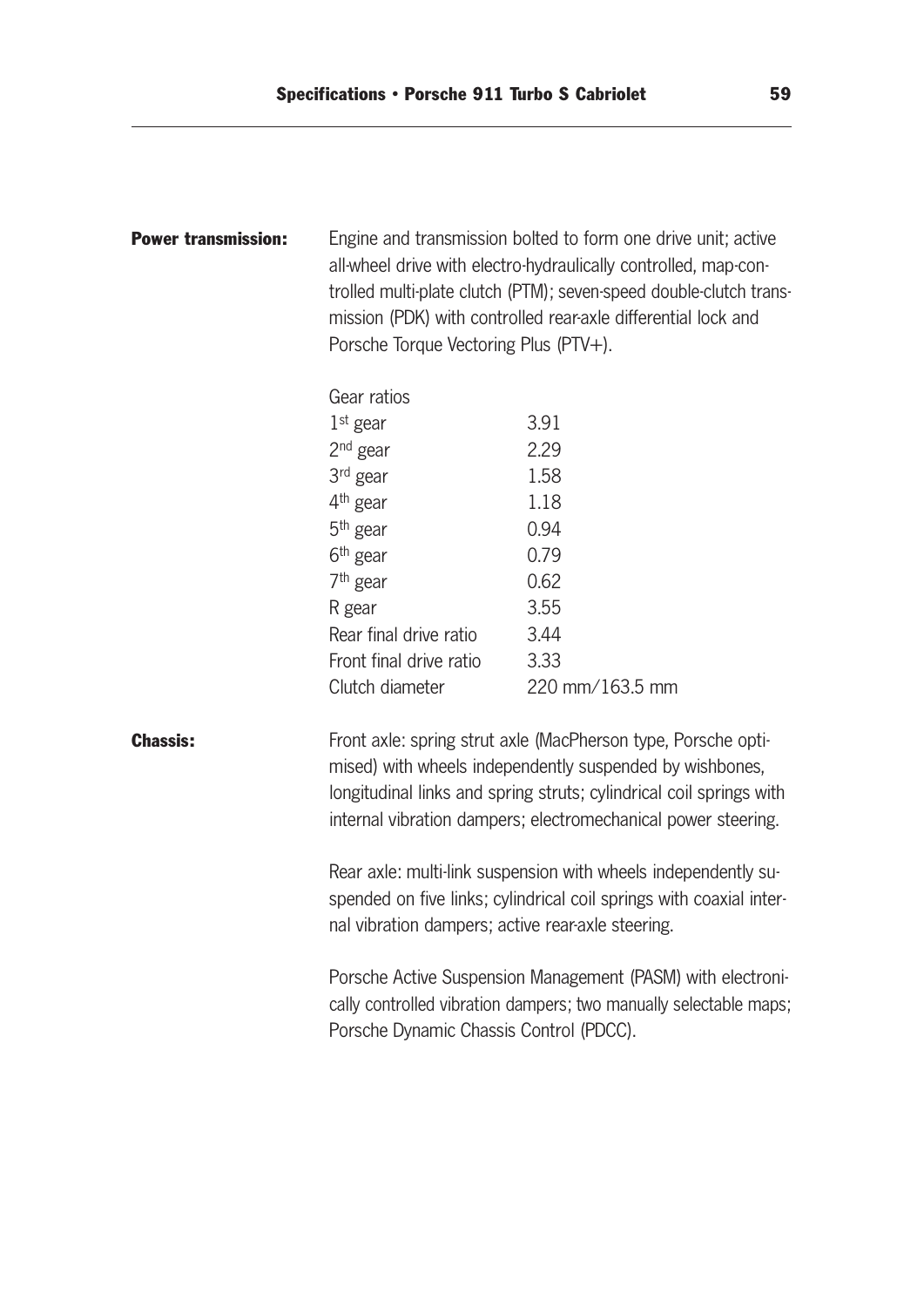| <b>Brakes:</b>           | Porsche Ceramic Composite Brake (PCCB); dual-circuit brake<br>system with axle distribution; Porsche Stability Management<br>(PSM) system; vacuum brake booster; brake assistant; electric<br>duo-servo parking brake; auto-hold function.<br>Front axle: six-piston aluminium monobloc brake callipers,<br>perforated and internally ventilated ceramic brake discs with a<br>diameter of 410 mm and thickness of 36 mm. |                             |               |                                                     |  |
|--------------------------|---------------------------------------------------------------------------------------------------------------------------------------------------------------------------------------------------------------------------------------------------------------------------------------------------------------------------------------------------------------------------------------------------------------------------|-----------------------------|---------------|-----------------------------------------------------|--|
|                          |                                                                                                                                                                                                                                                                                                                                                                                                                           |                             |               |                                                     |  |
|                          | Rear axle: four piston aluminium monobloc brake callipers,<br>perforated and internally ventilated ceramic brake discs with a<br>diameter of 390 mm and thickness of 32 mm.                                                                                                                                                                                                                                               |                             |               |                                                     |  |
| <b>Wheels and tyres:</b> | Front<br>Rear                                                                                                                                                                                                                                                                                                                                                                                                             | $9$ J x 20<br>$11.5$ J x 20 | with<br>with  | 245/35 ZR 20<br>305/30 ZR 20                        |  |
| Weight:                  | DIN weight empty                                                                                                                                                                                                                                                                                                                                                                                                          | Permissible gross weight    |               | 1675 kg<br>2045 kg                                  |  |
| <b>Dimensions:</b>       | Length<br>Width<br>Height<br>Wheelbase                                                                                                                                                                                                                                                                                                                                                                                    | Width with exterior mirrors |               | 4506 mm<br>1880 mm<br>1978 mm<br>1292 mm<br>2450 mm |  |
|                          | Track width                                                                                                                                                                                                                                                                                                                                                                                                               |                             | Front<br>Rear | 1539 mm<br>1590 mm                                  |  |
|                          | Luggage compartment volume                                                                                                                                                                                                                                                                                                                                                                                                |                             | Front<br>Rear | 115 <sub>1</sub><br>160                             |  |
|                          | Tank capacity                                                                                                                                                                                                                                                                                                                                                                                                             |                             |               | 68                                                  |  |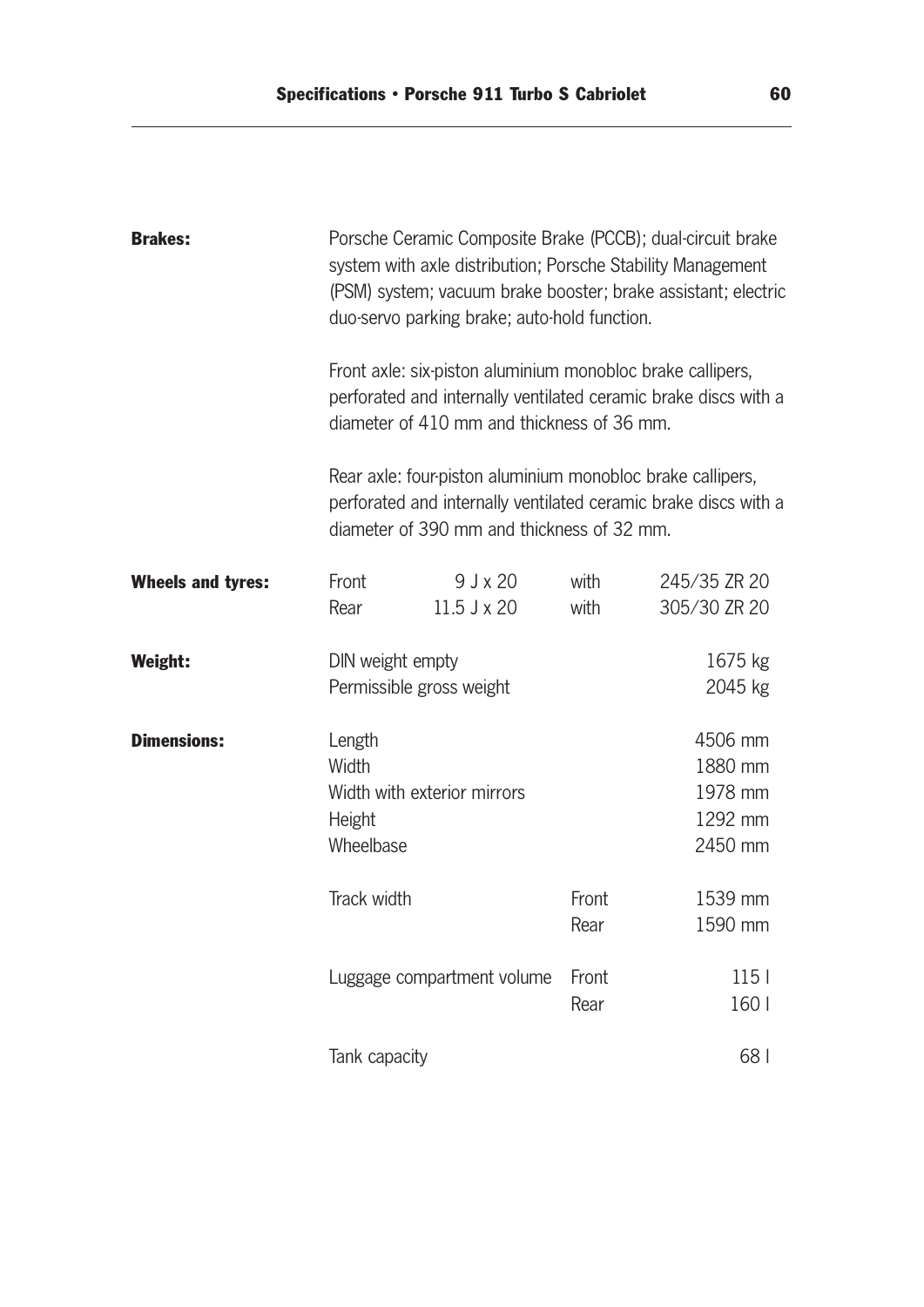| <b>Performance:</b>        | Top speed                       | $318$ km/h    |
|----------------------------|---------------------------------|---------------|
|                            | Acceleration:<br>$0 - 100$ km/h | 3.2 s         |
|                            | $0 - 200$ km/h                  | 10.8 s        |
| <b>Consumption (NEDC):</b> | Overall                         | 9.9 I/100 km  |
|                            | Urban traffic                   | 13.4 //100 km |
|                            | Extra-urban traffic             | 7.8 I/100 km  |
| $CO2$ emissions:           |                                 | 231 g/km      |
| <b>Emissions class:</b>    |                                 | Euro 6        |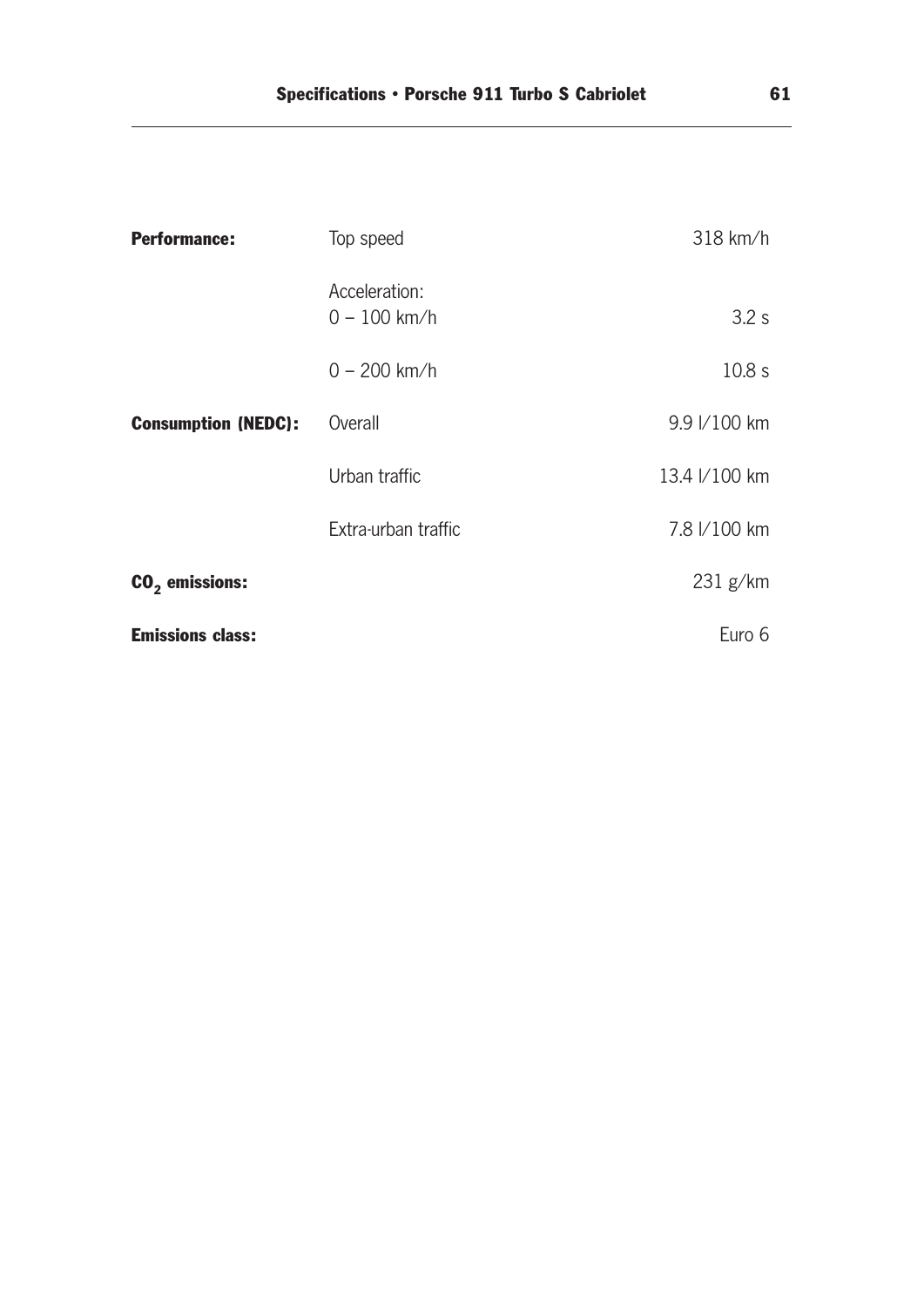# Specifications of the Porsche Panamera Turbo S\*

\*Specifications may vary according to markets

\*\*Overboost with Sport Plus (standard)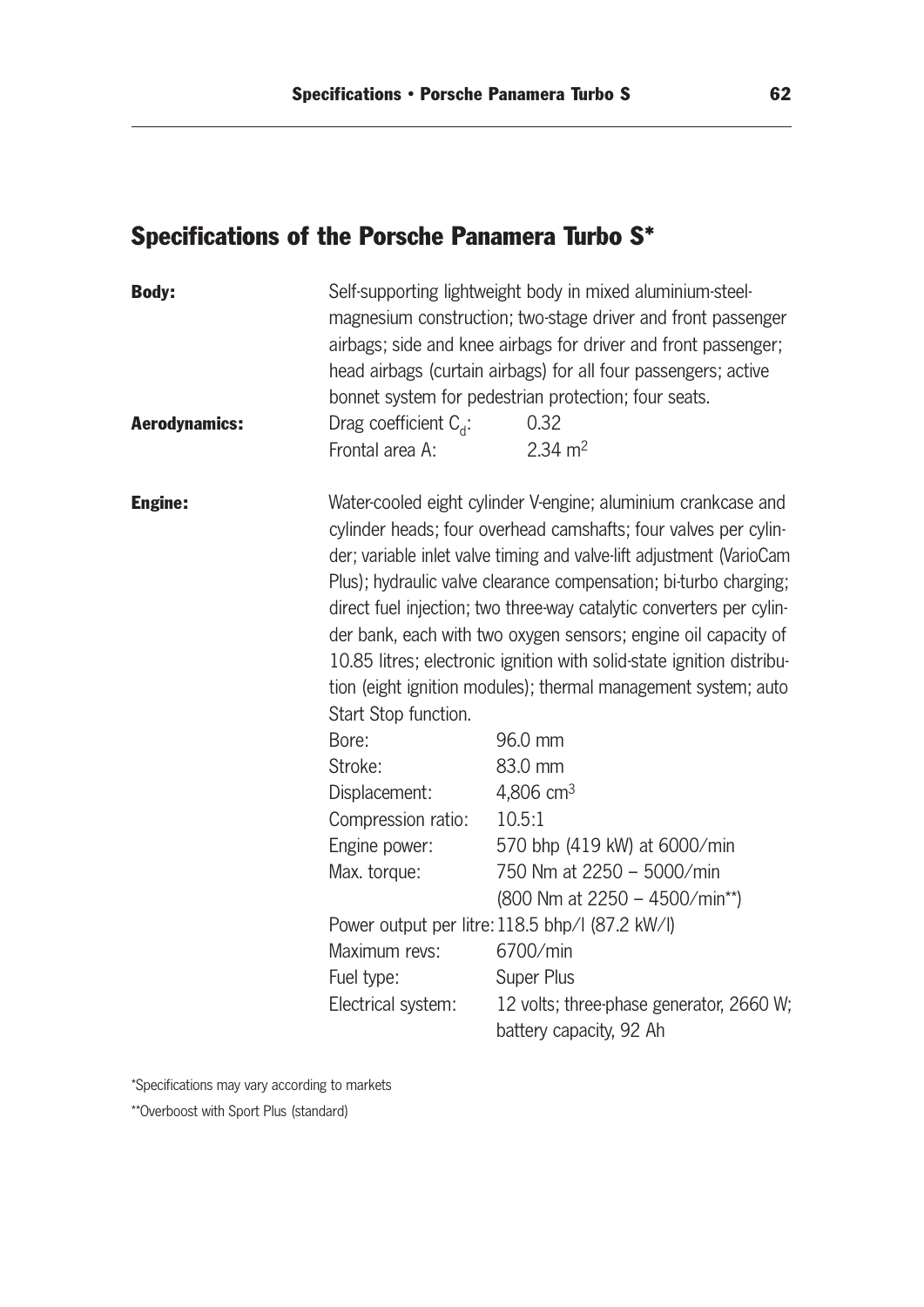| <b>Power transmission:</b> | Engine and transmission bolted to form one drive unit; active<br>all-wheel drive with electronically controlled, map-controlled<br>multi-plate clutch (Porsche Traction Management PTM); seven-<br>speed double-clutch transmission (PDK) with controlled rear-<br>axle differential lock and Porsche Torque Vectoring Plus (PTV+). |                                                                                                                                                                                            |  |  |
|----------------------------|-------------------------------------------------------------------------------------------------------------------------------------------------------------------------------------------------------------------------------------------------------------------------------------------------------------------------------------|--------------------------------------------------------------------------------------------------------------------------------------------------------------------------------------------|--|--|
|                            | Gear ratios:                                                                                                                                                                                                                                                                                                                        |                                                                                                                                                                                            |  |  |
|                            | $1st$ gear                                                                                                                                                                                                                                                                                                                          | 5.97                                                                                                                                                                                       |  |  |
|                            | $2nd$ gear                                                                                                                                                                                                                                                                                                                          | 3.31                                                                                                                                                                                       |  |  |
|                            | 3 <sup>rd</sup> gear                                                                                                                                                                                                                                                                                                                | 2.01                                                                                                                                                                                       |  |  |
|                            | 4 <sup>th</sup> gear                                                                                                                                                                                                                                                                                                                | 1.37                                                                                                                                                                                       |  |  |
|                            | $5th$ gear                                                                                                                                                                                                                                                                                                                          | 1.00                                                                                                                                                                                       |  |  |
|                            | 6 <sup>th</sup> gear                                                                                                                                                                                                                                                                                                                | 0.81                                                                                                                                                                                       |  |  |
|                            | $7th$ gear                                                                                                                                                                                                                                                                                                                          | 0.59                                                                                                                                                                                       |  |  |
|                            | R gear                                                                                                                                                                                                                                                                                                                              | 4.57                                                                                                                                                                                       |  |  |
|                            | Final drive ratio:                                                                                                                                                                                                                                                                                                                  | 3.15                                                                                                                                                                                       |  |  |
|                            | Clutch diameter:                                                                                                                                                                                                                                                                                                                    | 165.5 mm/220 mm                                                                                                                                                                            |  |  |
| <b>Chassis:</b>            | Front axle: aluminium-double-wishbone suspension; air suspen-<br>sion; hydraulic twin-tube gas-filled shock absorbers.                                                                                                                                                                                                              |                                                                                                                                                                                            |  |  |
|                            | Rear axle: aluminium multi-link suspension with chassis sub-<br>frame; wheels independently suspended on four links; air suspen-<br>sion with optional additional volume; hydraulic, twin-tube, gas-<br>filled shock absorbers.                                                                                                     |                                                                                                                                                                                            |  |  |
|                            | maps; Porsche Dynamic Chassis Control (PDCC).                                                                                                                                                                                                                                                                                       | Porsche Active Suspension Management (PASM) with electro-<br>nically controlled vibration dampers; three manually selectable                                                               |  |  |
| <b>Brakes:</b>             | parking brake.                                                                                                                                                                                                                                                                                                                      | Porsche Ceramic Composite Brake (PCCB); dual-circuit brake<br>system with axle distribution; Porsche Stability Management<br>(PSM) system; vacuum brake booster; brake assistant; electric |  |  |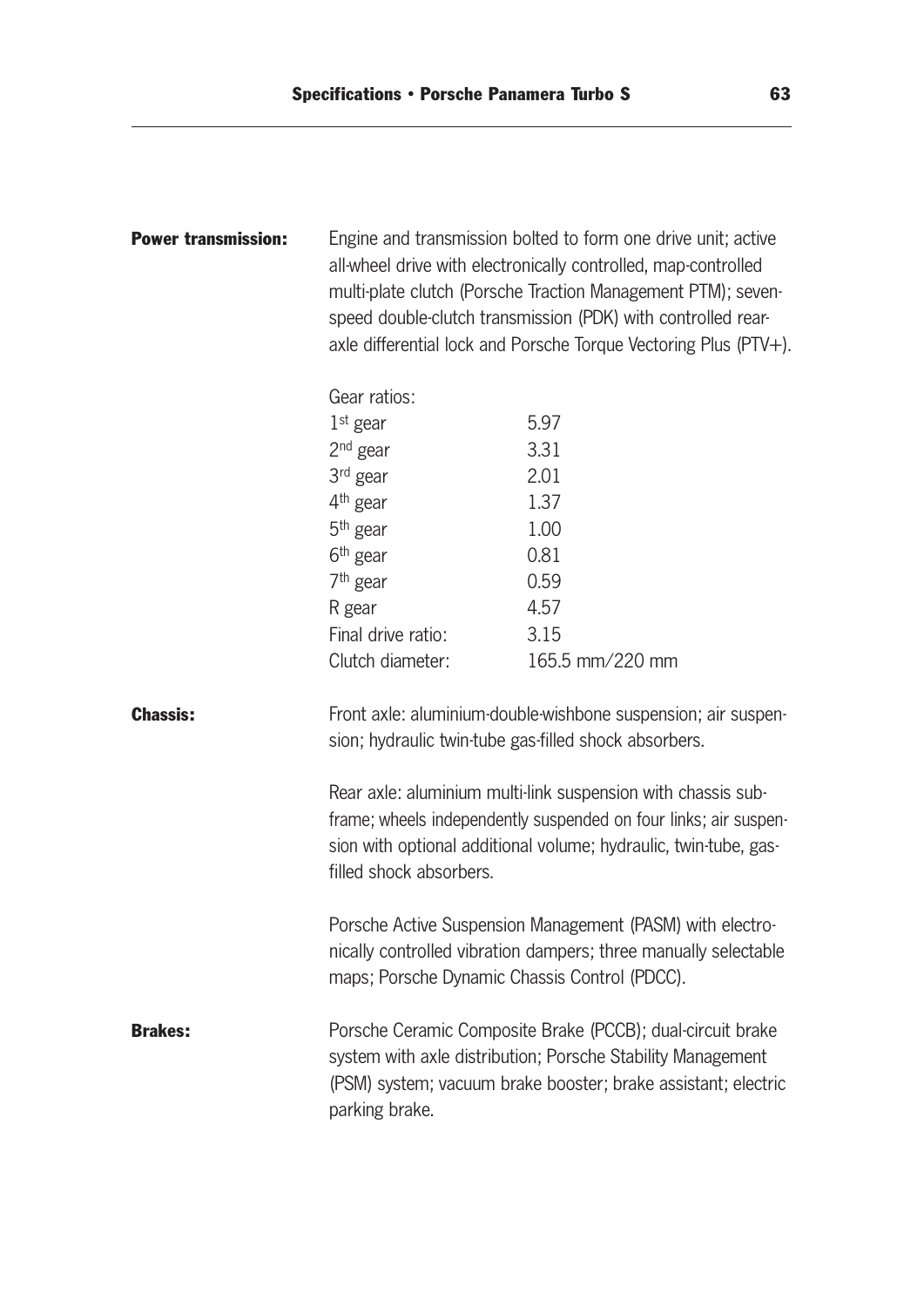|                          | Front axle: six-piston aluminium monobloc brake callipers;<br>perforated and internally ventilated ceramic brake discs with a<br>diameter of 420 mm and thickness of 40 mm. |                                                                                                                                                        |               |                                                     |  |
|--------------------------|-----------------------------------------------------------------------------------------------------------------------------------------------------------------------------|--------------------------------------------------------------------------------------------------------------------------------------------------------|---------------|-----------------------------------------------------|--|
|                          |                                                                                                                                                                             | Rear axle: four-piston aluminium monobloc brake callipers, inter-<br>nally ventilated brake discs with a diameter of 350 mm and<br>thickness of 28 mm. |               |                                                     |  |
| <b>Wheels and tyres:</b> | Front<br>Rear                                                                                                                                                               | $9.5$ J x 20<br>$11$ J $\times$ 20                                                                                                                     | with<br>with  | 255/40 ZR 20<br>295/35 ZR 20                        |  |
| <b>Weight:</b>           |                                                                                                                                                                             | DIN unladen weight<br>Permissible gross weight<br>Permissible roof load                                                                                |               |                                                     |  |
| <b>Dimensions:</b>       | Length<br>Width<br>Height<br>Wheelbase                                                                                                                                      | Width with exterior mirrors                                                                                                                            |               | 5015 mm<br>1931 mm<br>2114 mm<br>1418 mm<br>2920 mm |  |
|                          | Track width                                                                                                                                                                 |                                                                                                                                                        | Front<br>Rear | 1646 mm<br>1642 mm                                  |  |
|                          |                                                                                                                                                                             | Luggage compartment volume                                                                                                                             |               |                                                     |  |
|                          | Tank capacity:                                                                                                                                                              |                                                                                                                                                        |               | 100 l                                               |  |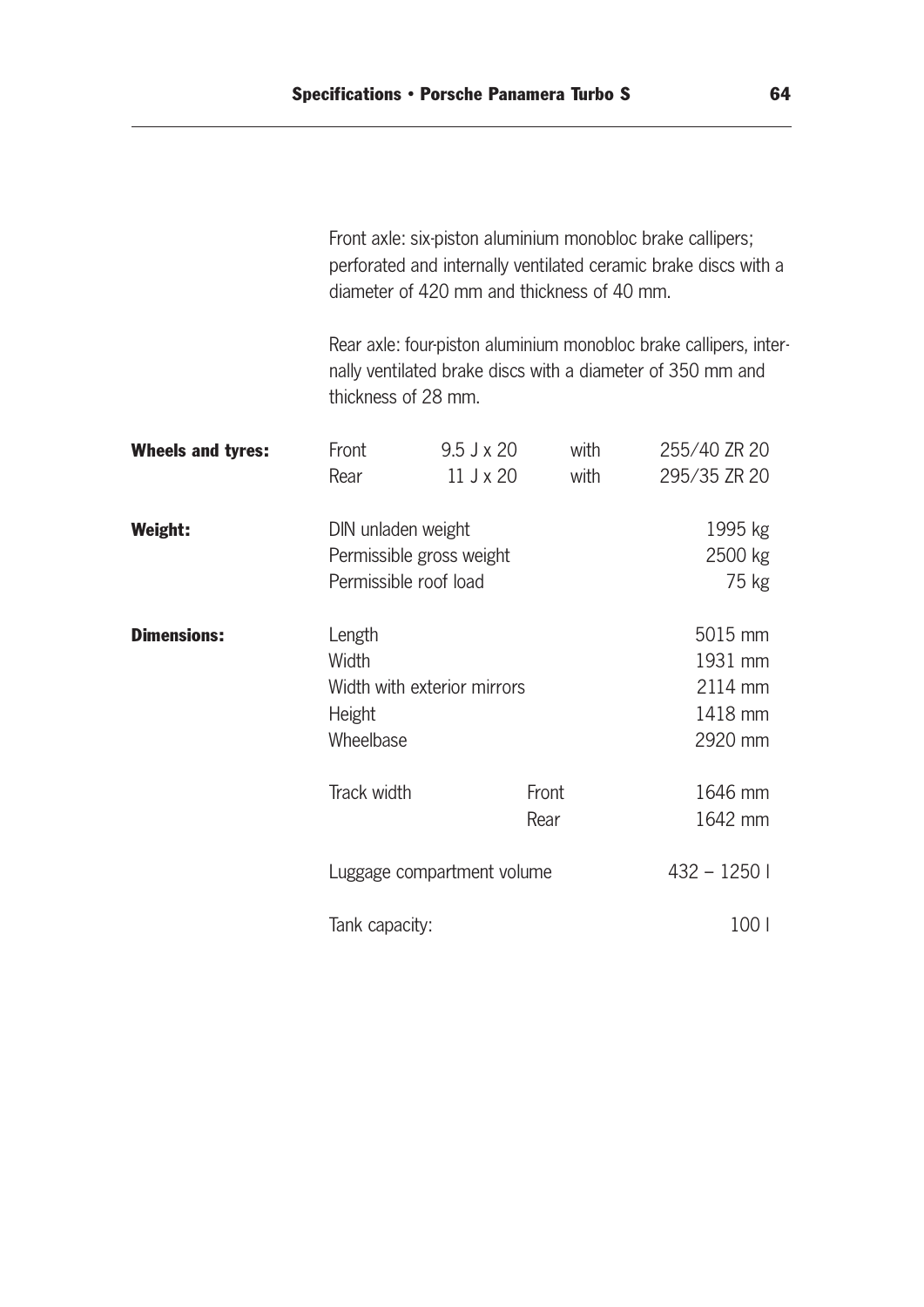| <b>Performance:</b>                | Top speed                       | $310$ km/h    |
|------------------------------------|---------------------------------|---------------|
|                                    | Acceleration:<br>$0 - 100$ km/h | 3.8 s         |
|                                    | $0 - 160$ km/h                  | 8.2 s         |
|                                    | $0 - 200$ km/h                  | 12.8 s        |
|                                    | $0 - 1000$ m                    | 21,5 s        |
| <b>Fuel consumption:</b><br>(NEDC) | Overall                         | 10.2 l/100 km |
|                                    | Urban traffic                   | 14.7 I/100 km |
|                                    | Extra-urban traffic:            | 7.7 /100 km   |
| $CO2$ emissions:                   | Overall                         | 239 g/km      |
| <b>Emissions class:</b>            |                                 | Euro 5        |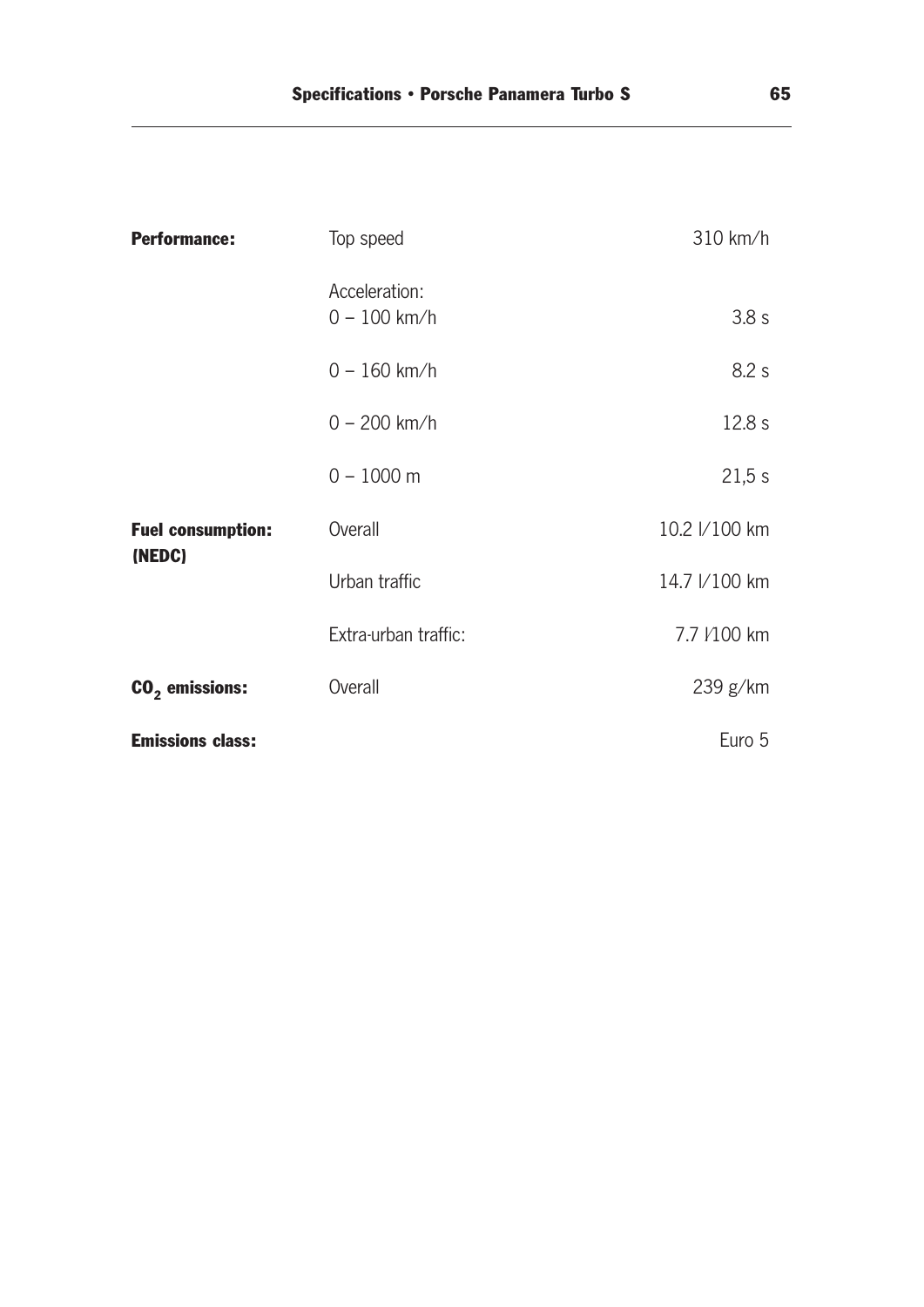# Specifications of the Porsche Panamera Turbo S Executive\*

| <b>Body:</b>         |                                                                                                                                                                                                                                                                                                                                                                                                                                                                                                                                                                                                                 | Self-supporting lightweight body in mixed aluminium-steel-<br>magnesium construction; two-stage driver and front passenger<br>airbags; knee airbags for driver and front passenger; side and<br>head airbags (curtain airbags) for all four passengers; active<br>bonnet system for pedestrian protection; four seats. |  |
|----------------------|-----------------------------------------------------------------------------------------------------------------------------------------------------------------------------------------------------------------------------------------------------------------------------------------------------------------------------------------------------------------------------------------------------------------------------------------------------------------------------------------------------------------------------------------------------------------------------------------------------------------|------------------------------------------------------------------------------------------------------------------------------------------------------------------------------------------------------------------------------------------------------------------------------------------------------------------------|--|
| <b>Aerodynamics:</b> | Drag coefficient $C_{d}$ :                                                                                                                                                                                                                                                                                                                                                                                                                                                                                                                                                                                      | 0.30                                                                                                                                                                                                                                                                                                                   |  |
|                      | Frontal area A:                                                                                                                                                                                                                                                                                                                                                                                                                                                                                                                                                                                                 | $2.33 \text{ m}^2$                                                                                                                                                                                                                                                                                                     |  |
| <b>Engine:</b>       | Water-cooled eight-cylinder V-engine; aluminium crankcase and<br>cylinder heads; four overhead camshafts; four valves per cylin-<br>der; variable inlet valve timing and valve-lift adjustment (VarioCam<br>Plus); hydraulic valve clearance compensation; bi-turbo char-<br>ging; direct fuel injection; two three-way catalytic converter per<br>cylinder bank, each with two oxygen sensors; engine oil capa-<br>city of 10.85 litres; electronic ignition with solid-state ignition<br>distribution (eight ignition modules); thermal management sy-<br>stem; auto Start Stop function.<br>96.0 mm<br>Bore: |                                                                                                                                                                                                                                                                                                                        |  |
|                      | Stroke:                                                                                                                                                                                                                                                                                                                                                                                                                                                                                                                                                                                                         | 83.0 mm                                                                                                                                                                                                                                                                                                                |  |
|                      | Displacement:                                                                                                                                                                                                                                                                                                                                                                                                                                                                                                                                                                                                   | 4806 $cm3$                                                                                                                                                                                                                                                                                                             |  |
|                      | Compression ratio:                                                                                                                                                                                                                                                                                                                                                                                                                                                                                                                                                                                              | 10.5:1                                                                                                                                                                                                                                                                                                                 |  |
|                      | Engine power:                                                                                                                                                                                                                                                                                                                                                                                                                                                                                                                                                                                                   | 570 bhp (419 kW) at 6000/min                                                                                                                                                                                                                                                                                           |  |
|                      | Max. torque:                                                                                                                                                                                                                                                                                                                                                                                                                                                                                                                                                                                                    | 750 Nm at 2250 - 5000/min                                                                                                                                                                                                                                                                                              |  |
|                      |                                                                                                                                                                                                                                                                                                                                                                                                                                                                                                                                                                                                                 | $(800$ Nm at 2250 - 4500/min**)                                                                                                                                                                                                                                                                                        |  |
|                      | Power output per litre: 118.5 bhp/l (87.2 kW/l)                                                                                                                                                                                                                                                                                                                                                                                                                                                                                                                                                                 |                                                                                                                                                                                                                                                                                                                        |  |
|                      | Maximum revs:                                                                                                                                                                                                                                                                                                                                                                                                                                                                                                                                                                                                   | 6700/min                                                                                                                                                                                                                                                                                                               |  |
|                      | Fuel type:                                                                                                                                                                                                                                                                                                                                                                                                                                                                                                                                                                                                      | Super Plus                                                                                                                                                                                                                                                                                                             |  |
|                      | Electrical system:                                                                                                                                                                                                                                                                                                                                                                                                                                                                                                                                                                                              | 12 volts; three-phase generator, 2660 W;                                                                                                                                                                                                                                                                               |  |
|                      |                                                                                                                                                                                                                                                                                                                                                                                                                                                                                                                                                                                                                 | battery capacity, 92 Ah                                                                                                                                                                                                                                                                                                |  |

\*Specifications may vary according to markets

\*\*Overboost with Sport Plus (standard)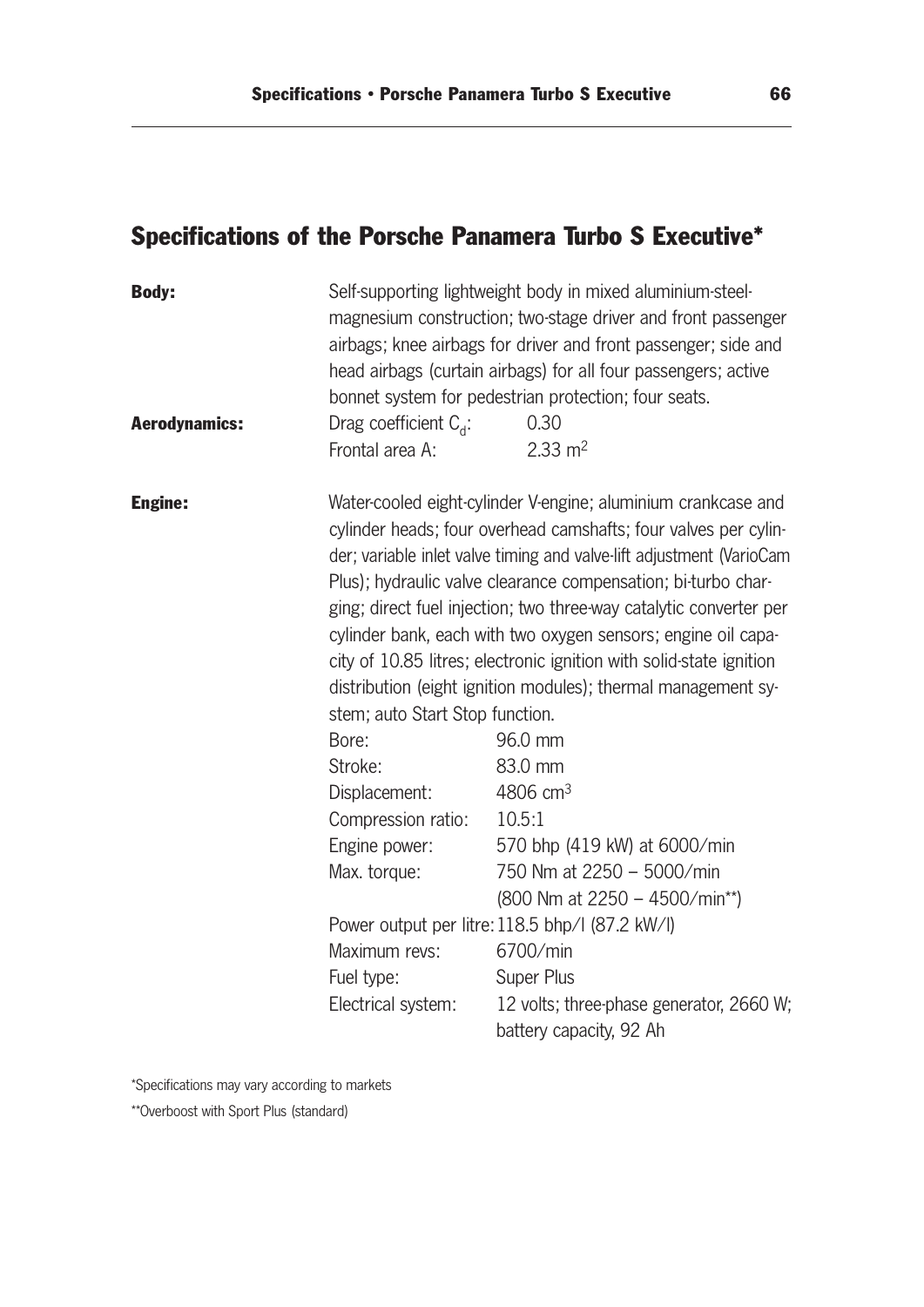| <b>Power transmission:</b> | Engine and transmission bolted to form one drive unit; active<br>all-wheel drive with electronically controlled, map-controlled<br>multi-plate clutch (Porsche Traction Management PTM); seven-<br>speed double-clutch transmission (PDK) with controlled rear-<br>axle differential lock and Porsche Torque Vectoring Plus (PTV+). |                                                                                                                              |  |
|----------------------------|-------------------------------------------------------------------------------------------------------------------------------------------------------------------------------------------------------------------------------------------------------------------------------------------------------------------------------------|------------------------------------------------------------------------------------------------------------------------------|--|
|                            | Gear ratios:                                                                                                                                                                                                                                                                                                                        |                                                                                                                              |  |
|                            | $1st$ gear                                                                                                                                                                                                                                                                                                                          | 5.97                                                                                                                         |  |
|                            | $2nd$ gear                                                                                                                                                                                                                                                                                                                          | 3.31                                                                                                                         |  |
|                            | 3rd gear                                                                                                                                                                                                                                                                                                                            | 2.01                                                                                                                         |  |
|                            | $4th$ gear                                                                                                                                                                                                                                                                                                                          | 1.37                                                                                                                         |  |
|                            | 5 <sup>th</sup> gear                                                                                                                                                                                                                                                                                                                | 1.00                                                                                                                         |  |
|                            | 6 <sup>th</sup> gear                                                                                                                                                                                                                                                                                                                | 0.81                                                                                                                         |  |
|                            | $7th$ gear                                                                                                                                                                                                                                                                                                                          | 0.59                                                                                                                         |  |
|                            | R gear                                                                                                                                                                                                                                                                                                                              | 4.57                                                                                                                         |  |
|                            | Final drive ratio:                                                                                                                                                                                                                                                                                                                  | 3.15                                                                                                                         |  |
|                            | Clutch diameter:                                                                                                                                                                                                                                                                                                                    | 165.5 mm/220 mm                                                                                                              |  |
| <b>Chassis:</b>            | Front axle: aluminium-double-wishbone suspension; air suspen-<br>sion; hydraulic twin-tube, gas-filled shock absorbers.                                                                                                                                                                                                             |                                                                                                                              |  |
|                            | Rear axle: aluminium multi-link suspension with chassis sub-<br>frame; wheels independently suspended on four links; air suspen-<br>sion with optional additional volume; hydraulic, twin-tube, gas-<br>filled shock absorbers.                                                                                                     |                                                                                                                              |  |
|                            | maps; Porsche Dynamic Chassis Control (PDCC).                                                                                                                                                                                                                                                                                       | Porsche Active Suspension Management (PASM) with electro-<br>nically controlled vibration dampers; three manually selectable |  |
| <b>Brakes:</b>             | Porsche Ceramic Composite Brake (PCCB); dual-circuit brake<br>system with axle distribution; Porsche Stability Management<br>(PSM) system; vacuum brake booster; brake assistant; electric<br>parking brake.                                                                                                                        |                                                                                                                              |  |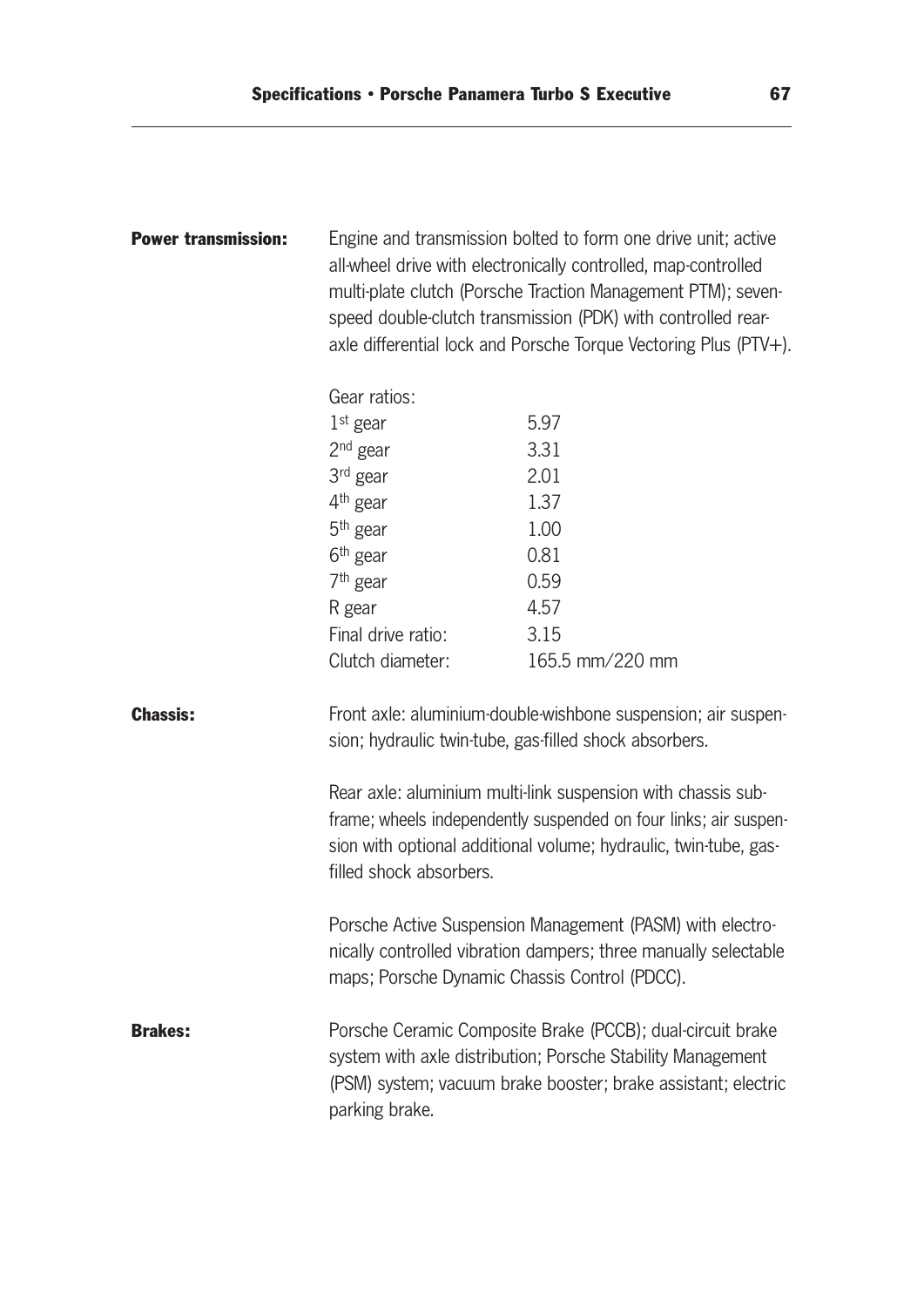|                          | Front axle: six-piston aluminium monobloc brake callipers, per-<br>forated and internally ventilated ceramic brake discs with a dia-<br>meter of 420 mm and thickness of 40 mm. |                                                                                                                                                   |               |              |                                                     |
|--------------------------|---------------------------------------------------------------------------------------------------------------------------------------------------------------------------------|---------------------------------------------------------------------------------------------------------------------------------------------------|---------------|--------------|-----------------------------------------------------|
|                          |                                                                                                                                                                                 | Rear: four-piston aluminium monobloc brake callipers, inter-<br>nally ventilated brake discs with a diameter of 350 mm and<br>thickness of 28 mm. |               |              |                                                     |
| <b>Wheels and tyres:</b> | Front<br>Rear                                                                                                                                                                   | $9.5$ J x 20<br>$11$ J $\times$ 20                                                                                                                |               | with<br>with | 255/40 ZR 20<br>295/35 ZR 20                        |
| Weight:                  | DIN unladen weight                                                                                                                                                              | Permissible gross weight                                                                                                                          |               |              | 2080 kg<br>2560 kg                                  |
| <b>Dimensions:</b>       | Length<br>Width<br>Height<br>Wheelbase                                                                                                                                          | Width with exterior mirrors                                                                                                                       |               |              | 5165 mm<br>1931 mm<br>2114 mm<br>1425 mm<br>3070 mm |
|                          | Track width                                                                                                                                                                     |                                                                                                                                                   | Front<br>Rear |              | 1646 mm<br>1642 mm                                  |
|                          |                                                                                                                                                                                 | Luggage compartment volume                                                                                                                        |               |              | $432 - 1250$                                        |
|                          | Tank capacity:                                                                                                                                                                  |                                                                                                                                                   |               |              | 100                                                 |